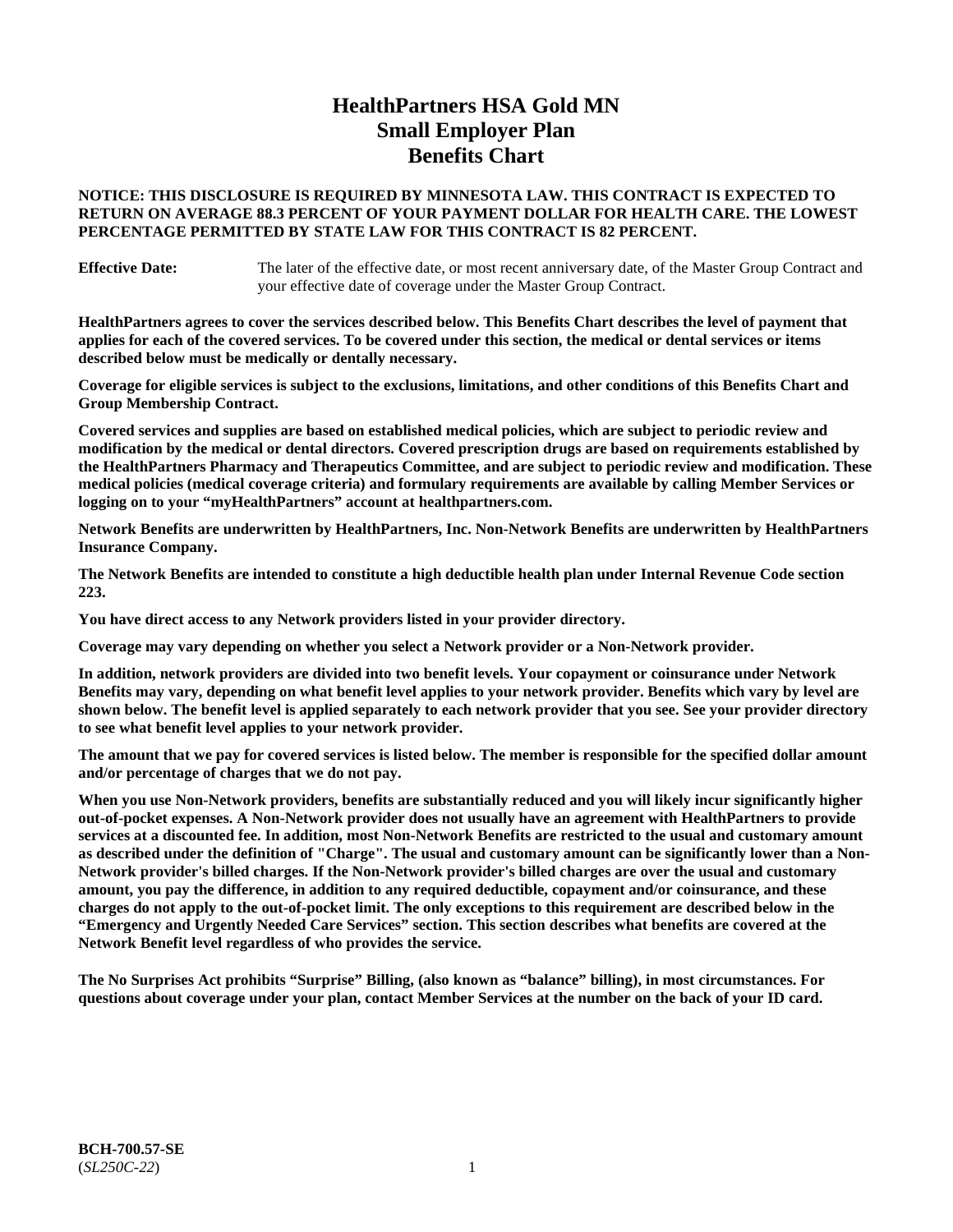# **These definitions apply to this Benefits Chart. They also apply to the Contract.**

| <b>Biosimilar Drugs:</b> | A prescription drug, approved by the Food and Drug Administration (FDA), that the FDA has<br>determined is biosimilar to and interchangeable with a biological brand name drug. Biosimilar<br>drugs are not considered generic drugs and are not covered under the generic drug benefit.                                                                                                                                                                                                                                                                                                                                           |
|--------------------------|------------------------------------------------------------------------------------------------------------------------------------------------------------------------------------------------------------------------------------------------------------------------------------------------------------------------------------------------------------------------------------------------------------------------------------------------------------------------------------------------------------------------------------------------------------------------------------------------------------------------------------|
| <b>Brand Name Drug:</b>  | A prescription drug, approved by the Food and Drug Administration (FDA), that is manufactured,<br>sold, or licensed for sale under a trademark by the pharmaceutical company that originally<br>researched and developed the drug. Brand name drugs have the same active-ingredient formula as<br>the generic version of the drug. However, generic drugs are manufactured and sold by other drug<br>manufacturers and are generally not available until after the patent on the brand name drug has<br>expired. A few brand name drugs may be covered at the generic drug benefit level if this is<br>indicated on the formulary. |
| <b>Calendar Year:</b>    | This is the 12-month period beginning 12:01 A.M. Central Time, on January 1, and ending 12:00<br>A.M. Central Time of the next following December 31.                                                                                                                                                                                                                                                                                                                                                                                                                                                                              |
| <b>Charge:</b>           | For covered services delivered by participating network providers, this is the provider's discounted<br>charge for a given medical/surgical service, procedure or item.                                                                                                                                                                                                                                                                                                                                                                                                                                                            |
|                          | For covered services delivered by non-network providers, a contracted rate may apply if such<br>arrangement is available to HealthPartners.                                                                                                                                                                                                                                                                                                                                                                                                                                                                                        |
|                          | For the Usual and Customary charge for covered services delivered by non-network providers, our<br>payment is calculated using one of the following options to be determined at HealthPartners'<br>discretion: 1) a percentage of the Medicare fee schedule; 2) a comparable schedule if the services<br>is not on the Medicare fee schedule; 3) a commercially reasonable rate for such service.                                                                                                                                                                                                                                  |
|                          | The Usual and Customary Charge is the maximum amount allowed that we consider in the<br>calculation of the payment of charges incurred for certain covered services. You must pay for any<br>charges above the usual and customary charge, and they do not apply to the out-of-pocket limit.                                                                                                                                                                                                                                                                                                                                       |
|                          | A charge is incurred for covered ambulatory medical and surgical services, on the date the service<br>or item is provided. A charge is incurred for covered inpatient services, on the date of admission to<br>a hospital. To be covered, a charge must be incurred on or after the member's effective date and<br>on or before the termination date.                                                                                                                                                                                                                                                                              |
| Copayment/Coinsurance:   | The specified dollar amount, or percentage, of charges incurred for covered services, which we do<br>not pay, but which a member must pay, each time a member receives certain medical services,<br>procedures or items. Our payment for those covered services or items begins after the copayment<br>or coinsurance is satisfied. Covered services or items requiring a copayment or coinsurance are<br>specified in this Benefits Chart.                                                                                                                                                                                        |
|                          | For services provided by a network provider:                                                                                                                                                                                                                                                                                                                                                                                                                                                                                                                                                                                       |
|                          | An amount which is listed as a flat dollar copayment is applied to a network provider's discounted<br>charges for a given service. However, if the network provider's discounted charge for a service or<br>item is less than the flat dollar copayment, you will pay the network provider's discounted charge.<br>An amount which is listed as a percentage of charges or coinsurance is based on the network<br>provider's discounted charges, calculated at the time the claim is processed, which may include an<br>agreed upon fee schedule rate for case rate or withhold arrangements.                                      |
|                          | For services provided by a non-network provider:                                                                                                                                                                                                                                                                                                                                                                                                                                                                                                                                                                                   |
|                          | Any copayment or coinsurance is applied to the lesser of the provider's charges or the usual and<br>customary charge for a service.                                                                                                                                                                                                                                                                                                                                                                                                                                                                                                |
|                          | A copayment or coinsurance is due at the time a service is provided, or when billed by the<br>provider. The copayment or coinsurance applicable for a scheduled visit with a network provider<br>will be collected for each visit, late cancellation and failed appointment. Services may not be<br>withheld for failure to pay a deductible or coinsurance at or prior to the time of service.                                                                                                                                                                                                                                    |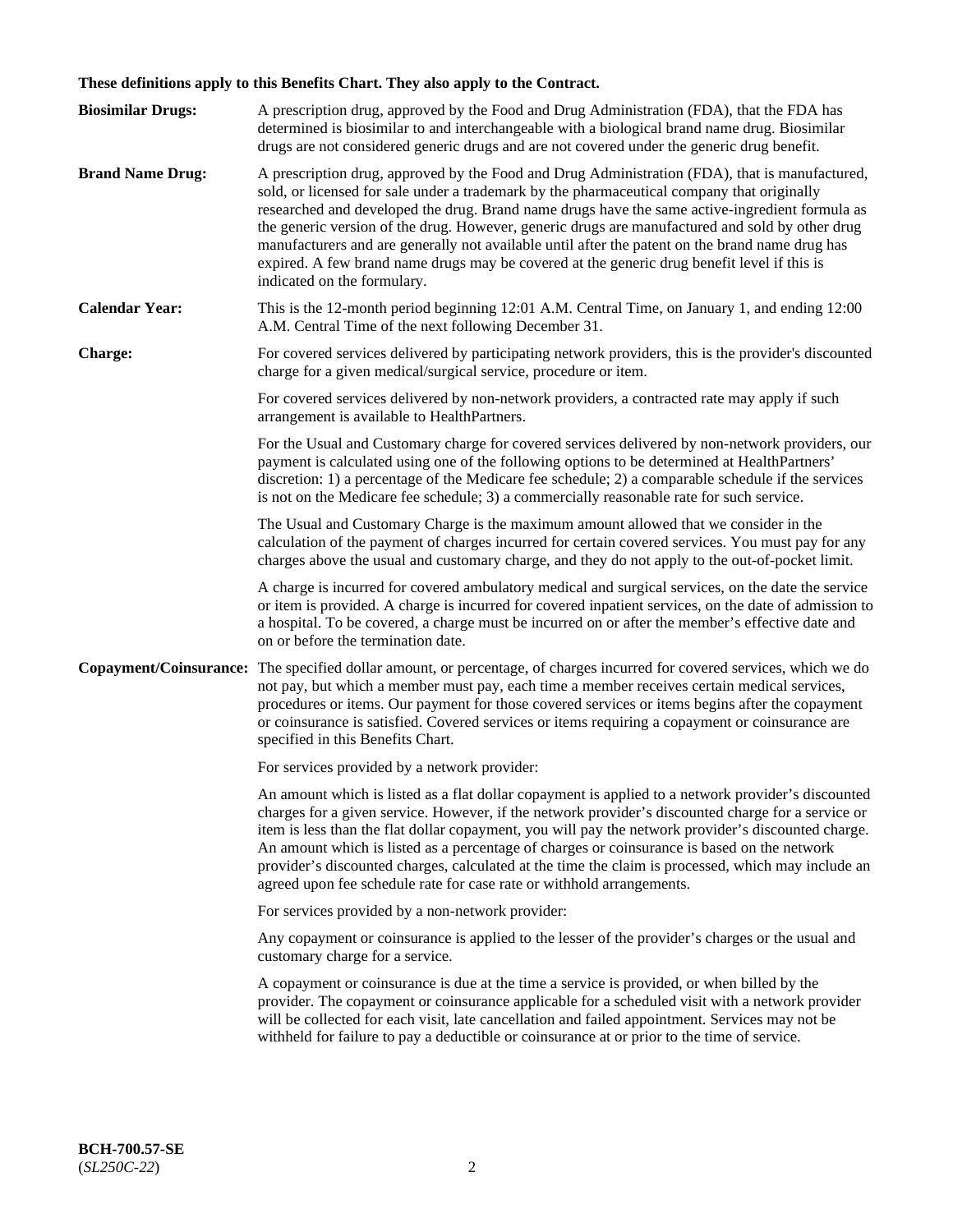| Deductible:       | The specified dollar amount of charges incurred for covered services, which we do not pay, but a<br>member or a family has to pay first in a calendar year. Our payment for those services or items<br>begins after the deductible is satisfied. For network providers, the amount of the charges that apply<br>to the deductible are based on the network provider's discounted charges, calculated at the time<br>the claim is processed, which may include an agreed upon fee schedule rate for case rate or<br>withhold arrangements. For non-network providers, the amount of charges that apply to the<br>deductible are the lesser of the provider's charges or the usual and customary charge for a service.                                                                                                                                                                                                                                                                                                                                                                                                                                                                                                                                             |
|-------------------|------------------------------------------------------------------------------------------------------------------------------------------------------------------------------------------------------------------------------------------------------------------------------------------------------------------------------------------------------------------------------------------------------------------------------------------------------------------------------------------------------------------------------------------------------------------------------------------------------------------------------------------------------------------------------------------------------------------------------------------------------------------------------------------------------------------------------------------------------------------------------------------------------------------------------------------------------------------------------------------------------------------------------------------------------------------------------------------------------------------------------------------------------------------------------------------------------------------------------------------------------------------|
|                   | Any amounts paid or reimbursed by a third party, including but not limited to: point of service<br>rebates, manufacturer coupons, manufacturer debit cards or other forms of direct reimbursement to<br>a member for a product or service, will not apply toward your deductible, to the extent permitted<br>under state and federal law.                                                                                                                                                                                                                                                                                                                                                                                                                                                                                                                                                                                                                                                                                                                                                                                                                                                                                                                        |
|                   | All services are subject to the deductible unless otherwise indicated below in this Benefits Chart.                                                                                                                                                                                                                                                                                                                                                                                                                                                                                                                                                                                                                                                                                                                                                                                                                                                                                                                                                                                                                                                                                                                                                              |
| <b>Formulary:</b> | This is a current list, which may be revised from time to time, of formulary prescription drugs,<br>medications, equipment and supplies covered by us as indicated in the Benefits Chart which are<br>covered at the highest benefit level. Some drugs may require prior authorization to be covered as<br>formulary drugs. You may be granted an exception to the formulary that is available to you upon<br>request. These guidelines and procedures include exceptions to the formulary for anti-psychotic<br>prescription drugs prescribed to treat emotional disturbances or mental illness if your health care<br>provider (1) indicates to the dispensing pharmacist, orally or in writing, that the prescription must<br>be dispensed as indicated and (2) certifies in writing to us that the prescribed drug will best treat<br>your condition. Also, you may continue to receive certain non-formulary prescription drugs for<br>diagnosed mental illness or emotional disturbance when our formulary changes or you change<br>health plans for up to one year following the change. We also have written guidelines and<br>procedures for granting formulary exceptions for other drugs that are available to you upon request<br>or on our website. |
|                   | HMO Formulary Exception Process (including antipsychotic drugs). If you are prescribed a<br>drug, we must promptly grant you an exception to our formulary when your health care provider<br>indicates to us that:                                                                                                                                                                                                                                                                                                                                                                                                                                                                                                                                                                                                                                                                                                                                                                                                                                                                                                                                                                                                                                               |
|                   | (1) the formulary drug causes an adverse reaction to the patient;<br>(2) the formulary drug is contraindicated for the patient; or<br>(3) the health care provider demonstrates that the prescription drug must be dispensed as written<br>to provide maximum medical benefit to the patient.                                                                                                                                                                                                                                                                                                                                                                                                                                                                                                                                                                                                                                                                                                                                                                                                                                                                                                                                                                    |
|                   | The formulary, and information on drugs that require authorization, are available by calling<br>Member Services or logging on to your "myHealthPartners" account at healthpartners.com.                                                                                                                                                                                                                                                                                                                                                                                                                                                                                                                                                                                                                                                                                                                                                                                                                                                                                                                                                                                                                                                                          |
|                   | Formulary Changes. The formulary may change throughout the year. If you are affected by a<br>formulary change, you will receive at least 30 days' advanced notice of that change, and you<br>may request a formulary exception.                                                                                                                                                                                                                                                                                                                                                                                                                                                                                                                                                                                                                                                                                                                                                                                                                                                                                                                                                                                                                                  |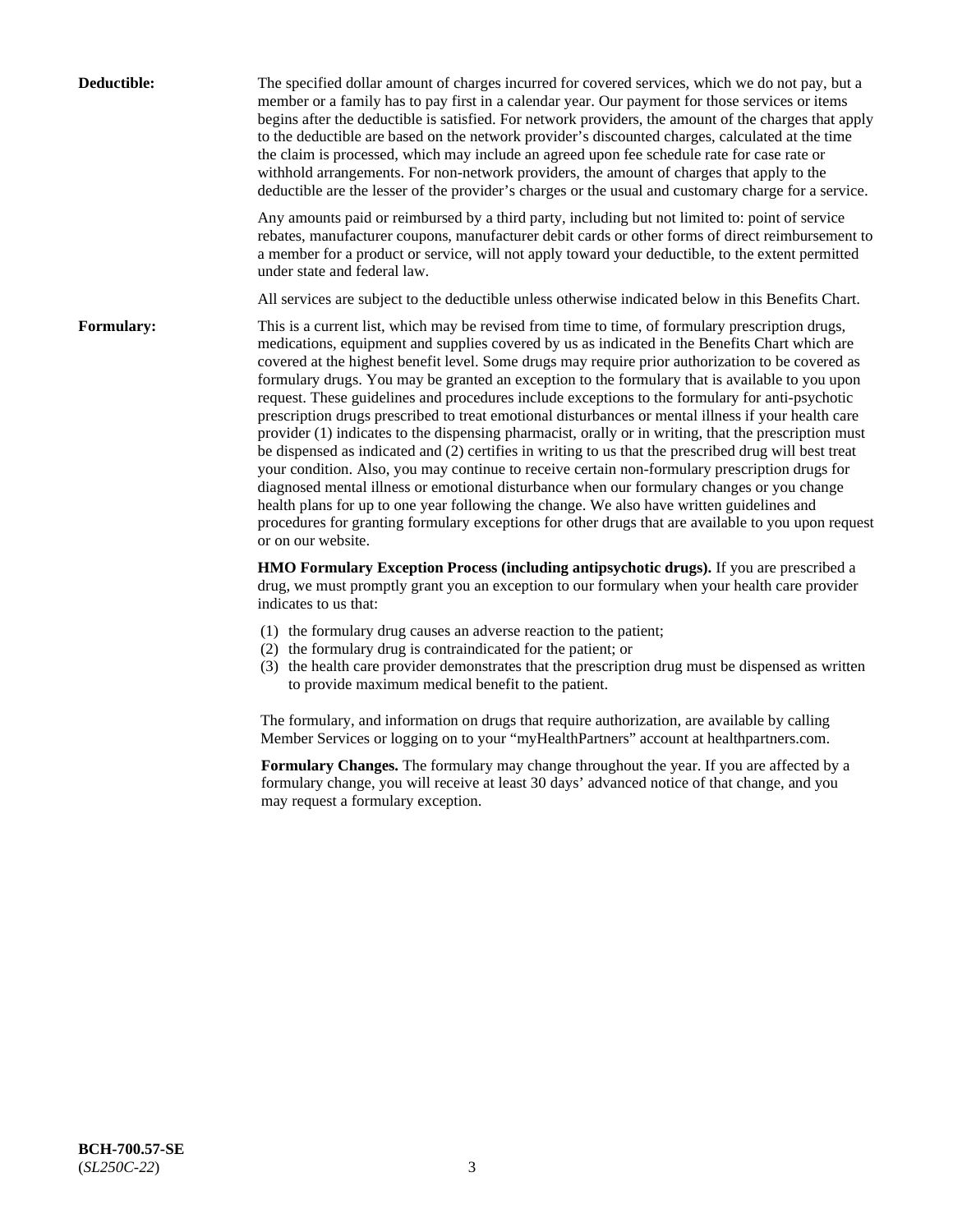### **Federal Formulary Exception Process:**

If you are prescribed a drug that is not included on the formulary and your plan does not cover nonformulary drugs, you, your designee or your prescribing physician may request a review through our formulary exception process, which includes external review. This process is described below.

- **1. Standard Exception Request.** If your provider prescribes a drug that is not on our formulary, you may submit a standard exception request. If you, your designee or your prescribing provider submit a standard exception request, we must make our coverage determination and notify you within 72 hours of our receipt of the request. If we grant the exception to cover the drug, we are required to cover the drug for the duration of the prescription, including refills.
- **2. Expedited Exception Request.** If your provider prescribes a drug that is not on our formulary, you may submit an expedited exception request if there are exigent circumstances. Exigent circumstances exist when you are suffering from a health condition that may seriously jeopardize your life, health, or ability to regain maximum function or when you are undergoing a current course using a nonformulary drug. If you, your designee or your prescribing provider submit an expedited exception request, we must make our coverage determination and notify you within 24 hours of our receipt of the request. If we grant the exception to cover the drug, we are required to cover the drug for the duration of the prescription, including refills. If we grant an exception based on exigent circumstances, we must cover the drug for the duration of the exigency.
- **3. Federal External Review Exception Request.** If coverage of a drug is denied after an exception request review under items 1. or 2. above, you, your designee, or your prescribing provider may request an external review exception request. If the initial request was a standard exception request, we must notify you or your designee and the prescribing provider of the coverage determination within 72 hours of our receipt of your request for external review. If the initial request was an expedited exception request, we must notify you or your designee and the prescribing provider of the coverage determination within 24 hours our receipt of your request for external review. If you are granted an exception after the external review exception request, we are required to cover the drug for the duration of the prescription, if the initial request was a standard exception request. If the initial request was an expedited exception request, we must provide coverage for the duration of the exigency.
- **4. State External Review Request.** If coverage of the drug is denied after a federal external review exception request under item 3. above, you may request an external review under the "Disputes and Complaints" section, "External Complaints Procedures" in the Group Membership Contract.
- **Generic Drug:** A prescription drug, approved by the Food and Drug Administration (FDA) that the FDA has determined is comparable to a brand name drug product in dosage form, strength, route of administration, quality, intended use and documented bioequivalence. Generally, generic drugs cost less than brand name drugs. Some brand name drugs may be covered at the generic drug benefit level if this is indicated on the formulary.
- **Non-Formulary Drug:** This is a prescription drug approved by the Food and Drug Administration (FDA) that is not on the formulary, is medically necessary and is not investigative or otherwise excluded under this Benefits Chart.
- **Out-of-Pocket Expenses:** You pay the specified copayments/coinsurance and deductibles applicable for particular services, subject to the out-of-pocket limit described below. These amounts are in addition to the monthly enrollment payments.
- **Out-of-Pocket Limit:** You pay the copayments/coinsurance and deductibles for covered services, to the individual or family out-of-pocket limit. Thereafter we cover 100% of the charges incurred for all other covered services, for the rest of the calendar year. You pay amounts greater than the out-of-pocket limit if you exceed any visit or day limits.

Non-Network Benefits above the usual and customary charge (see definition of charge above) do not apply to the out-of-pocket limit.

Non-Network benefits for transplant surgery do not apply to the out-of-pocket limit.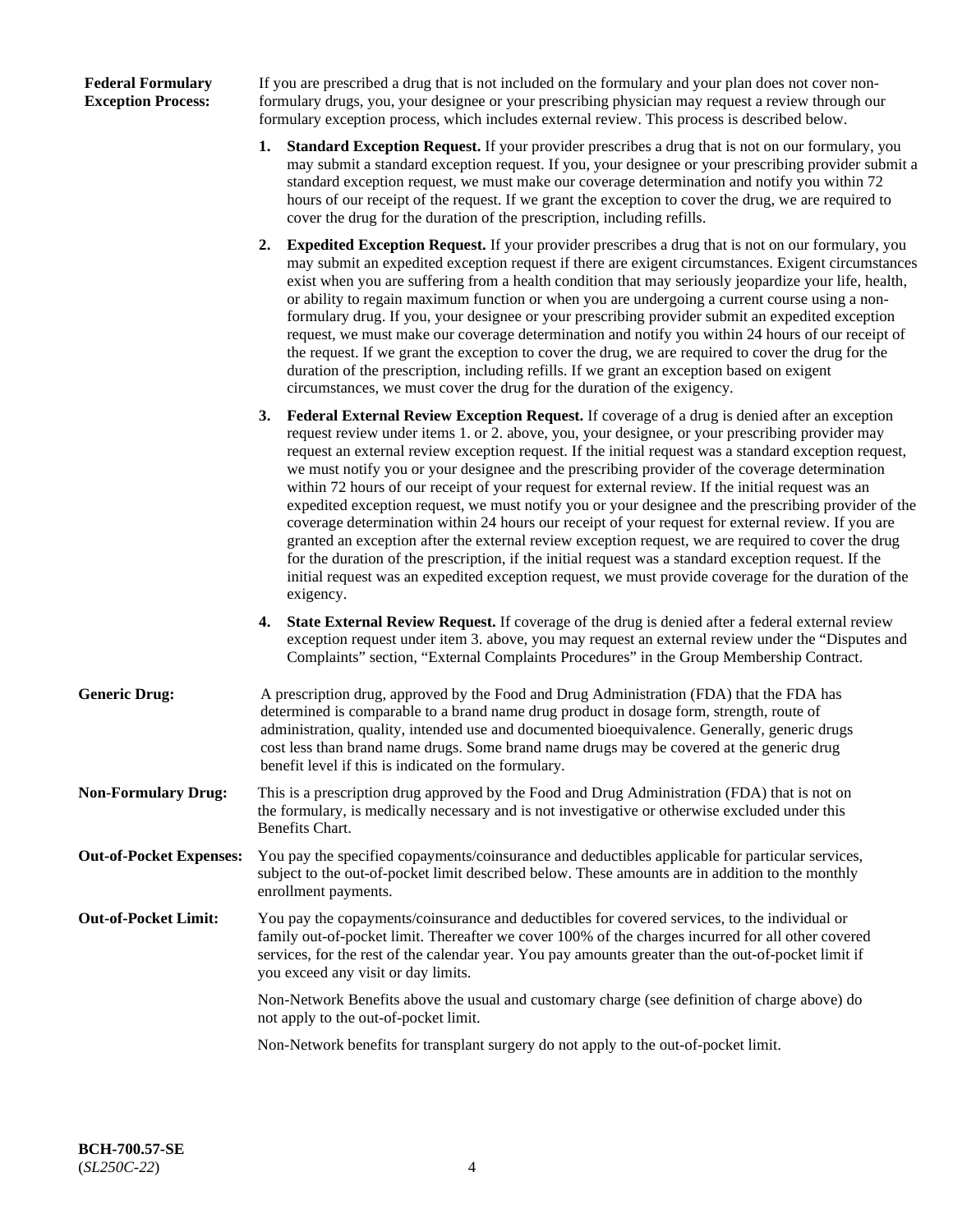Any amounts paid or reimbursed by a third party, including but not limited to: point of service rebates, manufacturer coupons, manufacturer debit cards or other forms of direct reimbursement to a member for a product or service, will not apply as an out of pocket expense, to the extent permitted under state and federal law. You are responsible to keep track of the out-of-pocket expenses. Contact our Member Services department for assistance in determining the amount paid by the enrollee for specific eligible services received. Claims for reimbursement under the out-of-pocket limit provisions are subject to the same time limits and provisions described under the "Claims Provisions" section of the **Contract Preventive Drug List:** The Preventive Drug List specifies certain drugs and certain diabetic supplies that are eligible to be covered without being subject to your deductible under federal HSA rules. This is a current list, which may be revised from time to time, of certain formulary preventive prescription drugs and certain diabetic supplies, covered under the Plan as indicated in the Benefits Chart. This list does not include preventive drugs that we are required to cover at 100%, not subject to your deductible, under the ACA preventive guidelines. The Preventive Drug List is available by logging onto your **"**myHealthPartners account athealthpartners.com or by calling Member Services. **Specialty Drug List:** This is a current list, which may be revised from time to time, of prescription drugs, medications, equipment and supplies, which are typically bio-pharmaceuticals. The purpose of a specialty drug list is to facilitate enhanced monitoring of complex therapies used to treat specific conditions. Specialty drugs are covered by us as indicated in this Benefits Chart. The specialty drug list is available by calling Member Services or logging on to your "*my*HealthPartners" account at [healthpartners.com](https://www.healthpartners.com/hp/index.html)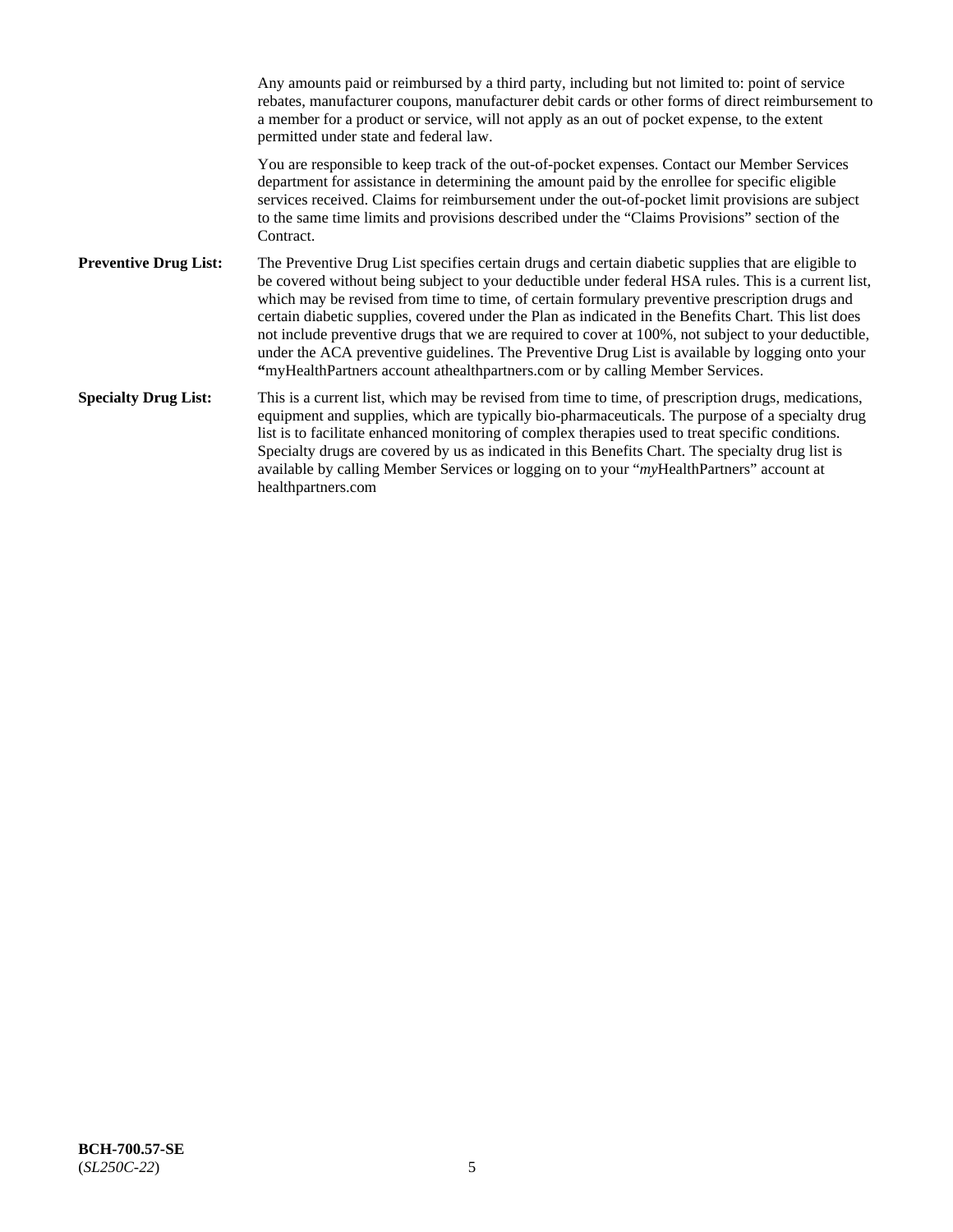### **DEDUCTIBLES AND OUT-OF-POCKET LIMITS**

### **Individual Calendar Year Deductible (applies to an employee enrolled for single coverage)**

*Select Tier*

| Network Benefits | Non-Network Benefits |
|------------------|----------------------|
| \$2,500          | \$10,000             |

*Standard Tier*

| Network Benefits  | <b>Non-Network Benefits</b> |
|-------------------|-----------------------------|
| $\frac{$3,750}{}$ | \$10,000                    |

#### **Family Calendar Year Deductible (applies to an employee and dependents enrolled for family coverage)**

*Select Tier*

| <b>Network Benefits</b> | <b>Non-Network Benefits</b> |
|-------------------------|-----------------------------|
| \$5,000                 | \$20,000                    |

*Standard Tier*

| <b>Network Benefits</b> | <b>Non-Network Benefits</b> |
|-------------------------|-----------------------------|
| $\frac{1}{2}$ \$7,500   | \$20,000                    |

The deductibles under the Select Tier Network Benefits and Standard Tier Network Benefits are combined. Separate deductibles must be satisfied under the Network Benefits and Non-Network Benefits.

Any amounts paid or reimbursed by a third party, including but not limited to: point of service rebates, manufacturer coupons, debit cards or other forms of direct reimbursement to a member for a product or service, will not apply toward your deductible, to the extent permitted under state and federal law.

### **Individual Calendar Year Out-of-Pocket Limit (applies to an employee enrolled for single coverage)**

*Select Tier*

| <b>Network Benefits</b> | <b>Non-Network Benefits</b> |
|-------------------------|-----------------------------|
| \$2,500                 | \$30,000                    |

*Standard Tier*

| <b>Network Benefits</b> | <b>Non-Network Benefits</b> |
|-------------------------|-----------------------------|
| \$3,750                 | \$30,000                    |

**Family Calendar Year Out-of-Pocket Limit (applies to an employee and dependents enrolled for family coverage)**

*Select Tier*

| Network Benefits | <b>Non-Network Benefits</b> |
|------------------|-----------------------------|
| $\$5,000$        | \$60,000                    |

*Standard Tier*

| Network Benefits | <b>Non-Network Benefits</b> |
|------------------|-----------------------------|
| \$7,500          | \$60,000                    |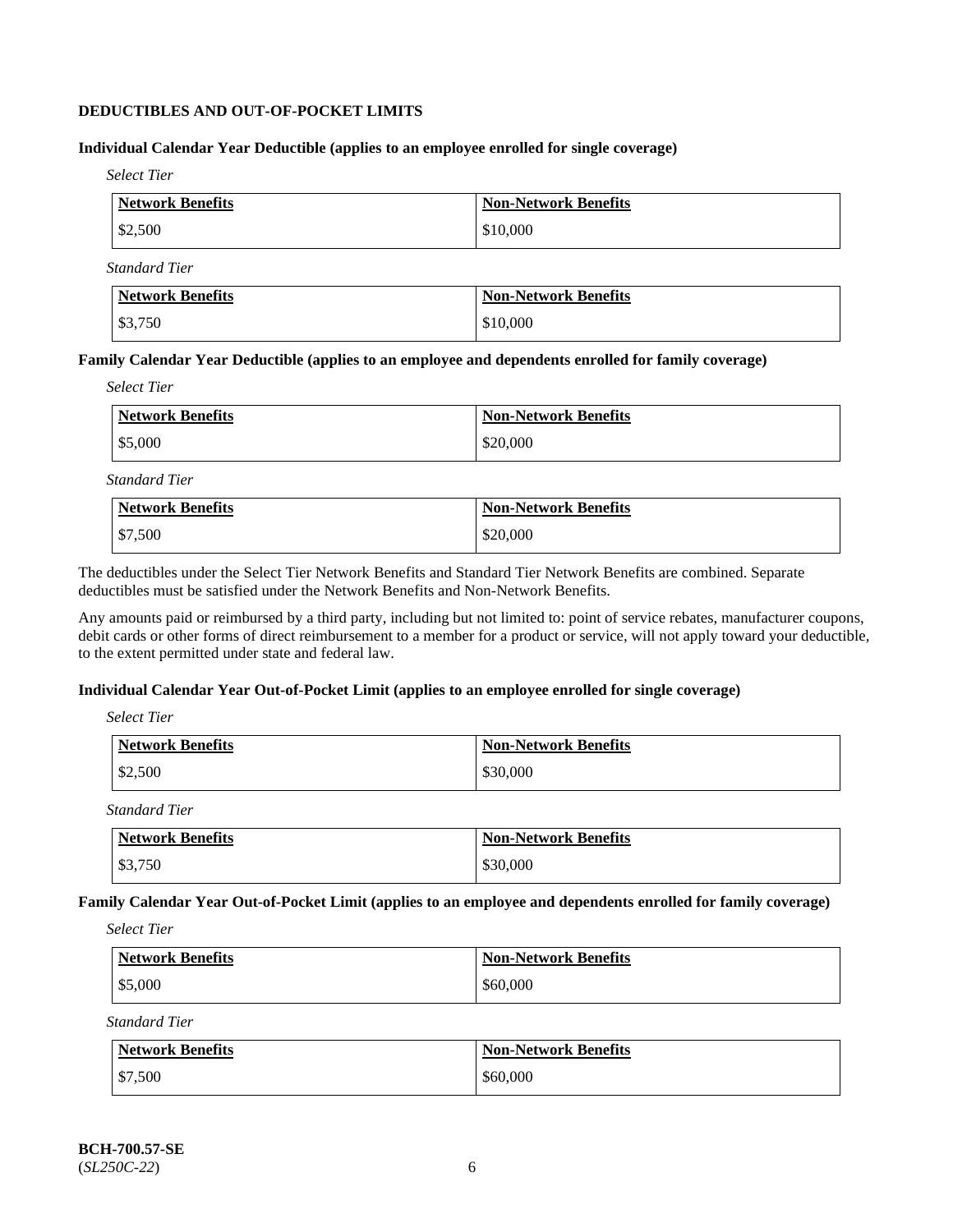The Out-of-Pocket Limits under the Select Tier Network Benefits and Standard Tier Network Benefits are combined. Separate Out-of-Pocket Limits must be satisfied under the Network Benefits and Non-Network Benefits.

Non-Network Benefits above the usual and customary charge will not apply toward the individual or family out-of-pocket limit.

Non-Network benefits for transplant surgery do not apply to the out-of-pocket limit.

Any amounts paid or reimbursed by a third party, including but not limited to: point of service rebates, manufacturer coupons, manufacturer debit cards or other forms of direct reimbursement to a member for a product or service, will not apply as an out of pocket expense, to the extent permitted under state and federal law.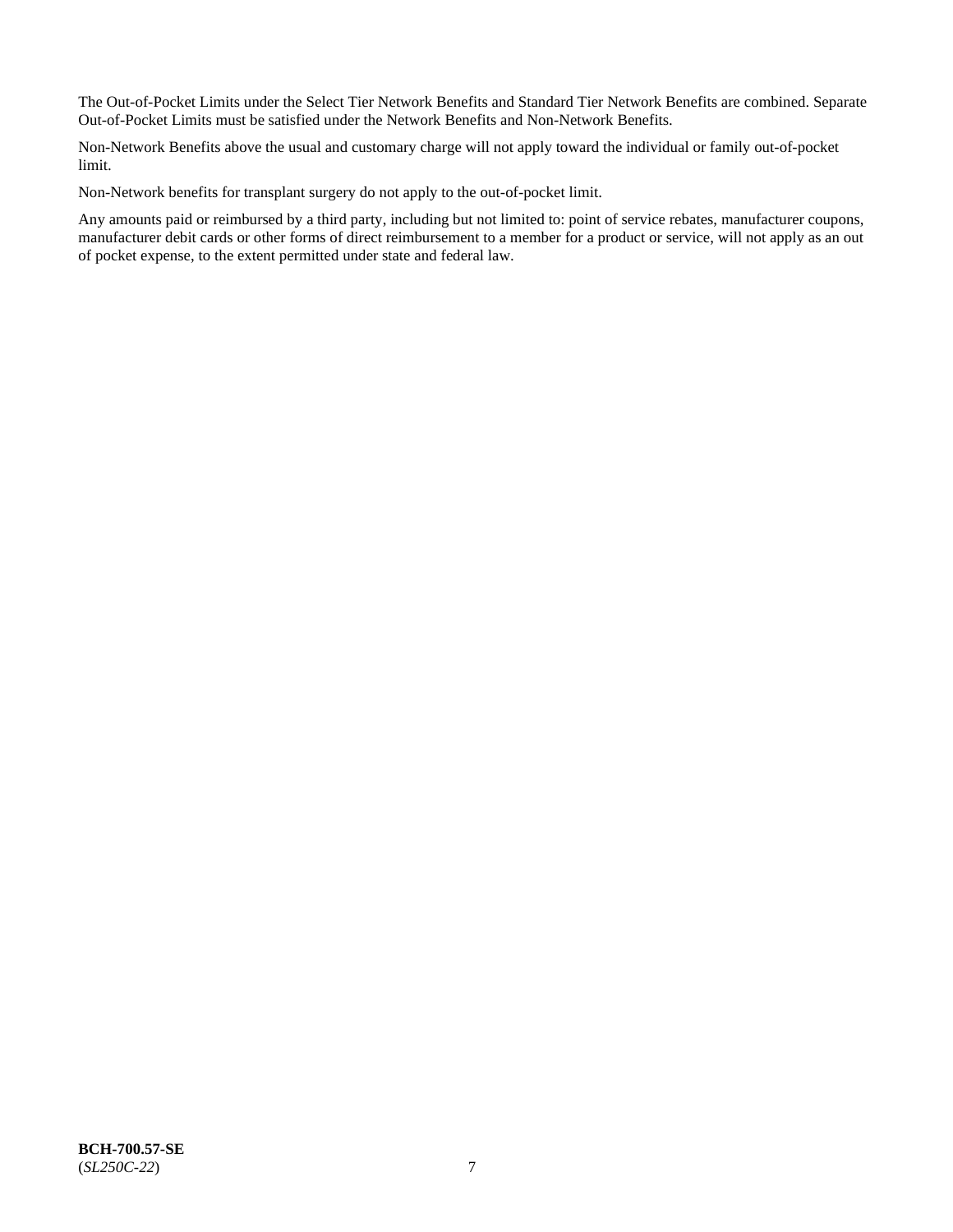# **AMBULANCE AND MEDICAL TRANSPORTATION**

# **Covered Services:**

We cover ambulance and medical transportation for medical emergencies.

We also cover medically necessary, non-emergency medical transportation if it meets our medical coverage criteria.

Covered services and supplies are based on established medical policies, which are subject to periodic review and modification by the medical or dental directors. These medical policies (medical coverage criteria) and applicable prior authorization requirements are available by calling Member Services or logging on to your "myHealthPartners" account at [healthpartners.com.](https://www.healthpartners.com/hp/index.html)

*Subject to the Standard Tier Deductibles and Out-of-Pocket limits*

| <b>Network Benefits</b>       | <b>Non-Network Benefits</b> |
|-------------------------------|-----------------------------|
| 100% of the charges incurred. | See Network Benefits.       |

#### **Not Covered:**

See "Services Not Covered" in the Group Membership Contract.

# **BEHAVIORAL HEALTH SERVICES**

#### **Covered Services:**

Covered services are based on established medical policies, which are subject to periodic review and modification by the medical directors. These medical policies (medical coverage criteria) are available by calling Member Services or logging on to your "*my*HealthPartners" account at [healthpartners.com.](http://www.healthpartners.com/)

You have rights to parity in mental health and substance use disorder treatment as required by the federal Mental Health Parity and Addiction Equity Act and Minnesota Statutes, section 62Q.47. These laws require:

- That mental health and substance use disorder services be covered on the same basis as medical services;
- That cost-sharing for mental health and substance use disorder services can be no more restrictive than cost-sharing for similar medical services;
- That treatment restrictions and limitation such as prior authorization and medical necessity can be no more restrictive than for similar medical services;
- That if enrollees have concerns they can call Member Services, file a complaint with HealthPartners, or file a complaint with the Minnesota Department of Health.

### **Mental health services**

We cover services for: mental health diagnoses as described in the Diagnostic and Statistical Manual of Mental Disorders – Fifth Edition (DSM-5) (most recent edition).

We also provide coverage for mental health treatment ordered by a Minnesota court under a valid court order that is issued on the basis of a behavioral care evaluation performed by a licensed psychiatrist or doctoral level licensed psychologist, which includes a diagnosis and an individual treatment plan for care in the most appropriate, least restrictive environment. We must be given a copy of the court order and the behavioral care evaluation, the service must be a covered benefit under this plan, and the service must be provided by a network provider, or other provider as required by law. We cover the evaluation upon which the court order was based if it was provided by a network provider. We also provide coverage for the initial mental health evaluation of a child, regardless of whether that evaluation leads to a court order for treatment, if the evaluation is ordered by a Minnesota juvenile court.

**Outpatient services, including intensive outpatient and day treatment:** We cover medically necessary outpatient professional mental health services for evaluation, crisis intervention, and treatment of mental health disorders.

A comprehensive diagnostic assessment will be used as the basis for a determination by a mental health professional, concerning the appropriate treatment and the extent of services required.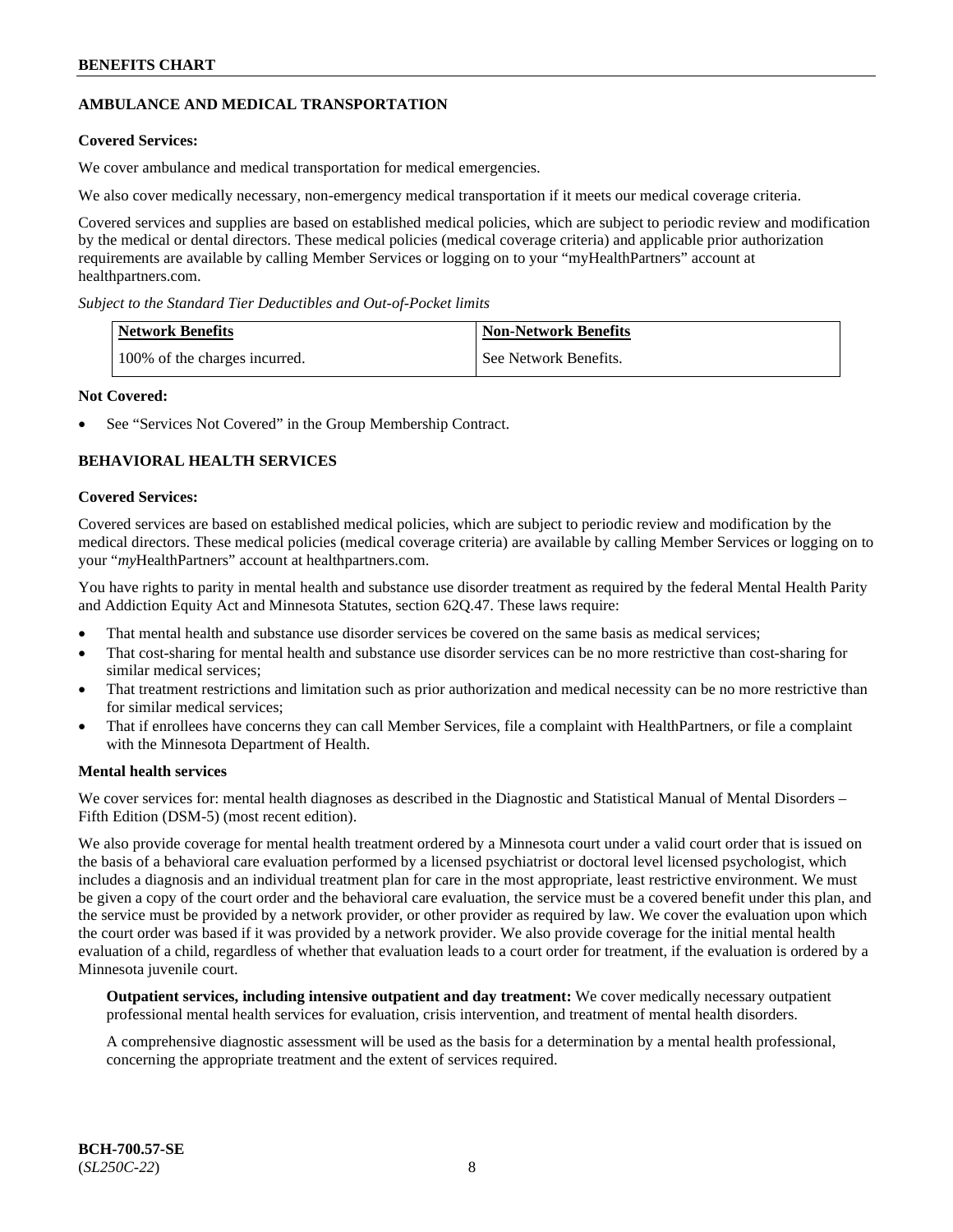Outpatient services we cover for a diagnosed mental health condition include the following:

- Individual, group, family, and multi-family therapy;
- Medication management provided by a physician, certified nurse practitioner, or physician's assistant;
- Psychological testing services for the purposes of determining the differential diagnoses and treatment planning for patients currently receiving behavioral health services;
- Day treatment and intensive outpatient services in a licensed program;
- Partial hospitalization services in a licensed hospital or community mental health center;
- Psychotherapy and nursing services provided in the home if authorized by us; and
- Treatment for gender dysphoria.

#### *Subject to the Select Tier Deductibles and Out-of-Pocket Limits*

| Network Benefits              | <b>Non-Network Benefits</b>  |
|-------------------------------|------------------------------|
| 100% of the charges incurred. | 50% of the charges incurred. |

#### **Group therapy**

*Subject to the Select Tier Deductibles and Out-of-Pocket Limits*

| Network Benefits              | Non-Network Benefits         |
|-------------------------------|------------------------------|
| 100% of the charges incurred. | 50% of the charges incurred. |

#### **Inpatient services, including mental health residential treatment services:** We cover the following:

- Medically necessary inpatient services in a hospital and professional services for treatment of mental health disorders. Medical stabilization is covered under inpatient hospital services in the "Hospital and Skilled Nursing Facility Services" section; and
- Medically necessary mental health residential treatment services. This care must be authorized by us and provided by a hospital or residential behavioral health treatment facility licensed by the local state or Department of Health and Human Services. Services not covered under this benefit include halfway houses, group homes, extended care facilities, shelter services, correctional services, detention services, transitional services, group residential services, foster care services and wilderness programs.

*Select Tier - Subject to the Select Tier Deductibles and Out-of-Pocket Limits*

| Network Benefits              | Non-Network Benefits         |
|-------------------------------|------------------------------|
| 100% of the charges incurred. | 50% of the charges incurred. |

*Standard Tier - Subject to the Standard Tier Deductibles and Out-of-Pocket Limits*

| <b>Network Benefits</b>       | <b>Non-Network Benefits</b>  |
|-------------------------------|------------------------------|
| 100% of the charges incurred. | 50% of the charges incurred. |

#### **Substance use disorder (SUD) services**

We cover medically necessary services for assessments by a licensed alcohol and drug counselor and treatment of substanceuse disorders as defined in the latest edition of the DSM-5.

**Outpatient services, including intensive outpatient and day treatment:** We cover medically necessary outpatient professional services for the diagnosis and treatment of substance use disorders. Substance use disorder treatment programs must be licensed by the applicable state agency.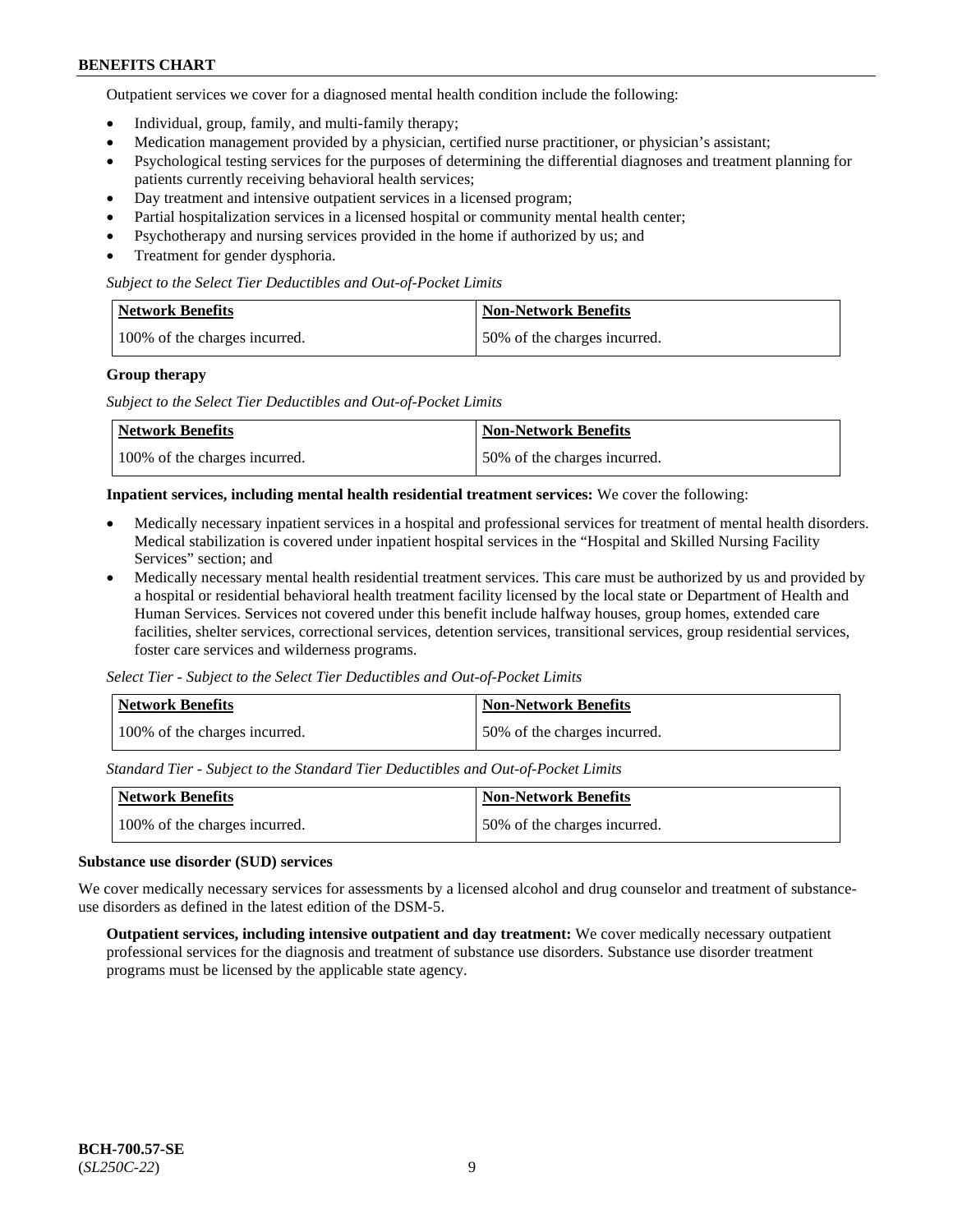Outpatient services we cover for a diagnosed substance use disorder include the following:

- Individual, group, family, and multi-family therapy provided in an office setting;
- Opiate replacement therapy including methadone and buprenorphine treatment; and
- Day treatment and intensive outpatient services in a licensed program.

*Subject to the Select Tier Deductibles and Out-of-Pocket Limits*

| Network Benefits              | <b>Non-Network Benefits</b>  |
|-------------------------------|------------------------------|
| 100% of the charges incurred. | 50% of the charges incurred. |

**Inpatient services:** We cover the following:

- Medically necessary inpatient services in a hospital or primary residential treatment in a licensed substance use disorder treatment center. Primary residential treatment is an intensive residential treatment program of limited duration, typically 30 days or less.
- Services provided in a hospital that is licensed by the local state and accredited by Medicare.
- Detoxification services in a hospital or community detoxification facility if it is licensed by the local Department of Health and Human Services.

*Select Tier - Subject to the Select Tier Deductibles and Out-of-Pocket Limits*

| Network Benefits              | Non-Network Benefits         |
|-------------------------------|------------------------------|
| 100% of the charges incurred. | 50% of the charges incurred. |

*Standard Tier - Subject to the Standard Tier Deductibles and Out-of-Pocket Limits*

| <b>Network Benefits</b>       | <b>Non-Network Benefits</b>  |
|-------------------------------|------------------------------|
| 100% of the charges incurred. | 50% of the charges incurred. |

#### **Not Covered:**

See "Services Not Covered" in the Group Membership Contract.

### **CHIROPRACTIC SERVICES**

#### **Covered Services:**

We cover chiropractic services for rehabilitative care, provided to diagnose and treat acute neuromusculo-skeletal conditions.

Massage therapy which is performed in conjunction with other treatment/modalities by a chiropractor, is part of a prescribed treatment plan and is not billed separately is covered.

*Subject to the Standard Tier Deductibles and Out-of-Pocket Limits*

| <b>Network Benefits</b>       | <b>Non-Network Benefits</b>           |
|-------------------------------|---------------------------------------|
| 100% of the charges incurred. | 50% of the charges incurred.          |
|                               | Limit of 20 visits per calendar year. |

### **Not Covered:**

- Massage therapy for the purpose of comfort or convenience of the member.
- See "Services Not Covered" in the Group Membership Contract.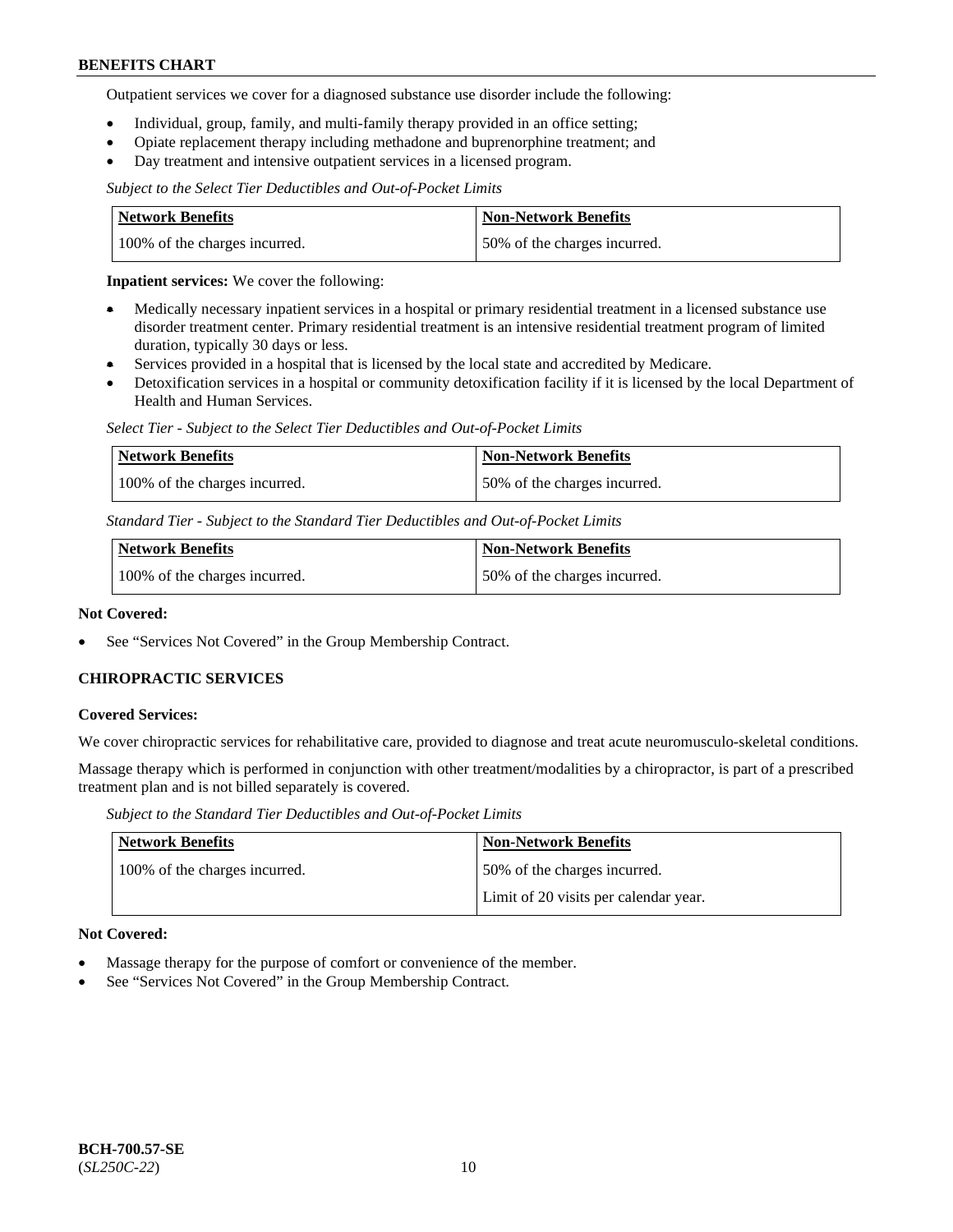# **CLINICAL TRIALS**

### **Covered Services:**

We cover certain routine services if you participate in a Phase I, Phase II, Phase III or Phase IV clinical trial that is conducted in relation to the prevention, detection, or treatment of cancer or other life-threatening disease or condition as defined in the Affordable Care Act. We cover routine patient costs for services that would be eligible under this Benefits Chart if the service was provided outside of a clinical trial.

| <b>Network Benefits</b>                                | <b>Non-Network Benefits</b>                            |
|--------------------------------------------------------|--------------------------------------------------------|
| Coverage level is same as corresponding Network        | Coverage level is same as corresponding Non-Network    |
| Benefit, depending on type of service provided such as | Benefit, depending on type of service provided such as |
| Office Visits for Illness or Injury, Inpatient or      | Office Visits for Illness or Injury, Inpatient or      |
| <b>Outpatient Hospital Services.</b>                   | <b>Outpatient Hospital Services.</b>                   |

### **Not Covered:**

- The investigative item, device or service itself.
- Items or services that are provided solely to satisfy data collection and analysis needs and that are not used in the direct clinical management of the patient.
- A service that is clearly inconsistent with widely accepted and established standards of care for a particular diagnosis.
- See "Services Not Covered" in the Group Membership Contract.

# **DENTAL SERVICES**

# **Covered Services:**

We cover services as described below.

**Accidental dental services:** We cover dentally necessary services to treat and restore damage done to sound, natural, unrestored teeth as a result of an accidental injury. Coverage is for damage caused by external trauma to face and mouth only, not for cracked or broken teeth which result from biting or chewing. We cover restorations, root canals, crowns and replacement of teeth lost that are directly related to the accident in which the member was involved. We cover initial exams, xrays, and palliative treatment including extractions, and other oral surgical procedures directly related to the accident. Subsequent treatment must be initiated within the specified time-frame and must be directly related to the accident. We do not cover restoration and replacement of teeth that are not "sound and natural" at the time of the accident.

Full mouth rehabilitation to correct occlusion (bite) and malocclusion (misaligned teeth not due to the accident) are not covered.

When an implant-supported dental prosthetic treatment is pursued, the accidental dental benefit will be applied to the prosthetic procedure. Benefits are limited to the amount that would be paid toward the placement of a removable dental prosthetic appliance that could be used in the absence of implant treatment. Care must be provided or pre-authorized by a HealthPartners dentist.

*Subject to the Standard Tier Deductibles and Out-of-Pocket Limits*

| <b>Network Benefits</b>       | <b>Non-Network Benefits</b>  |
|-------------------------------|------------------------------|
| 100% of the charges incurred. | 50% of the charges incurred. |

For all accidental dental services, treatment and/or restoration must be initiated within six months of the date of the injury. Coverage is limited to the initial course of treatment and/or initial restoration. Services must be provided within twenty-four months of the date of injury to be covered.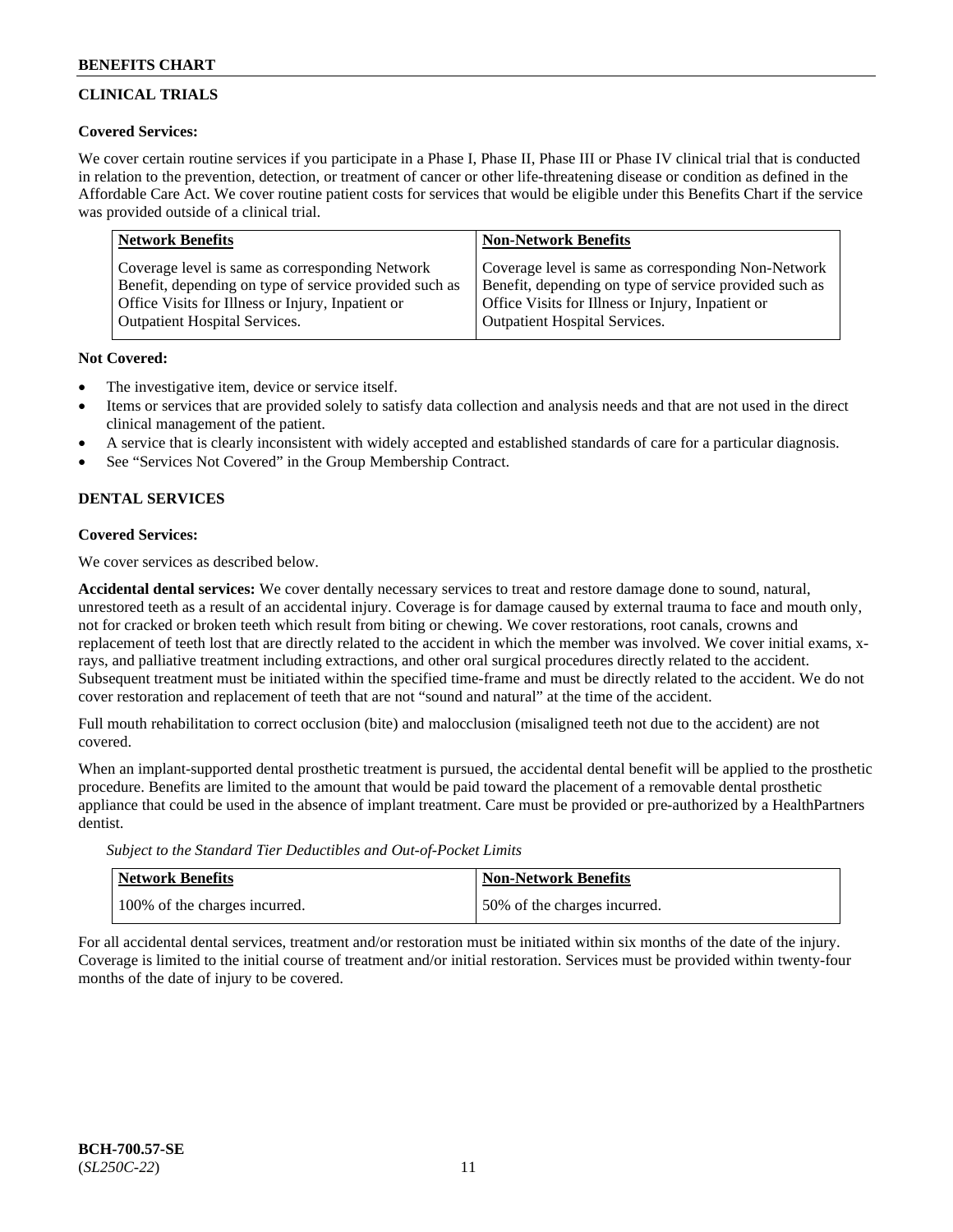# **Medical referral dental services**

**Medically necessary outpatient dental services:** We cover medically necessary outpatient dental services. Coverage is limited to dental services required for treatment of an underlying medical condition, e.g., removal of teeth to complete radiation treatment for cancer of the jaw, cysts and lesions.

*Subject to the Standard Tier Deductibles and Out-of-Pocket Limits*

| Network Benefits              | Non-Network Benefits         |
|-------------------------------|------------------------------|
| 100% of the charges incurred. | 50% of the charges incurred. |

**Medically necessary hospitalization and anesthesia for dental care:** We cover medically necessary hospitalization for dental care. This is limited to charges incurred by a member who: (1) is a child under age 5; (2) is severely disabled; (3) has a medical condition and requires hospitalization or general anesthesia for dental care treatment; or (4) is a child between age 5 and 12 and care in dental offices has been attempted unsuccessfully and usual methods of behavior modification have not been successful, or when extensive amounts of restorative care, exceeding four appointments, are required. Coverage is limited to facility and anesthesia charges. Oral surgeon/dentist professional fees are not covered.

*Select Tier - Subject to the Select Tier Deductibles and Out-of-Pocket Limits*

| Network Benefits              | <b>Non-Network Benefits</b>  |
|-------------------------------|------------------------------|
| 100% of the charges incurred. | 50% of the charges incurred. |

*Standard Tier - Subject to the Standard Tier Deductibles and Out-of-Pocket Limits*

| <b>Network Benefits</b>       | <b>Non-Network Benefits</b>  |
|-------------------------------|------------------------------|
| 100% of the charges incurred. | 50% of the charges incurred. |

**Medical complications of dental care:** We cover medical complications of dental care. Treatment must be medically necessary care and related to medical complications of non-covered dental care, including complications of the head, neck, or substructures.

*Subject to the Standard Tier Deductibles and Out-of-Pocket Limits*

| Network Benefits              | Non-Network Benefits         |
|-------------------------------|------------------------------|
| 100% of the charges incurred. | 50% of the charges incurred. |

**Oral surgery**: We cover oral surgery. Coverage is limited to treatment of medical conditions requiring oral surgery, such as treatment of oral neoplasm, non-dental cysts, fracture of the jaws, trauma of the mouth and jaws.

*Subject to the Standard Tier Deductibles and Out-of-Pocket Limits*

| <b>Network Benefits</b>       | <b>Non-Network Benefits</b>  |
|-------------------------------|------------------------------|
| 100% of the charges incurred. | 50% of the charges incurred. |

**Treatment of cleft lip and cleft palate:** We cover treatment of cleft lip and cleft palate of a dependent child to age 26, including orthodontic treatment and oral surgery directly related to the cleft. Benefits are limited to inpatient or outpatient expenses arising from medical and dental treatment that was scheduled or initiated prior to the dependent turning age 19. Dental services that are not required for the treatment of cleft lip or cleft palate are not covered. If a dependent child covered under this Contract is also covered under a dental plan which includes orthodontic services, that dental plan shall be considered primary for the necessary orthodontic services. Oral appliances are subject to the same copayment, conditions and limitations as durable medical equipment.

*Subject to the Standard Tier Deductibles and Out-of-Pocket Limits*

| Network Benefits              | <b>Non-Network Benefits</b>  |
|-------------------------------|------------------------------|
| 100% of the charges incurred. | 50% of the charges incurred. |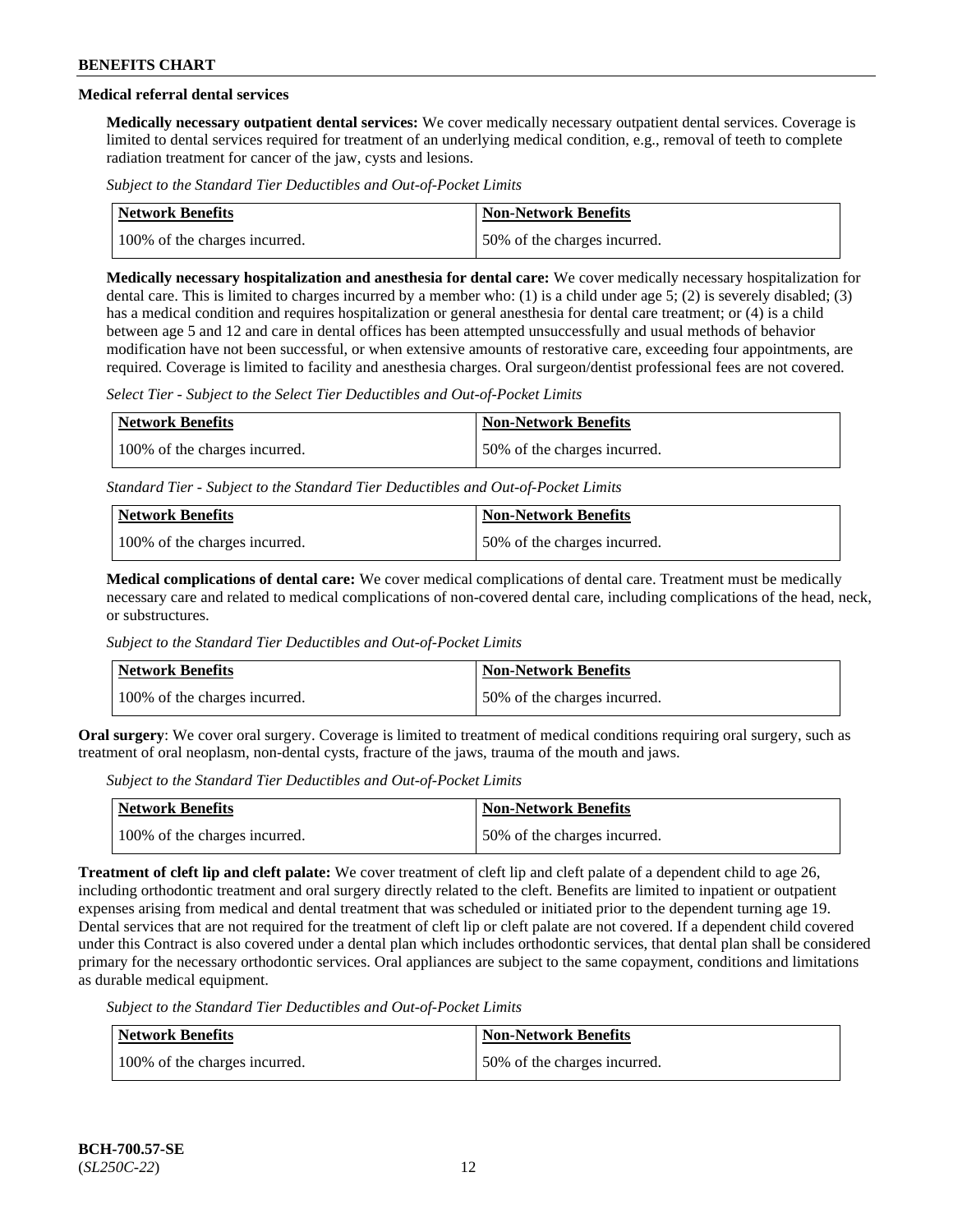**Treatment of temporomandibular disorder (TMD) and craniomandibular disorder (CMD):** We cover surgical and nonsurgical treatment of temporomandibular disorder (TMD) and craniomandibular disorder (CMD), which is medically necessary care. Dental services which are not required to directly treat TMD or CMD are not covered.

*Subject to the Standard Tier Deductibles and Out-of-Pocket Limits*

| <b>Network Benefits</b>       | <b>Non-Network Benefits</b>  |
|-------------------------------|------------------------------|
| 100% of the charges incurred. | 50% of the charges incurred. |

#### **Not Covered:**

- Dental treatment, procedures or services not listed in this Benefits Chart.
- Accident related dental services if treatment is (1) provided to teeth which are not sound and natural, (2) to teeth which have been restored, (3) initiated beyond six months from the date of the injury, (4) received beyond the initial treatment or restoration or (5) received beyond twenty-four months from the date of injury.
- Oral surgery to remove wisdom teeth.
- Orthognathic treatment or procedures and all related services, unless it is required to treat TMD or CMD and it meets our medical coverage criteria.
- See "Services Not Covered" in the Group Membership Contract.

# **DIABETES AND HYPERTENSION DISEASE MANAGEMENT PROGRAM**

#### **Covered Services:**

If you meet criteria for coverage, you may qualify for the Diabetes and/or Hypertension Disease Management Program.

The program covers group health coaching which focuses on weight loss, exercise, behavior modification and health education through Omada Health.

| <b>Network Benefits</b>                                     | <b>Non-Network Benefits</b> |
|-------------------------------------------------------------|-----------------------------|
| 100% of the charges incurred.<br>Deductible does not apply. | Not applicable.             |

#### **Not Covered:**

See "Services Not Covered" in the Group Membership Contract.

### **DIABETIC EQUIPMENT AND SUPPLIES**

### **Covered Services:**

We cover physician prescribed medically appropriate and necessary drugs and supplies used in the management and treatment of diabetes for members with gestational, Type I or Type II diabetes including durable diabetic equipment and disposable supplies, as described below.

Certain items are only covered if your condition meets our coverage criteria and obtained through an authorized vendor. For more information on what we cover and any prior authorization requirements, call Member Services or log on to your "*my*HealthPartners" account at [healthpartners.com.](http://www.healthpartners.com/)

Insulin and medications for diabetes are covered as outpatient drugs under the "Prescription Drug Services" section.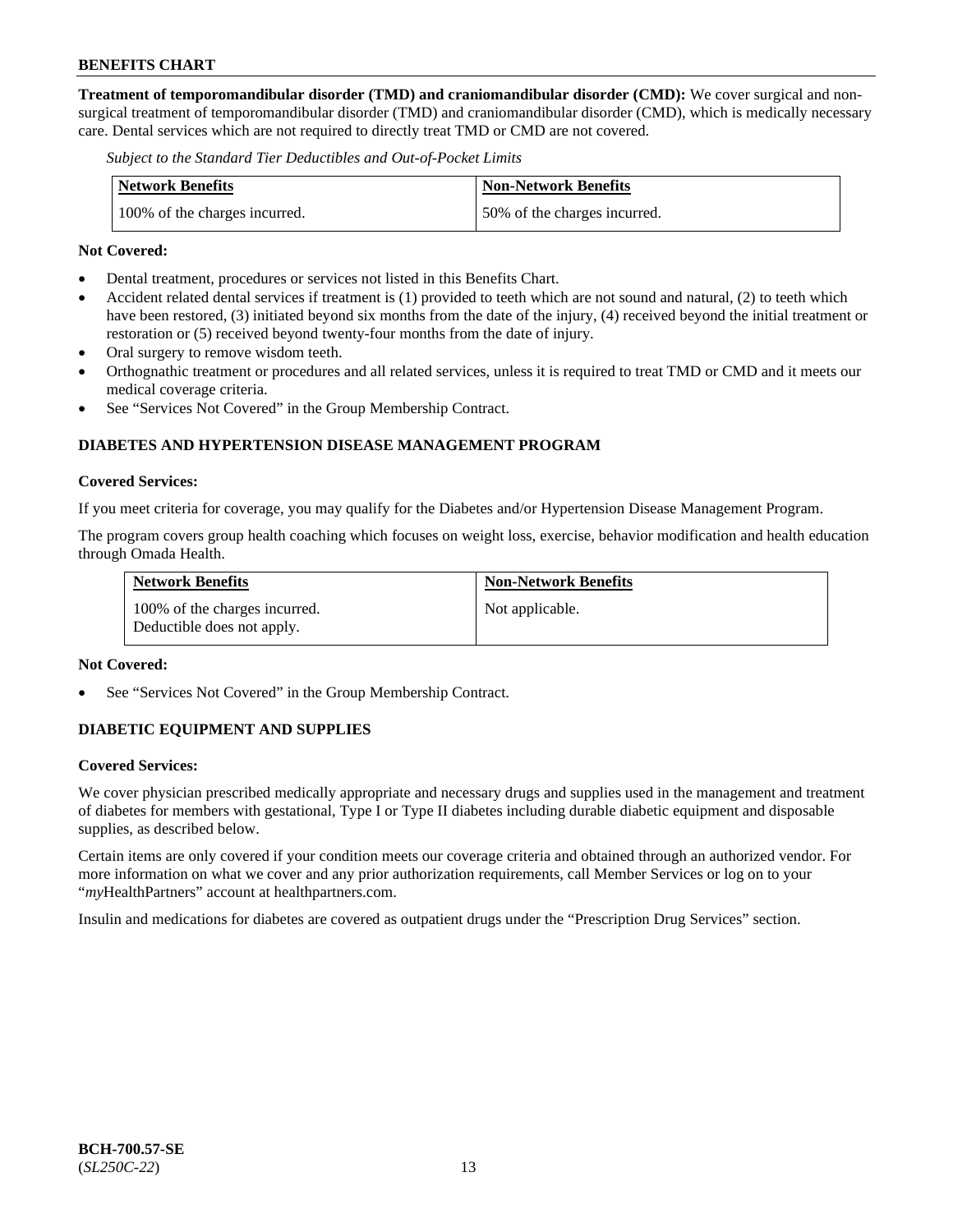**Pumps and Pump Supplies.** These include diabetic insulin pumps, diabetic infusion pumps and infusion pump supplies such as infusion sets, tubing, connectors and syringe reservoirs.

*Subject to the Standard Tier Deductibles and Out-of-Pocket Limits*

| <b>Network Benefits</b>                                                                 | <b>Non-Network Benefits</b>  |
|-----------------------------------------------------------------------------------------|------------------------------|
| Pumps received at a pharmacy:<br>100% of the charges incurred.                          | 50% of the charges incurred. |
| Pumps received from a non-pharmacy approved<br>vendor:<br>100% of the charges incurred. |                              |

### **All other durable equipment and diabetic supplies**

Durable Diabetic Equipment and Supplies. These include continuous glucose monitoring system (CGMS), transmitter, sensors and receivers, diabetic blood glucose monitors and control/calibrating solutions (for checking accuracy or testing equipment and test strips).

Disposable Diabetic Supplies. These are one-time use supplies, including syringes, lancets, lancet devices, blood and urine ketone test strips, and needles.

Certain diabetic supplies and equipment must be purchased at a pharmacy.

*Subject to the Standard Tier Deductibles and Out-of-Pocket Limits*

| <b>Network Benefits</b>                                                                                                                                                                                                                                                             | <b>Non-Network Benefits</b>  |
|-------------------------------------------------------------------------------------------------------------------------------------------------------------------------------------------------------------------------------------------------------------------------------------|------------------------------|
| If received through a pharmacy:<br>Diabetic supplies on the Preventive Drug List:<br>100% of the charges incurred, subject to a member<br>copayment of \$60.<br>Deductible does not apply.<br>All other diabetic supplies purchased at a pharmacy:<br>100% of the charges incurred. | 50% of the charges incurred. |
| If received through a non-pharmacy provider:<br>100% of the charges incurred if purchased from an<br>approved vendor.                                                                                                                                                               |                              |

### **Limitations:**

- No more than a 93-day supply of diabetic supplies is covered and dispensed at a time.
- We require that certain diabetic supplies and equipment be purchased at a pharmacy.
- Diabetic supplies and equipment are limited to certain models and brands.
- Durable medical equipment and supplies must be obtained from or repaired by approved vendors.
- Covered services and supplies are based on established medical policies which are subject to periodic review and modification by the medical directors. Our coverage policy for diabetic supplies includes information on our required models and brands. These medical policies (medical coverage criteria) are available by calling Member Services or logging on to your "*my*HealthPartners" account at [healthpartners.com.](http://www.healthpartners.com/)

### **Not Covered:**

- Replacement or repair of any covered items, if the items are (i) damaged or destroyed by misuse, abuse or carelessness, (ii) lost; or (iii) stolen.
- Duplicate or similar items.
- Labor and related charges for repair of any covered items which are more than the cost of replacement by an approved vendor.
- Batteries for monitors and equipment.
- Sales tax, mailing, delivery charges, service call charges.
- See "Services Not Covered" in the Group Membership Contract.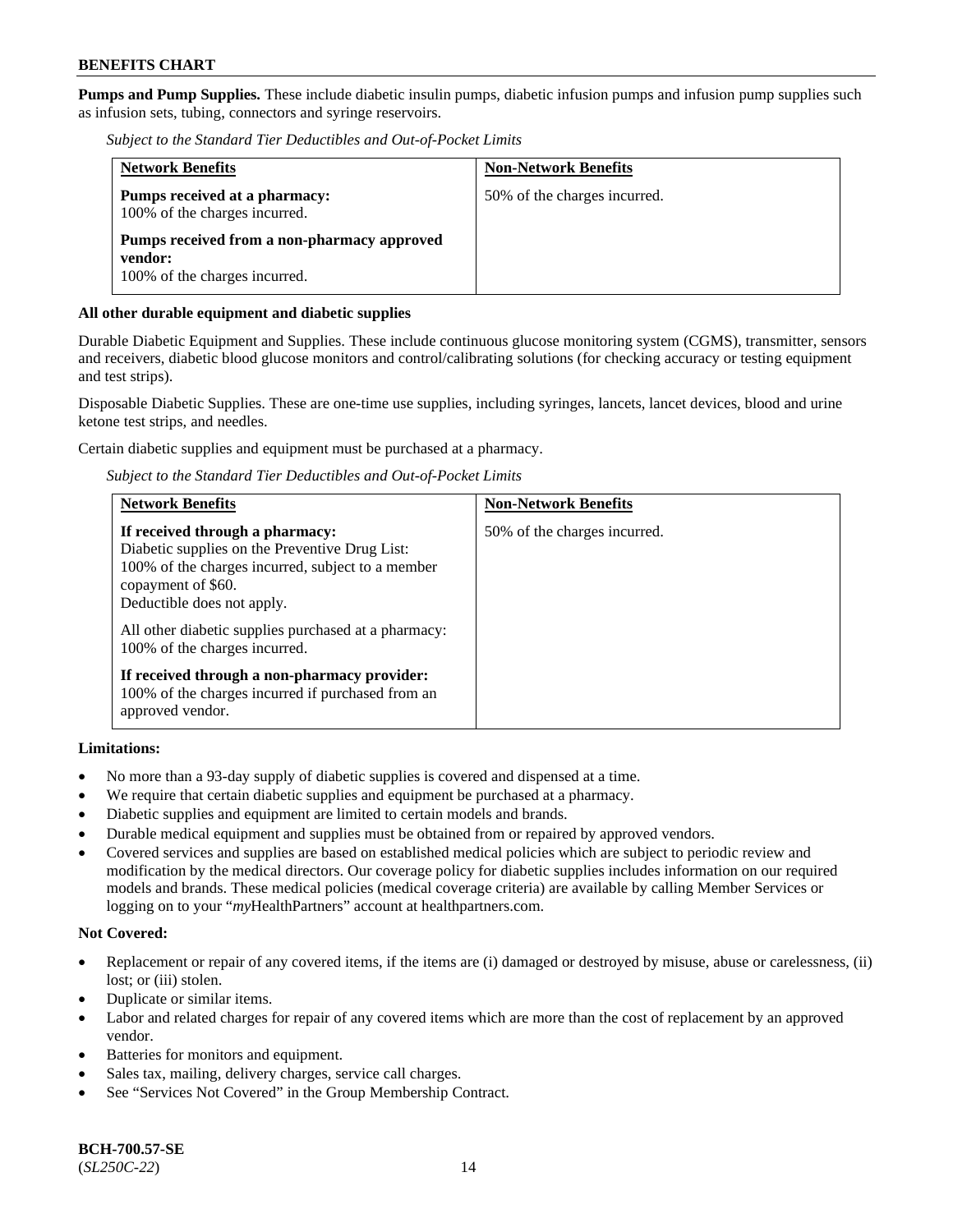# **DIAGNOSTIC IMAGING SERVICES**

#### **Covered Services:**

We cover diagnostic imaging, when ordered by a provider and provided in a clinic or outpatient hospital facility.

For Network Benefits, non-emergent, scheduled outpatient Magnetic Resonance Imaging (MRI) and Computed Tomography (CT) must be provided at a designated facility. Your physician or facility will obtain or verify prior authorization for these services with HealthPartners, as needed.

We cover services provided in a clinic or outpatient hospital facility (to see the benefit level for inpatient hospital or skilled nursing facility services, see benefits under Inpatient Hospital and Skilled Nursing Facility Services).

#### **Outpatient magnetic resonance imaging (MRI) and computed tomography (CT)**

*Select Tier - Subject to the Select Tier Deductibles and Out-of-Pocket Limits*

| Network Benefits              | <b>Non-Network Benefits</b>  |
|-------------------------------|------------------------------|
| 100% of the charges incurred. | 50% of the charges incurred. |

*Standard Tier - Subject to the Standard Tier Deductibles and Out-of-Pocket Limits*

| Network Benefits              | <b>Non-Network Benefits</b>  |
|-------------------------------|------------------------------|
| 100% of the charges incurred. | 50% of the charges incurred. |

#### **All other outpatient diagnostic imaging services for illness or injury**

#### **Services for illness or injury**

*Select Tier - Subject to the Select Tier Deductibles and Out-of-Pocket Limits*

| <b>Network Benefits</b>       | <b>Non-Network Benefits</b>  |
|-------------------------------|------------------------------|
| 100% of the charges incurred. | 50% of the charges incurred. |

*Standard Tier - Subject to the Standard Tier Deductibles and Out-of-Pocket Limits*

| <b>Network Benefits</b>       | <b>Non-Network Benefits</b>  |
|-------------------------------|------------------------------|
| 100% of the charges incurred. | 50% of the charges incurred. |

#### **Preventive services (MRI/CT procedures are not considered preventive)**

Diagnostic imaging services associated with preventive services are covered at the benefit level shown in the "Preventive Services" section of this Benefits Chart.

#### **Not Covered:**

See "Services Not Covered" in the Group Membership Contract.

### **DURABLE MEDICAL EQUIPMENT, PROSTHETICS, ORTHOTICS, AND SUPPLIES**

#### **Covered Services:**

We cover equipment and services, as described below.

We cover durable medical equipment and services, prosthetics, orthotics and supplies, subject to the limitations below.

External hearing aids (including osseointegrated or bone anchored) for members age 18 or younger who have hearing loss that is not correctable by other covered procedures. Coverage is limited to one basic, standard hearing aid for each ear every three years. A basic hearing aid is defined as a hearing device that consists of a microphone, amplifier, volume control, battery and receiver. It does not include upgrades above and beyond the functionality of a basic hearing aid, including but not limited to hearing improvements for group settings, background noise, Bluetooth/remote control functionality, or extended warranties. Charges for upgrades above the cost of a basic, standard hearing aid are not covered.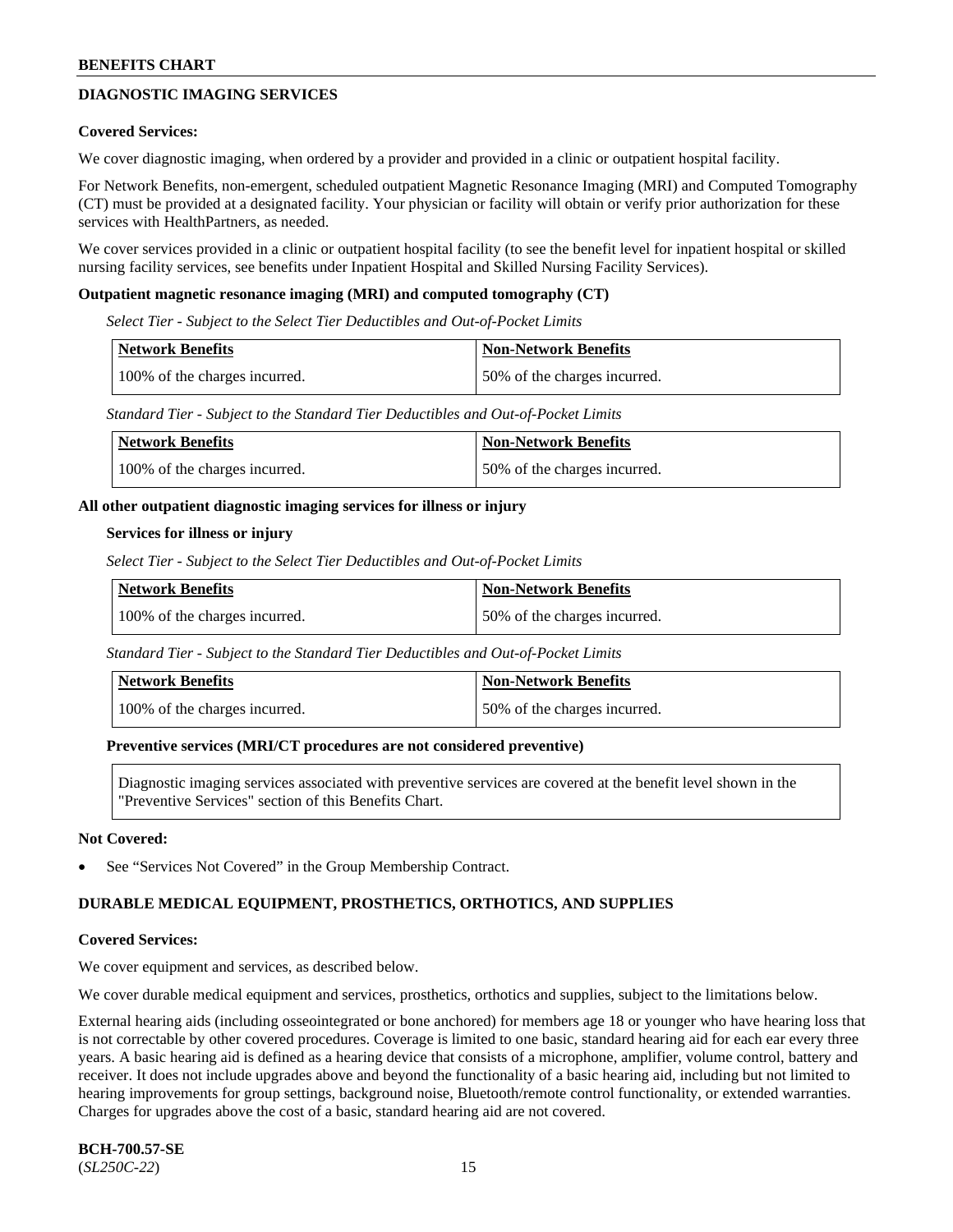Diabetic equipment and supplies are covered under the "Diabetic Equipment and Supplies" section.

### **Special dietary treatment for Phenylketonuria (PKU) if it meets our medical coverage criteria**

*Subject to the Standard Tier Deductibles and Out-of-Pocket Limits*

| <b>Network Benefits</b>       | <b>Non-Network Benefits</b>  |
|-------------------------------|------------------------------|
| 100% of the charges incurred. | 50% of the charges incurred. |

#### **Oral amino acid based elemental formula if it meets our medical coverage criteria**

*Subject to the Standard Tier Deductibles and Out-of-Pocket Limits*

| <b>Network Benefits</b>       | <b>Non-Network Benefits</b>  |
|-------------------------------|------------------------------|
| 100% of the charges incurred. | 50% of the charges incurred. |

#### **All other durable medical equipment, prosthetics, orthotics and supplies**

*Subject to the Standard Tier Deductibles and Out-of-Pocket Limits*

| <b>Network Benefits</b>       | Non-Network Benefits         |
|-------------------------------|------------------------------|
| 100% of the charges incurred. | 50% of the charges incurred. |

#### **Limitations:**

Coverage of durable medical equipment is limited by the following:

- Payment will not exceed the cost of an alternate piece of equipment or service that is effective and medically necessary.
- Wigs for hair loss resulting from alopecia areata are limited to one per calendar year.
- For prosthetic benefits, other than hair prostheses (i.e., wigs) for hair loss resulting from alopecia areata and oral appliances for cleft lip and cleft palate, payment will not exceed the cost of an alternate piece of equipment or service that is effective, medically necessary and enables members to conduct standard activities of daily living.
- We reserve the right to determine if an item will be approved for rental vs. purchase.
- Durable medical equipment and supplies must be obtained from or repaired by approved vendors.
- Covered services and supplies are based on established medical policies, which are subject to periodic review and modification by the medical or dental directors. Our coverage policy for diabetic supplies includes information on our required models and brands. These medical policies (medical coverage criteria) are available by calling Member Services or logging on to your "*my*HealthPartners" account a[t healthpartners.com.](https://www.healthpartners.com/hp/index.html)

### **Not Covered:**

Items that are not eligible for coverage include, but are not limited to:

- Replacement or repair of any covered items, if the items are (i) damaged or destroyed by misuse, abuse or carelessness, (ii) lost; or (iii) stolen.
- Duplicate or similar items.
- Labor and related charges for repair of any covered items which are more than the cost of replacement by an approved vendor.
- Sales tax, mailing, delivery charges, service call charges.
- Items that are primarily educational in nature or for hygiene, vocation, comfort, convenience or recreation.
- Communication aids or devices: equipment to create, replace or augment communication abilities including, but not limited to, speech processors, receivers, communication boards, or computer or electronic assisted communication.
- Hearing aids (implantable and external, including osseointegrated or bone anchored) and their fitting, except as specifically described in this Benefits Chart. This exclusion does not apply to cochlear implants.
- Eyeglasses, contact lenses and their fitting, measurement and adjustment, except as specifically described in this Benefits Chart.
- Hair prostheses (wigs), except as specifically described in this Benefits Chart.
- Household equipment which primarily has customary uses other than medical, such as, but not limited to, exercise cycles, air purifiers, central or unit air conditioners, water purifiers, non-allergenic pillows, mattresses or waterbeds.
- Household fixtures including, but not limited to, escalators or elevators, ramps, swimming pools and saunas.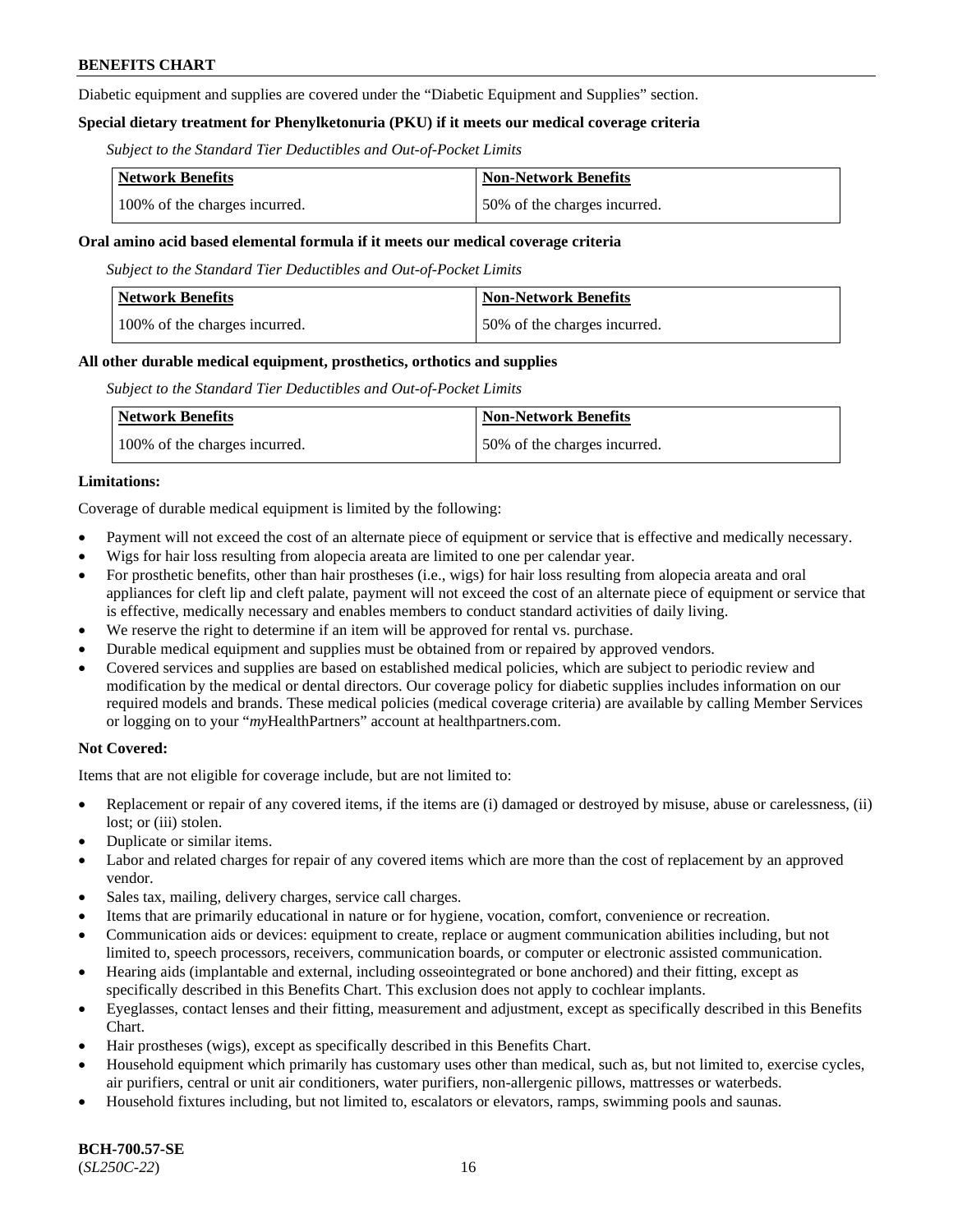- Modifications to the structure of the home including, but not limited to, wiring, plumbing or charges for installation of equipment.
- Vehicle, car or van modifications including, but not limited to, hand brakes, hydraulic lifts and car carrier.
- Rental equipment while owned equipment is being repaired by non-contracted vendors, beyond one month rental of medically necessary equipment.
- Other equipment and supplies, including but not limited to assistive devices, that we determine are not eligible for coverage.
- See "Services Not Covered" in the Group Membership Contract.

### **EMERGENCY AND URGENTLY NEEDED CARE SERVICES**

#### **Covered Services:**

We cover services for emergency care and urgently needed care if the services are otherwise eligible for coverage under this Benefits Chart.

**Urgently needed care.** These are services to treat an unforeseen illness or injury, which are required in order to prevent a serious deterioration in your health, and which cannot be delayed until the next available clinic or office hours.

#### **Urgently needed care at clinics**

*Select Tier - Subject to the Select Tier Deductibles and Out-of-Pocket Limits*

| Network Benefits              | <b>Non-Network Benefits</b> |
|-------------------------------|-----------------------------|
| 100% of the charges incurred. | l See Network Benefits.     |

*Standard Tier - Subject to the Standard Tier Deductibles and Out-of-Pocket Limits*

| Network Benefits              | <b>Non-Network Benefits</b> |
|-------------------------------|-----------------------------|
| 100% of the charges incurred. | See Network Benefits.       |

The Non-Network Benefit is paid at the Urgently Needed Care Standard Tier Benefit.

**Emergency care.** These are services to treat: (1) the sudden, unexpected onset of illness or injury which, if left untreated or unattended until the next available clinic or office hours, would result in hospitalization, or (2) a condition requiring professional health services immediately necessary to preserve life or stabilize health. Emergency care includes emergency services as defined in Division BB, Title I, Section 102 of the Consolidated Appropriations Act of 2021. Emergency care also includes an immediate response service available on a 24-hour, seven-day-a-week basis for each child, or person, having a psychiatric crisis, a mental health crisis, or a mental health emergency.

When reviewing claims for coverage of emergency services, our medical director will take into consideration a reasonable layperson's belief that the circumstances required immediate medical care that could not wait until the next working day or next available clinic appointment. Emergency care also includes an immediate response service available on a 24-hour, sevenday-a-week basis for each child, or person, having a psychiatric crisis, a mental health crisis, or a mental health emergency.

### **Emergency care in a hospital emergency room, including professional services of a physician**

*Subject to the Standard Tier Deductibles and Out-of-Pocket Limits*

| <b>Network Benefits</b>       | <b>Non-Network Benefits</b> |
|-------------------------------|-----------------------------|
| 100% of the charges incurred. | See Network Benefits.       |

### **Inpatient emergency care in a hospital**

*Select Tier - Subject to the Select Tier Deductibles and Out-of-Pocket Limits*

| Network Benefits              | <b>Non-Network Benefits</b> |
|-------------------------------|-----------------------------|
| 100% of the charges incurred. | See Network Benefits.       |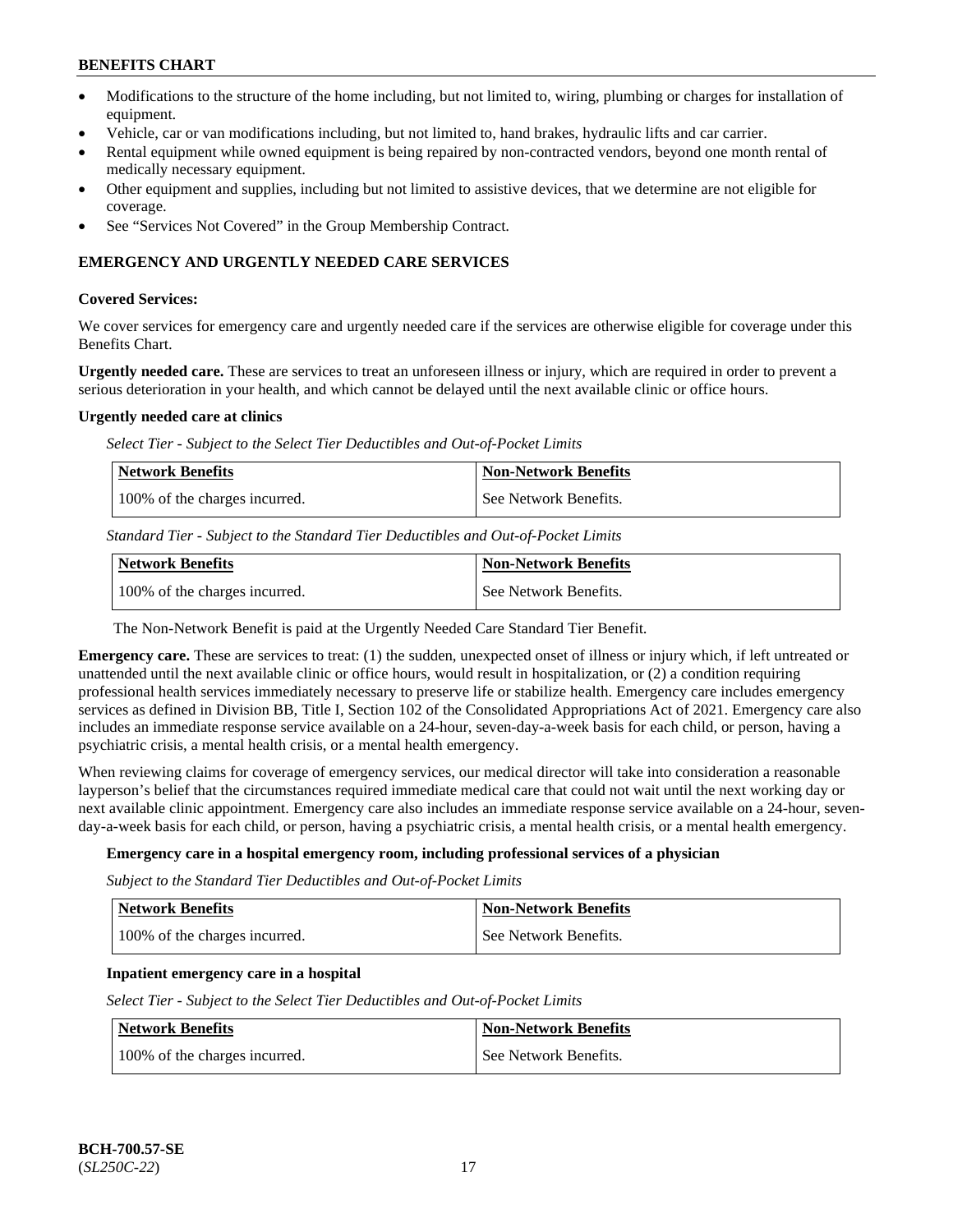*Standard Tier - Subject to the Standard Tier Deductibles and Out-of-Pocket Limits*

| Network Benefits              | <b>Non-Network Benefits</b> |
|-------------------------------|-----------------------------|
| 100% of the charges incurred. | See Network Benefits.       |

The Non-Network Benefit is paid at Inpatient Hospital Services Standard Tier.

#### **Not Covered:**

• See "Services Not Covered" in the Group Membership Contract.

#### **GENE THERAPY**

#### **Covered Services:**

We cover gene therapy treatment that meets our current medical coverage criteria.

| Network Benefits                                                                                                                                                                                        | <b>Non-Network Benefits</b> |
|---------------------------------------------------------------------------------------------------------------------------------------------------------------------------------------------------------|-----------------------------|
| Coverage level is same as corresponding Network<br>Benefit, depending on type of service provided, such as<br>Office Visits for Illness or Injury, Inpatient or<br><b>Outpatient Hospital Services.</b> | No Coverage.                |

#### **Limitations:**

- Gene therapy must be provided by a designated provider.
- Specific types of gene therapy are limited to therapies and conditions specified in our medical coverage criteria.

### **Not Covered:**

• See "Services Not Covered" in the Group Membership Contract.

### **HEALTH EDUCATION**

#### **Covered Services:**

We cover education for preventive services and education for the management of chronic health problems (such as diabetes).

| <b>Network Benefits</b>                                     | <b>Non-Network Benefits</b>  |
|-------------------------------------------------------------|------------------------------|
| 100% of the charges incurred.<br>Deductible does not apply. | 50% of the charges incurred. |

#### **Not Covered:**

See "Services Not Covered" in the Group Membership Contract.

### **HOME-BASED COMPREHENSIVE HEALTH RISK ASSESSMENT**

#### **Covered Services:**

If you meet our criteria for coverage, you may qualify for our home-based comprehensive health risk assessment program. The program covers a health assessment with a designated nurse practitioner.

| <b>Network Benefits</b>                                     | <b>Non-Network Benefits</b> |
|-------------------------------------------------------------|-----------------------------|
| 100% of the charges incurred.<br>Deductible does not apply. | No Coverage.                |

#### **Not Covered:**

See "Services Not Covered" in the Group Membership Contract.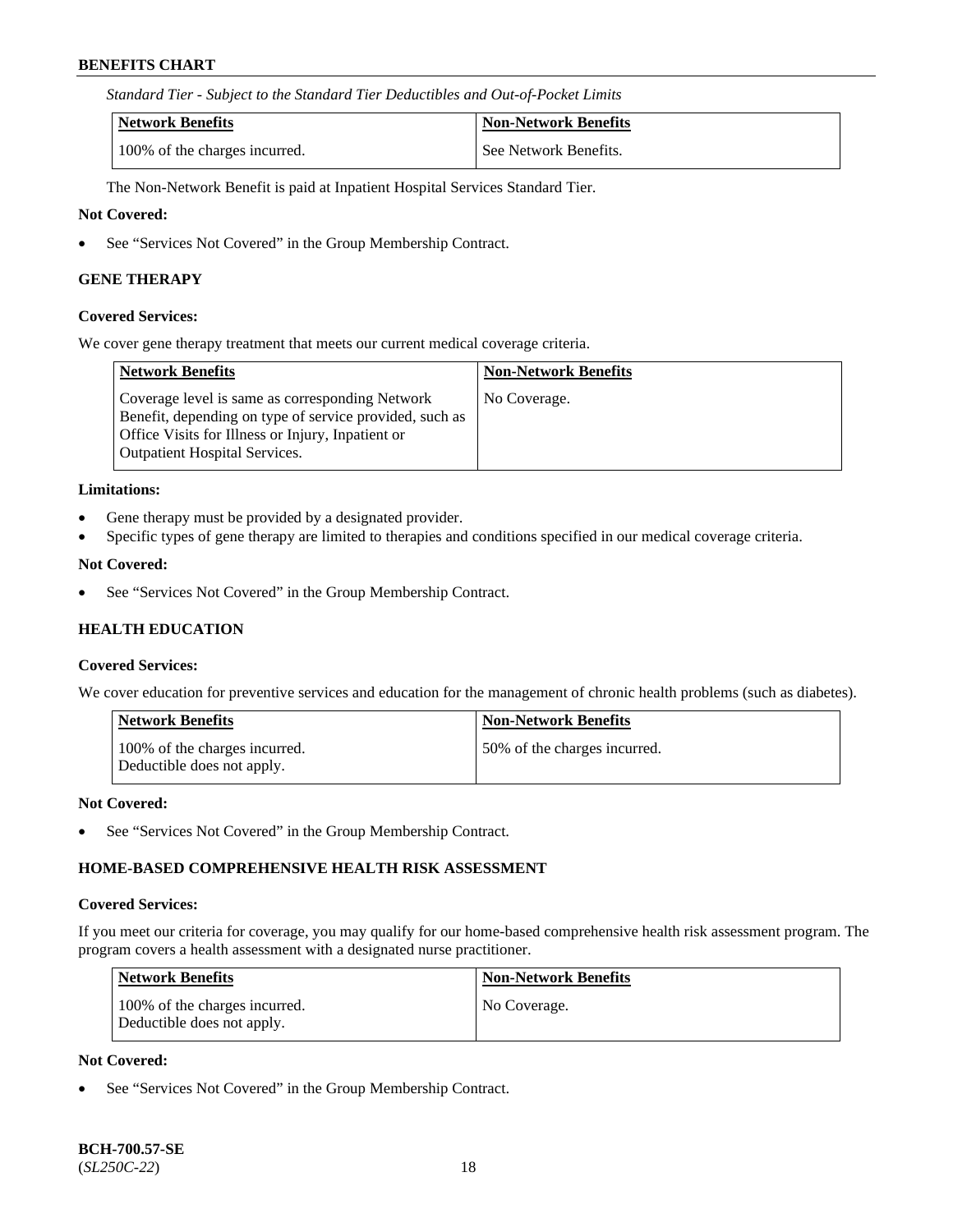# **HOME HEALTH SERVICES**

### **Covered Services:**

We cover skilled nursing services, physical therapy, occupational therapy, speech therapy, respiratory therapy and other therapeutic services, non-routine prenatal and postnatal services, routine postnatal well child visits (as described in the Medical Coverage Criteria), phototherapy services for newborns, home health aide services and other eligible home health services when provided in your home, if you are homebound (i.e., unable to leave home without considerable effort due to a medical condition. Lack of transportation does not constitute homebound status). For phototherapy services for newborns and high risk pre-natal services, supplies and equipment are included.

We cover total parenteral nutrition/intravenous ("TPN/IV") therapy, equipment, supplies and drugs in connection with IV therapy. IV line care kits are covered under Durable Medical Equipment.

You do not need to be homebound to receive total parenteral nutrition/intravenous ("TPN/IV") therapy.

We cover palliative care benefits. Palliative care includes symptom management, education and establishing goals of care. We waive the requirement that you be homebound for a limited number of home visits for palliative care (as shown in the Benefits Chart), if you have a life-threatening, non-curable condition which has a prognosis of survival of two years or less. Additional palliative care visits are eligible under the home health services benefit if you are homebound and meet all other requirements defined in this section.

Home health services are eligible and covered only when:

- medically necessary; and
- provided as rehabilitative care, terminal care or maternity care; and
- ordered by a physician, and included in the written home care plan.

### **Physical therapy, occupational therapy, speech therapy, respiratory therapy, home health aide services and palliative care**

*Select Tier - Subject to the Select Tier Deductibles and Out-of-Pocket Limits*

| Network Benefits              | <b>Non-Network Benefits</b>  |
|-------------------------------|------------------------------|
| 100% of the charges incurred. | 50% of the charges incurred. |

*Standard Tier - Subject to the Standard Tier Deductibles and Out-of-Pocket Limits*

| <b>Network Benefits</b>       | Non-Network Benefits         |
|-------------------------------|------------------------------|
| 100% of the charges incurred. | 50% of the charges incurred. |

#### **TPN/IV therapy, skilled nursing services, non-routine prenatal/postnatal services, and phototherapy**

*Select Tier - Subject to the Select Tier Deductibles and Out-of-Pocket Limits*

| Network Benefits              | <b>Non-Network Benefits</b>  |
|-------------------------------|------------------------------|
| 100% of the charges incurred. | 50% of the charges incurred. |

*Standard Tier - Subject to the Standard Tier Deductibles and Out-of-Pocket Limits*

| Network Benefits              | <b>Non-Network Benefits</b>  |
|-------------------------------|------------------------------|
| 100% of the charges incurred. | 50% of the charges incurred. |

Each 24-hour visit (or shifts of up to 24-hour visits) equals one visit and counts toward the Maximum visits for all other services shown below. Any visit that lasts less than 24 hours, regardless of the length of the visit, will count as one visit toward the Maximum visits for all other services shown below. All visits must be medically necessary and benefit eligible.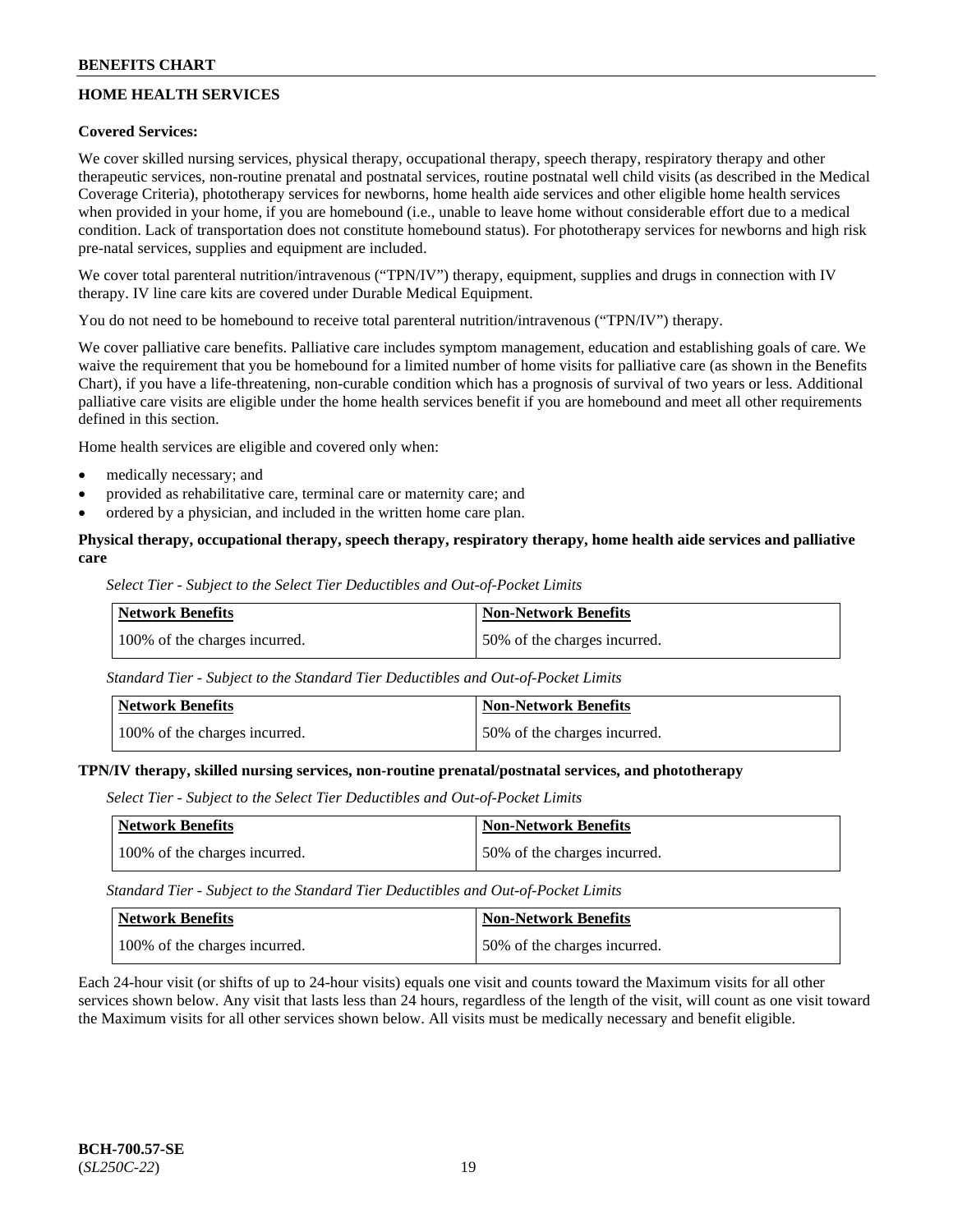### **Routine postnatal well child visits**

| <b>Network Benefits</b>                                     | <b>Non-Network Benefits</b>  |
|-------------------------------------------------------------|------------------------------|
| 100% of the charges incurred.<br>Deductible does not apply. | 50% of the charges incurred. |

#### **Maximum visits for palliative care**

If you are eligible to receive palliative care in the home and you are not homebound, there is a maximum of 12 visits per calendar year.

#### **Maximum visits for all other services**

| <b>Network Benefits</b>       | Non-Network Benefits         |
|-------------------------------|------------------------------|
| 120 visits per calendar year. | 60 visits per calendar year. |

Each visit provided under the Network Benefits and Non-Network Benefits counts toward the maximums shown under all Maximum visits sections. The routine postnatal well child visit does not count toward the visit limit.

#### **Limitations:**

- Home health services are not provided as a substitute for a primary caregiver in the home or as relief (respite) for a primary caregiver in the home. We will not reimburse family members or residents in your home for the above services.
- A service shall not be considered a skilled nursing service merely because it is performed by, or under the direct supervision of, a licensed nurse. Where a service (such as tracheotomy suctioning or ventilator monitoring) or like services, can be safely and effectively performed by a non-medical person (or self-administered), without the direct supervision of a licensed nurse, the service shall not be regarded as a skilled nursing service, whether or not a skilled nurse actually provides the service. The unavailability of a competent person to provide a non-skilled service shall not make it a skilled service when a skilled nurse provides it. Only the skilled nursing component of so-called "blended" services (i.e. services which include skilled and non-skilled components) are covered under this Benefits Chart.

### **Not Covered:**

- Financial or legal counseling services.
- Housekeeping or meal services in your home.
- Private duty nursing services. This exclusion does not apply if covered person is also covered under Medical Assistance under 256B.0625, subdivision 7, with the exception of section 256B.0654 subdivision 4.
- Services provided by a family member or enrollee, or a resident in the enrollee's home.
- Vocational rehabilitation and recreational or educational therapy. Recreation therapy is therapy provided solely for the purpose of recreation, including but not limited to: (a) requests for physical therapy or occupational therapy to improve athletic ability, and (b) braces or guards to prevent sports injuries.
- See "Services Not Covered" in the Group Membership Contract.

### **HOME HOSPICE SERVICES**

#### **Applicable Definitions:**

**Part-time.** This is up to two hours of service per day, more than two hours is considered continuous care.

**Continuous Care.** This is from two to twelve hours of service per day provided by a registered nurse, licensed practical nurse, or home health aide, during a period of crisis in order to maintain a terminally ill patient at home.

**Appropriate Facility.** This is a nursing home, hospice residence, or other inpatient facility.

**Custodial Care Related to Hospice Services.** This means providing assistance in the activities of daily living and the care needed by a terminally ill patient which can be provided by primary caregiver (i.e., family member or friend) who is responsible for the patient's home care.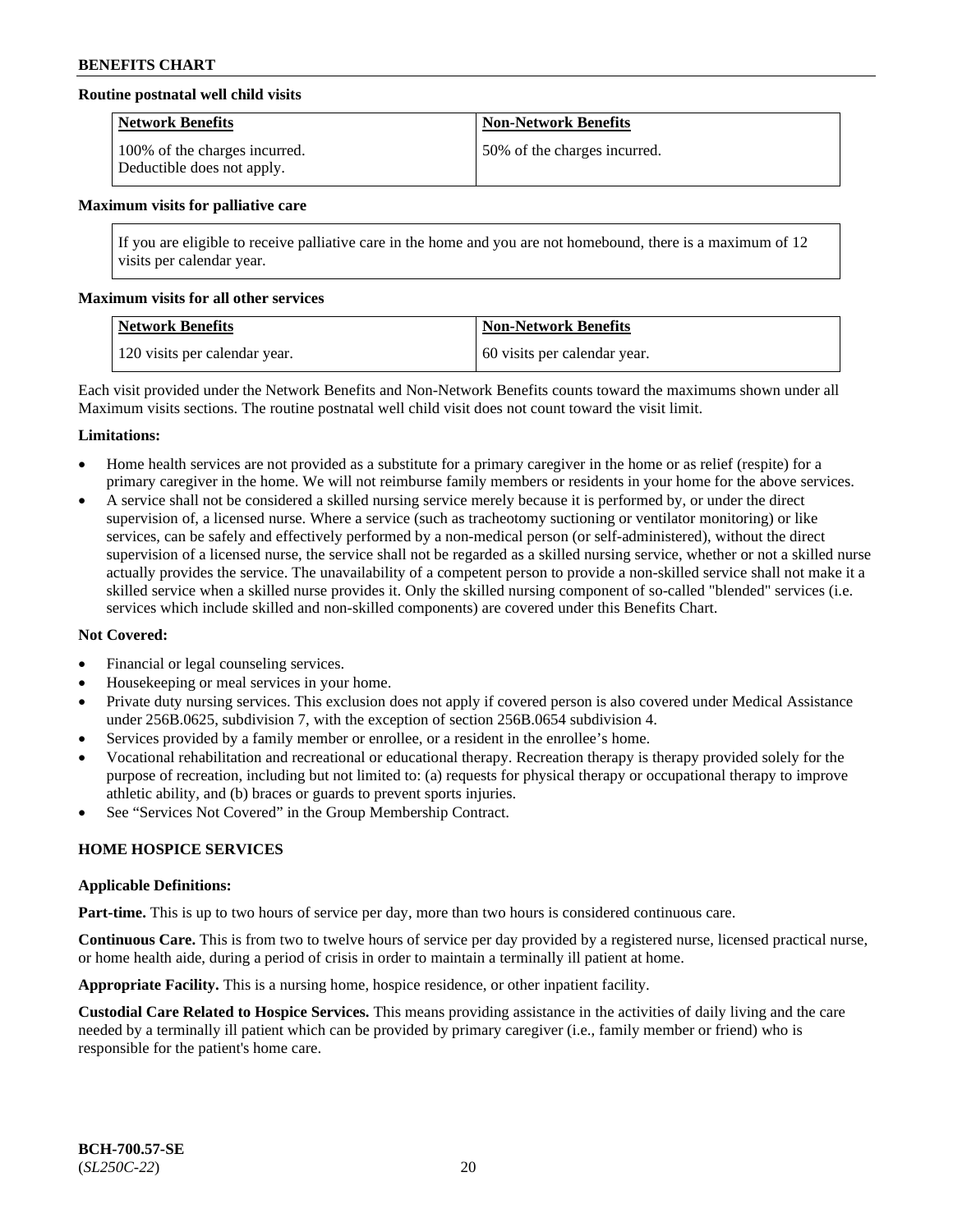### **Covered Services:**

**Home Hospice Program.** We cover the services described below if you are terminally ill and accepted as a home hospice program participant. You must meet the eligibility requirements of the program, and elect to receive services through the home hospice program. The services will be provided in your home, with inpatient care available when medically necessary as described below. If you elect to receive hospice services, you do so in lieu of curative treatment for your terminal illness for the period you are enrolled in the home hospice program.

**Eligibility:** In order to be eligible to be enrolled in the home hospice program, you must: (1) be a terminally ill patient (prognosis of six months or less); (2) have chosen a palliative treatment focus (i.e., emphasizing comfort and supportive services rather than treatment attempting to cure the disease or condition); and (3) continue to meet the terminally ill prognosis as reviewed by our medical director or his or her designee over the course of care. You may withdraw from the home hospice program at any time.

**Eligible Services:** Hospice services include the following services provided in accordance with an approved hospice treatment plan.

- Home Health Services:
	- o Part-time care provided in your home by an interdisciplinary hospice team (which may include a physician, nurse, social worker, and spiritual counselor) and medically necessary home health services are covered.
	- o One or more periods of continuous care in your home or in a setting which provides day care for pain or symptom management, when medically necessary, will be covered.
	- Inpatient Services: We cover medically necessary inpatient services.
- Other Services:
	- o Respite care is covered for care in your home or in an appropriate facility, to give your primary caregivers (i.e., family members or friends) rest and/or relief when necessary in order to maintain a terminally ill patient at home.
	- o Medically necessary medications for pain and symptom management.
	- Semi-electric hospital beds and other durable medical equipment are covered.
	- o Emergency and non-emergency care is covered.

*Select Tier - Subject to the Select Tier Deductibles and Out-of-Pocket Limits*

| Network Benefits              | Non-Network Benefits         |
|-------------------------------|------------------------------|
| 100% of the charges incurred. | 50% of the charges incurred. |

*Standard Tier - Subject to the Standard Tier Deductibles and Out-of-Pocket Limits*

| Network Benefits              | <b>Non-Network Benefits</b>  |
|-------------------------------|------------------------------|
| 100% of the charges incurred. | 50% of the charges incurred. |

Respite care is limited to 5 days per episode, and respite care and continuous care combined are limited to 30 days.

### **Not Covered:**

- Financial or legal counseling services.
- Housekeeping or meal services in your home.
- Custodial or maintenance care related to hospice services, whether provided in the home or in a nursing home.
- Any service not specifically described as covered services under this home hospice services benefits.
- Any services provided by members of your family or residents in your home.
- See "Services Not Covered" in the Group Membership Contract.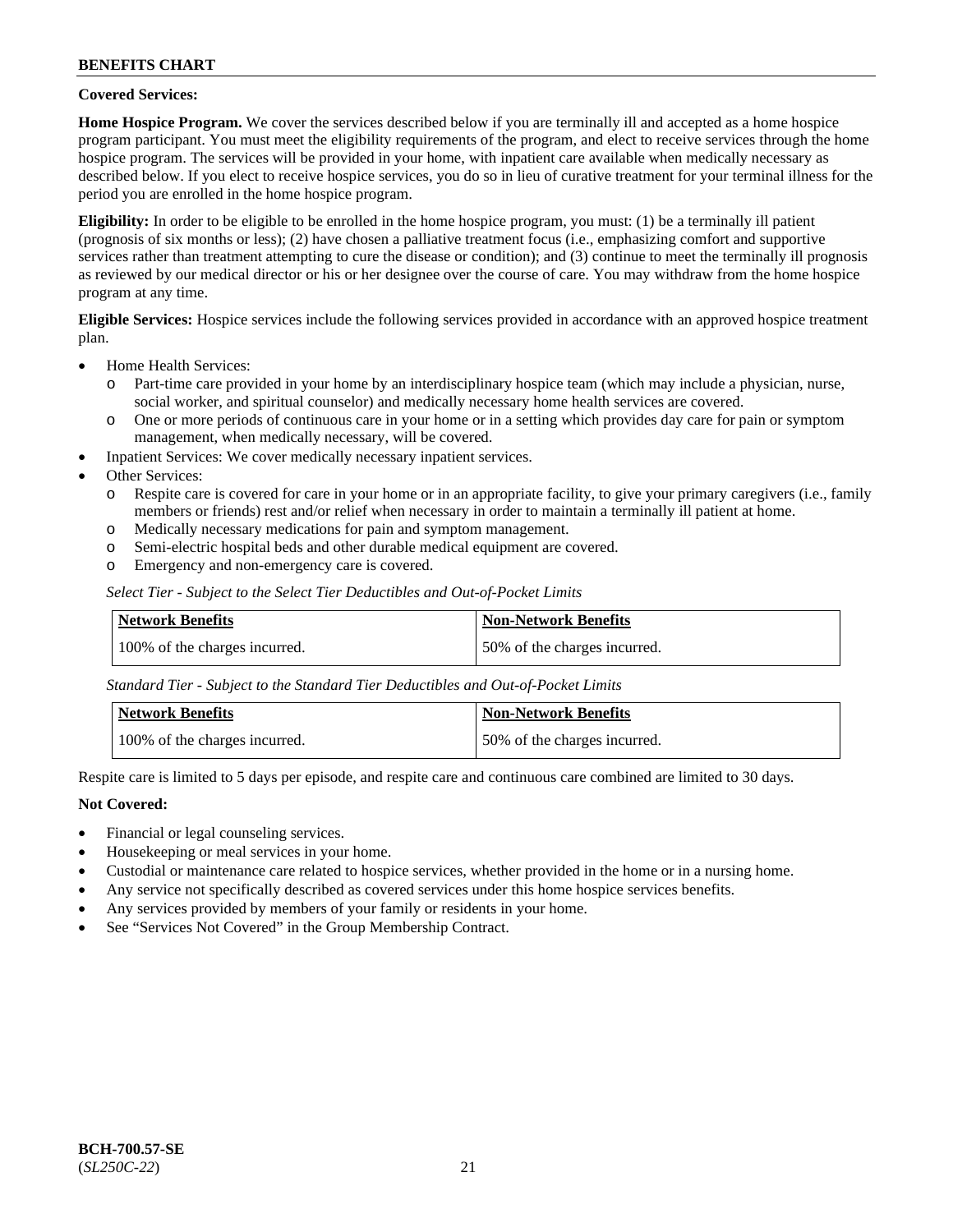# **HOSPITAL AND SKILLED NURSING FACILITY SERVICES**

#### **Covered Services:**

We cover services as described below.

#### **Medical or surgical hospital services**

**Inpatient hospital services:** We cover the following medical or surgical services, for the treatment of acute illness or injury, which require the level of care only provided in an acute care facility. These services must be authorized by a physician.

Inpatient hospital services include: room and board; the use of operating or maternity delivery rooms; intensive care facilities; newborn nursery facilities; general nursing care, anesthesia, laboratory and diagnostic imaging services, radiation therapy, physical therapy, prescription drugs or other medications administered during treatment, blood and blood products (unless replaced), and blood derivatives, and other diagnostic or treatment related hospital services; physician and other professional medical and surgical services provided while in the hospital, including gender confirmation surgery that meets medical coverage criteria.

We cover up to 120 hours of services provided by a private duty nurse or personal care assistant who has provided home care services to a ventilator-dependent patient, solely for the purpose of assuring adequate training of the hospital staff to communicate with that patient.

Services for items for personal convenience, such as television rental, are not covered.

We cover, following a vaginal delivery, a minimum of 48 hours of inpatient care for the mother and newborn child. We cover, following a caesarean section delivery, a minimum of 96 hours of inpatient care for the mother and newborn child. If the duration of inpatient care is less than these minimums, we also cover a minimum of one home visit by a registered nurse for post-delivery care, within four days of discharge of the mother and newborn child. Services provided by the registered nurse include, but are not limited to, parent education, assistance and training in breast and bottle feeding, and conducting any necessary and appropriate clinical tests. We shall not provide any compensation or other non-medical remuneration to encourage a mother and newborn to leave inpatient care before the duration minimums specified.

Group health plans and health insurance issuers generally may not, under Federal law, restrict benefits for any hospital length of stay in connection with childbirth for the mother of newborn child to less than 48 hours following a vaginal delivery, or less than 96 hours following a caesarean section. However, Federal law generally does not prohibit the mother's or newborn's attending provider, after consulting with the mother, from discharging the mother or her newborn earlier than 48 hours (or 96 hours as applicable). In any case plans and issuers may not, under Federal law, require that a provider obtain authorization from the plan or the insurance issuer for prescribing a length of stay not in excess of 48 hours (or 96 hours).

| Network Benefits              | <b>Non-Network Benefits</b>  |
|-------------------------------|------------------------------|
| 100% of the charges incurred. | 50% of the charges incurred. |

*Select Tier - Subject to the Select Tier Deductibles and Out-of-Pocket Limits*

*Standard Tier - Subject to the Standard Tier Deductibles and Out-of-Pocket Limits*

| Network Benefits              | <b>Non-Network Benefits</b>  |
|-------------------------------|------------------------------|
| 100% of the charges incurred. | 50% of the charges incurred. |

Each member's admission or confinement, including that of a newborn child, is separate and distinct from the admission or confinement of any other member.

**Outpatient hospital, ambulatory care or surgical facility services:** We cover the following medical and surgical services, for diagnosis or treatment of illness or injury on an outpatient basis. These services must be authorized by a physician.

Outpatient services include: use of operating rooms, maternity delivery rooms or other outpatient departments, rooms or facilities; and the following outpatient services: general nursing care, anesthesia, laboratory and diagnostic imaging services, radiation therapy, physical therapy, drugs administered during treatment, blood and blood products (unless replaced), and blood derivatives, and other diagnostic or treatment related outpatient services; physician and other professional medical and surgical services provided while an outpatient, including gender confirmation surgery that meets medical coverage criteria.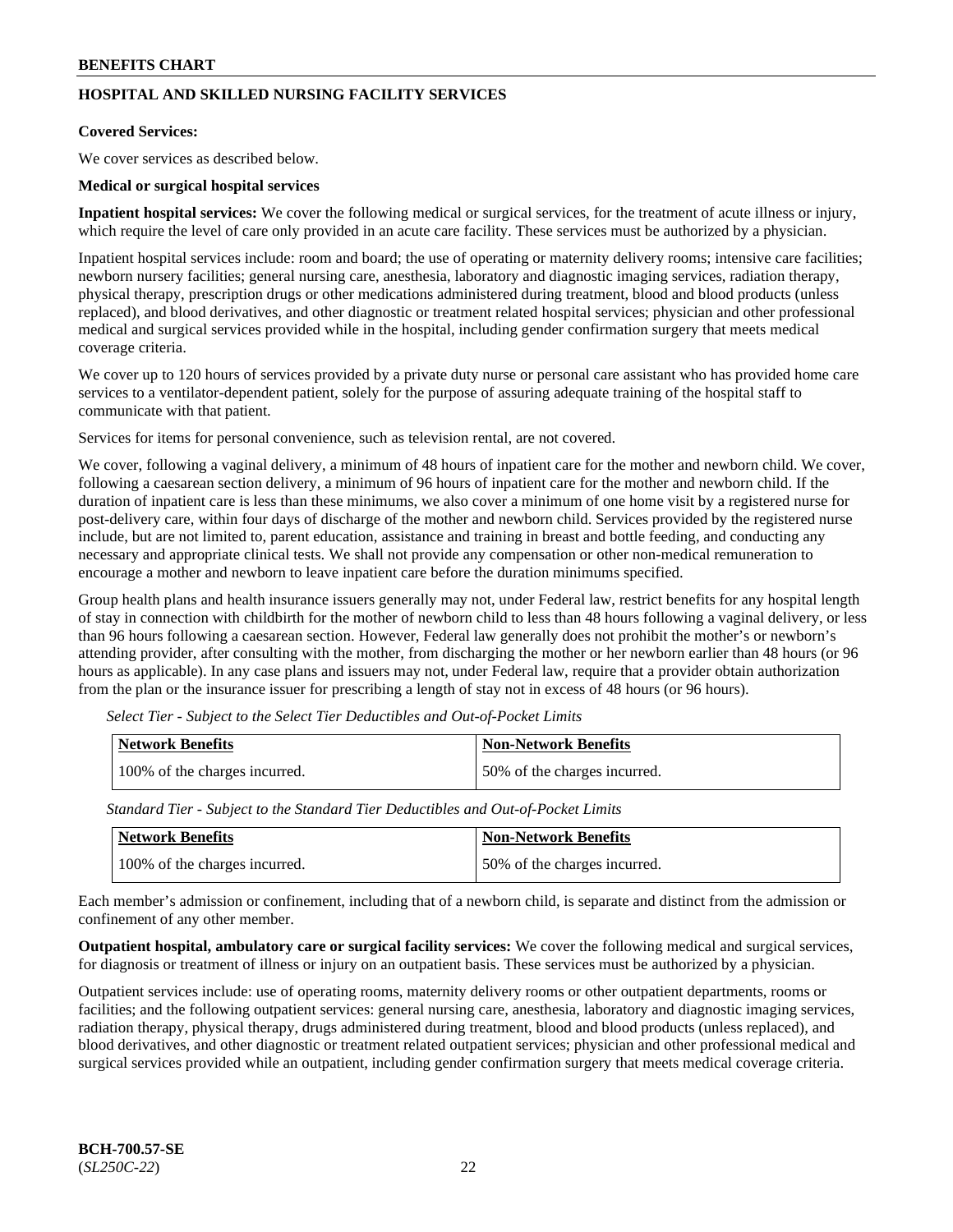For Network Benefits, non-emergent, scheduled outpatient Magnetic Resonance Imaging (MRI) and Computed Tomography (CT) must be provided at a designated facility. Your physician and facility will obtain or verify authorization for these services with HealthPartners, as needed.

To see the benefit level for diagnostic imaging services, laboratory services and physical therapy, see benefits under Diagnostic Imaging Services, Laboratory Services and Physical Therapy in this Benefits Chart.

*Select Tier - Subject to the Select Tier Deductibles and Out-of-Pocket Limits*

| <b>Network Benefits</b>       | <b>Non-Network Benefits</b>  |
|-------------------------------|------------------------------|
| 100% of the charges incurred. | 50% of the charges incurred. |

*Standard Tier - Subject to the Standard Tier Deductibles and Out-of-Pocket Limits*

| Network Benefits              | <b>Non-Network Benefits</b>  |
|-------------------------------|------------------------------|
| 100% of the charges incurred. | 50% of the charges incurred. |

#### **Skilled nursing facility care**

We cover room and board, daily skilled nursing and related ancillary services for post-acute treatment and rehabilitative care of illness or injury that meets medical coverage criteria.

*Subject to the Standard Tier Deductibles and Out-of-Pocket Limits*

| <b>Network Benefits</b>                       | <b>Non-Network Benefits</b>                   |
|-----------------------------------------------|-----------------------------------------------|
| 100% of the charges incurred.                 | 50% of the charges incurred.                  |
| Limited to 120 day maximum per calendar year. | Limited to 120 day maximum per calendar year. |

Each day of services provided under the Network Benefits and Non-Network Benefits combined, counts toward the maximums shown above.

### **Not Covered:**

- Services for items for personal convenience, such as television rental.
- See "Services Not Covered" in the Group Membership Contract.

# **INFERTILITY DIAGNOSIS**

### **Covered Services:**

We cover the diagnosis of infertility. These services include diagnostic procedures and tests provided in connection with an infertility evaluation, office visits and consultations to diagnose infertility.

*Select Tier - Subject to the Select Tier Deductibles and Out-of-Pocket Limits*

| <b>Network Benefits</b>       | <b>Non-Network Benefits</b> |
|-------------------------------|-----------------------------|
| 100% of the charges incurred. | See Network Benefits.       |

*Standard Tier - Subject to the Standard Tier Deductibles and Out-of-Pocket Limits*

| Network Benefits              | Non-Network Benefits  |
|-------------------------------|-----------------------|
| 100% of the charges incurred. | See Network Benefits. |

The Non-Network benefit is paid at Infertility Services Standard Tier.

Coverage is limited to office visits and consultations to diagnose infertility. Treatment is not covered.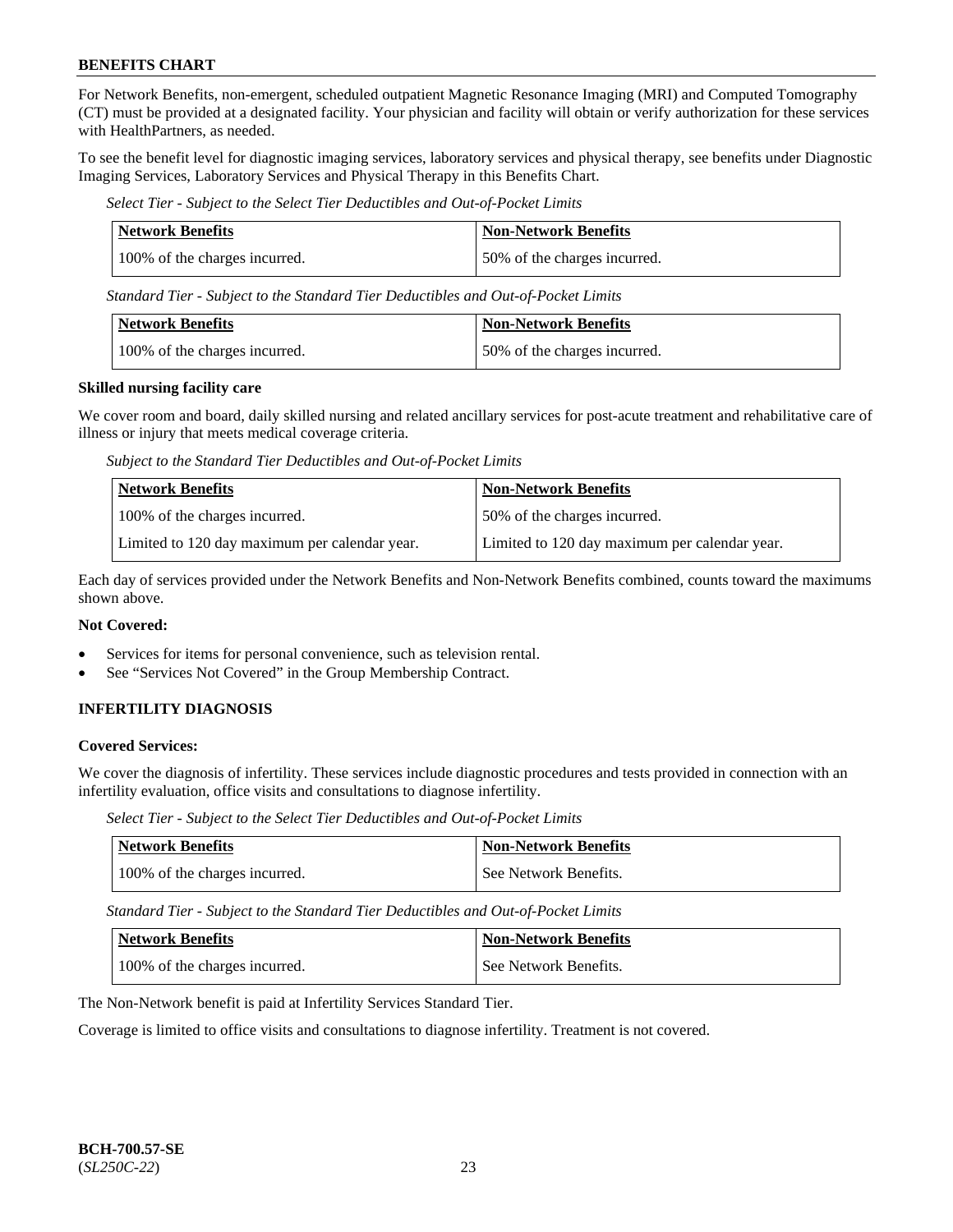# **Not Covered:**

- Infertility/fertility treatment, including but not limited to, office visits, laboratory services and diagnostic imaging services and fertility drugs; reversal of sterilization; and sperm, ova or embryo acquisition, retrieval or storage; however, we do cover office visits and consultations to diagnose infertility.
- Services related to the establishment of surrogate pregnancy and fees for a surrogate. However, pregnancy and maternity services are covered for a member under this Benefits Chart, including a surrogate pregnancy.
- See "Services Not Covered" in the Group Membership Contract.

# **LABORATORY SERVICES**

### **Covered Services:**

We cover laboratory tests when ordered by a provider and provided in a clinic or outpatient hospital facility.

To see the benefit level for inpatient hospital or skilled nursing facility services, see benefits under Inpatient Hospital and Skilled Nursing Facility Services in this Benefits Chart.

**Prostate-specific antigen (PSA) testing.** We cover prostate cancer screening for men 40 years of age or over who are symptomatic or in a high-risk category and for all men 50 years of age or older.

*Subject to the Standard Tier Deductibles and Out-of-Pocket Limits*

| <b>Network Benefits</b>       | <b>Non-Network Benefits</b>  |
|-------------------------------|------------------------------|
| 100% of the charges incurred. | 50% of the charges incurred. |

#### **All other laboratory services**

#### **Services for illness or injury**

*Select Tier - Subject to the Select Tier Deductibles and Out-of-Pocket Limits*

| <b>Network Benefits</b>       | <b>Non-Network Benefits</b>  |
|-------------------------------|------------------------------|
| 100% of the charges incurred. | 50% of the charges incurred. |

*Standard Tier - Subject to the Standard Tier Deductibles and Out-of-Pocket Limits*

| Network Benefits              | <b>Non-Network Benefits</b>  |
|-------------------------------|------------------------------|
| 100% of the charges incurred. | 50% of the charges incurred. |

### **Preventive services**

Laboratory services associated with preventive services are covered at the benefit level shown in the "Preventive Services" section of this Benefits Chart.

### **Not Covered:**

See "Services Not Covered" in the Group Membership Contract.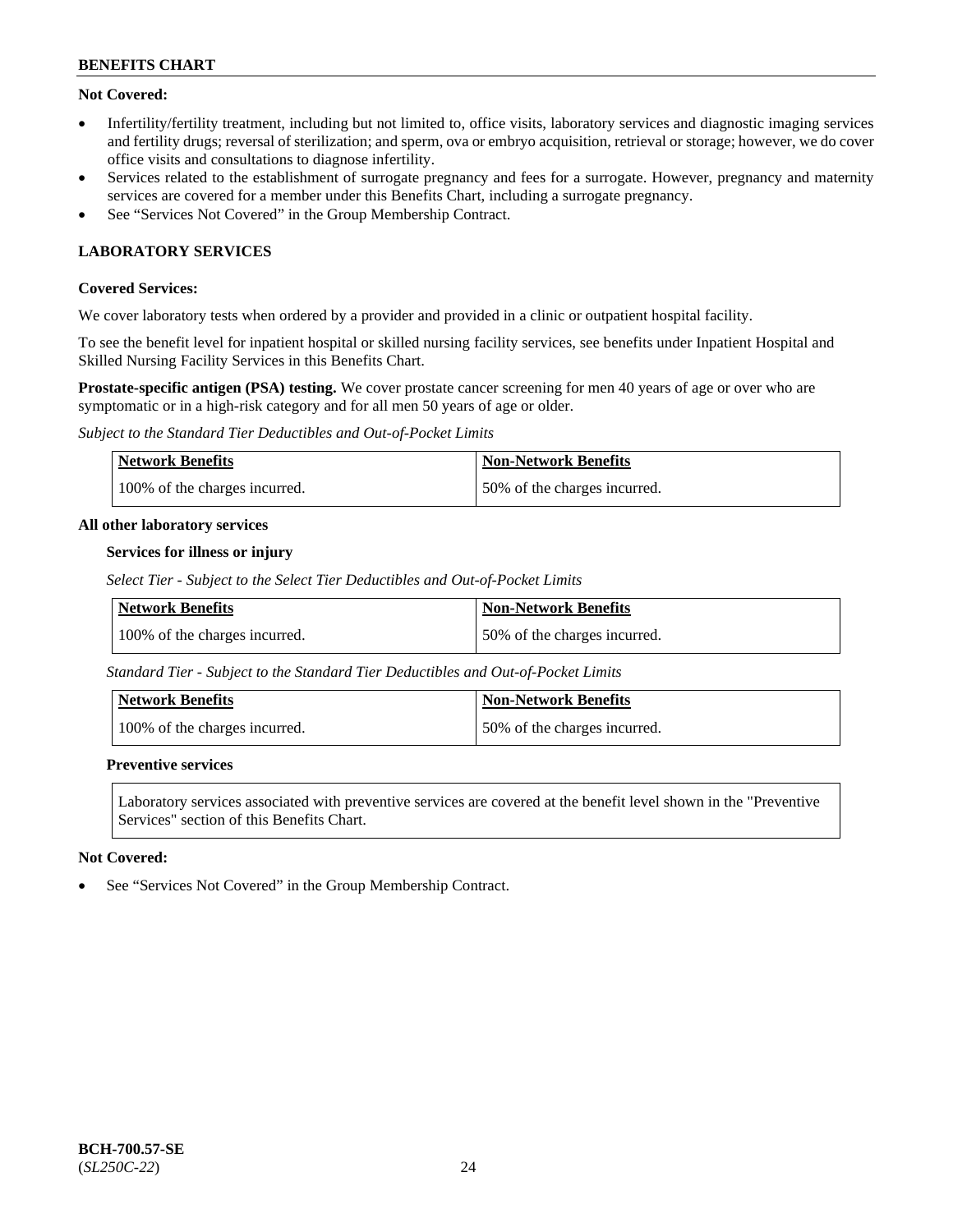# **LYME DISEASE SERVICES**

### **Covered Services:**

We cover services for the treatment of Lyme disease.

| <b>Network Benefits</b>                                | <b>Non-Network Benefits</b>                                  |
|--------------------------------------------------------|--------------------------------------------------------------|
| Coverage level is same as corresponding Network        | Coverage level is same as corresponding Non-Network          |
| Benefit, depending on type of service provided such as | Benefit, depending on type of service provided, such as      |
| Office Visits for Illness or Injury, Inpatient or      | Office Visits for Illness or Injury, Inpatient or Outpatient |
| <b>Outpatient Hospital Services.</b>                   | Hospital Services.                                           |

### **Not Covered:**

See "Services Not Covered" in the Group Membership Contract.

# **MASTECTOMY RECONSTRUCTION BENEFIT**

# **Covered Services:**

We cover reconstruction of the breast on which the mastectomy has been performed; surgery and reconstruction of the other breast to produce symmetrical appearance, and prostheses and physical complications of all stages of mastectomy, including lymphedemas.

| <b>Network Benefits</b>                                 | <b>Non-Network Benefits</b>                             |
|---------------------------------------------------------|---------------------------------------------------------|
| Coverage level is same as corresponding Network         | Coverage level is same as corresponding Non-Network     |
| Benefit, depending on type of service provided, such as | Benefit, depending on type of service provided, such as |
| Office Visits for Illness or Injury, Inpatient or       | Office Visits for Illness or Injury, Inpatient or       |
| <b>Outpatient Hospital Services.</b>                    | <b>Outpatient Hospital Services.</b>                    |

### **Not Covered:**

See "Services Not Covered" in the Group Membership Contract.

# **MEDICATION THERAPY DISEASE MANAGEMENT PROGRAM**

### **Covered Services:**

If you meet our criteria for coverage, you may qualify for our Medication Therapy Disease Management Program.

The program covers consultations with a designated pharmacist.

Covered services are based on established medical policies, which are subject to periodic review and modification by the medical directors. These medical policies (medical coverage criteria) are available online at [healthpartners.com](https://www.healthpartners.com/hp/index.html) or by calling Member Services.

| Network Benefits                                            | <b>Non-Network Benefits</b> |
|-------------------------------------------------------------|-----------------------------|
| 100% of the charges incurred.<br>Deductible does not apply. | No Coverage.                |

### **Not Covered:**

See "Services Not Covered" in the Group Membership Contract.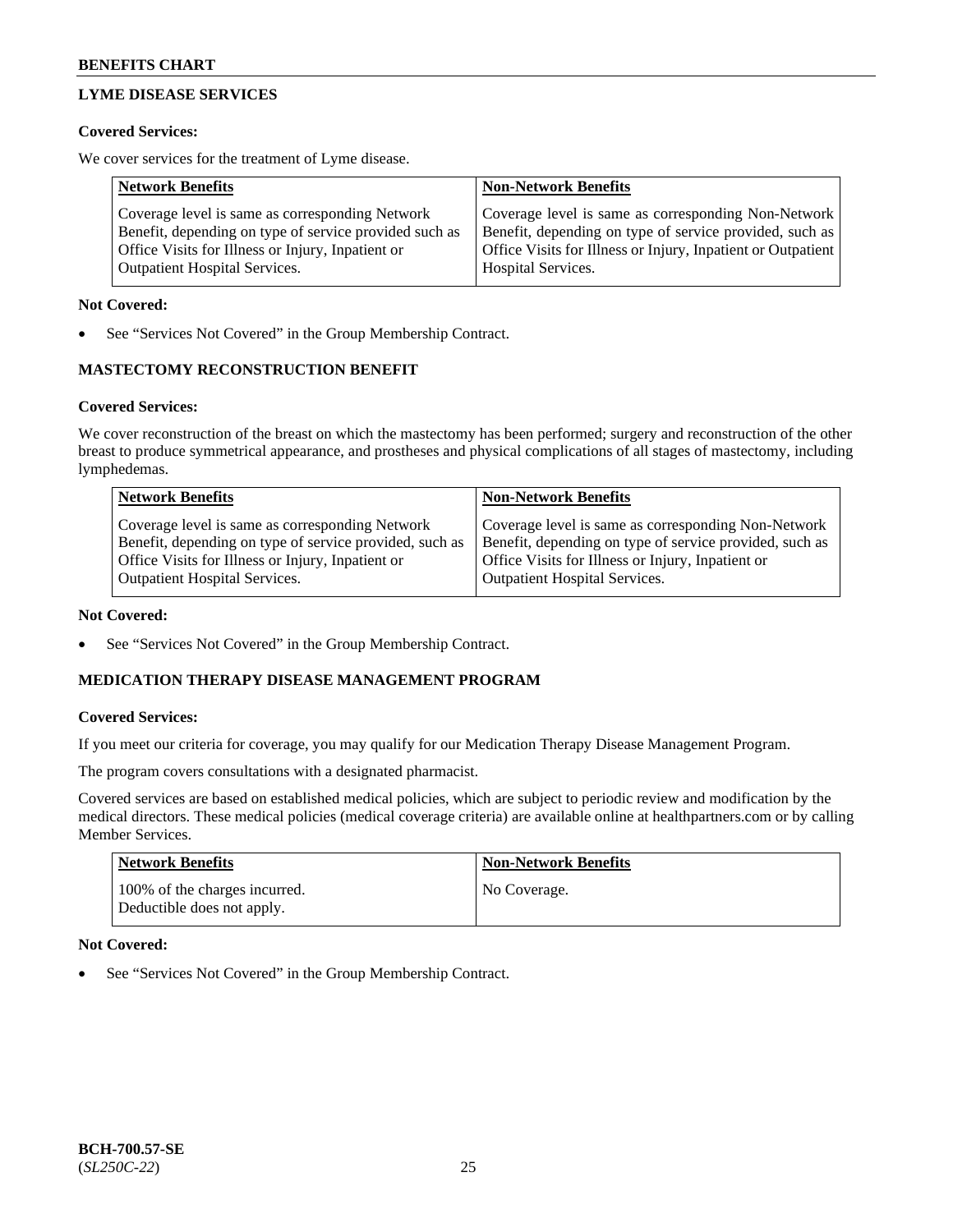# **OFFICE VISITS FOR ILLNESS OR INJURY**

### **Covered Services:**

We cover the following when medically necessary: professional medical and surgical services and related supplies, including biofeedback, of physicians and other health care providers; blood and blood products (unless replaced) and blood derivatives.

We cover diagnosis and treatment of illness or injury to the eyes. Where contact or eyeglass lenses are prescribed as medically necessary for the post-operative treatment of cataracts or for the treatment of aphakia, acute or chronic corneal pathology, or keratoconous, we cover the initial evaluation, lenses and fitting. Members must pay for lens replacement beyond the initial pair.

We also provide coverage for the initial physical evaluation of a child if it is ordered by a Minnesota juvenile court.

Services received via video, e-visit or telephone are covered under the "Telehealth/Telemedicine Services" section.

#### **Office Visits**

*Select Tier - Subject to the Select Tier Deductibles and Out-of-Pocket Limits*

| Network Benefits              | <b>Non-Network Benefits</b>  |
|-------------------------------|------------------------------|
| 100% of the charges incurred. | 50% of the charges incurred. |

*Standard Tier - Subject to the Standard Tier Deductibles and Out-of-Pocket Limits*

| <b>Network Benefits</b>       | <b>Non-Network Benefits</b>  |
|-------------------------------|------------------------------|
| 100% of the charges incurred. | 50% of the charges incurred. |

#### **Convenience clinics**

*Subject to the Select Tier Deductibles and Out-of-Pocket Limits*

| Network Benefits              | <b>Non-Network Benefits</b>  |
|-------------------------------|------------------------------|
| 100% of the charges incurred. | 50% of the charges incurred. |

### **Injections administered in a physician's office, other than immunizations**

#### **Allergy injections**

*Select Tier - Subject to the Select Tier Deductibles and Out-of-Pocket Limits*

| Network Benefits              | <b>Non-Network Benefits</b>  |
|-------------------------------|------------------------------|
| 100% of the charges incurred. | 50% of the charges incurred. |

*Standard Tier - Subject to the Standard Tier Deductibles and Out-of-Pocket Limits*

| Network Benefits              | <b>Non-Network Benefits</b>  |
|-------------------------------|------------------------------|
| 100% of the charges incurred. | 50% of the charges incurred. |

### **All other injections**

*Select Tier - Subject to the Select Tier Deductibles and Out-of-Pocket Limits*

| Network Benefits              | Non-Network Benefits         |
|-------------------------------|------------------------------|
| 100% of the charges incurred. | 50% of the charges incurred. |

*Standard Tier - Subject to the Standard Tier Deductibles and Out-of-Pocket Limits*

| Network Benefits              | <b>Non-Network Benefits</b>  |
|-------------------------------|------------------------------|
| 100% of the charges incurred. | 50% of the charges incurred. |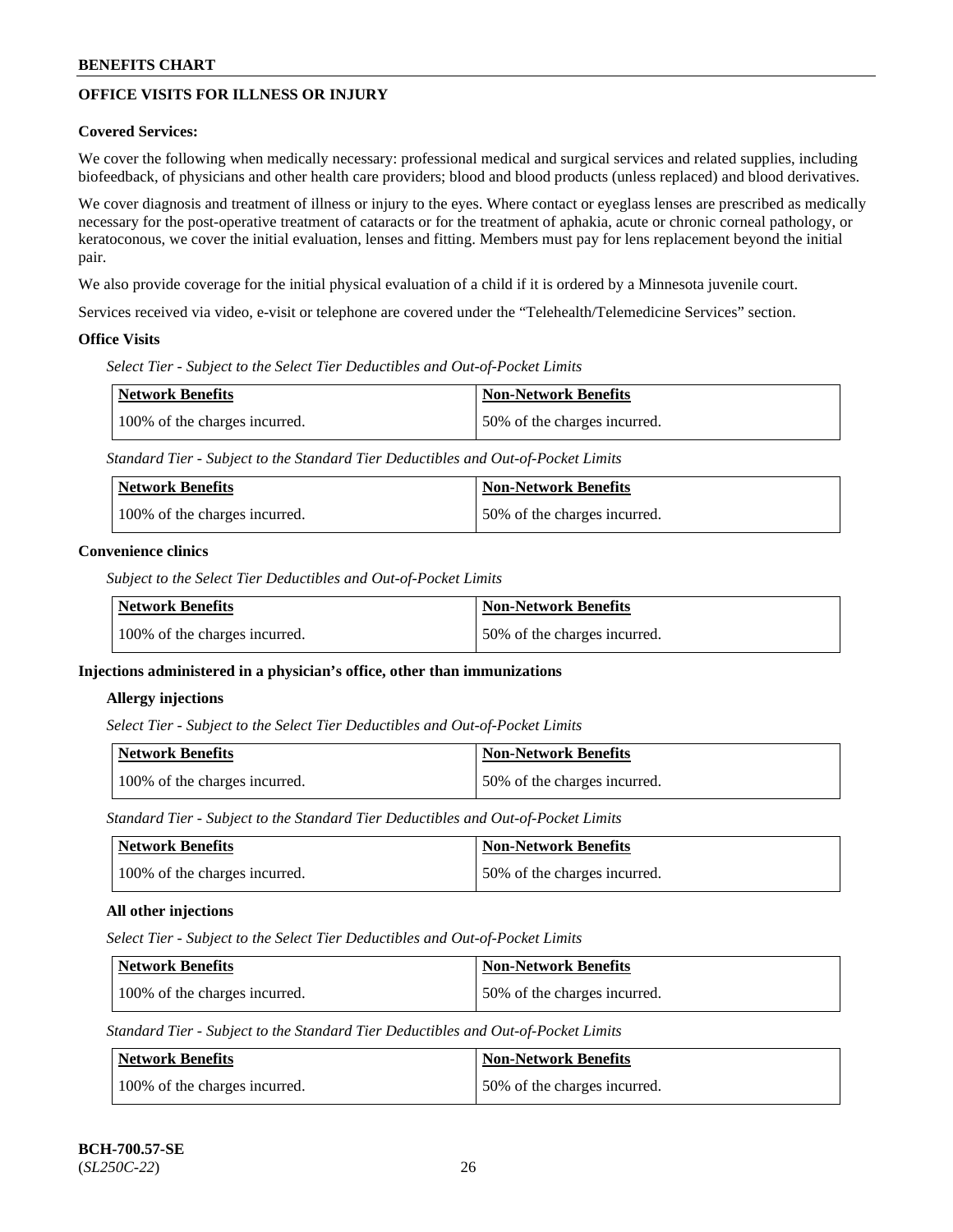### **Not Covered:**

- Court ordered treatment, except as described in this Benefits Chart under "Mental Health Services" and "Office Visits for Illness or Injury" or as otherwise required by law.
- See "Services Not Covered" in the Group Membership Contract.

#### **PEDIATRIC AUTOIMMUNE NEUROPSYCHIATRIC DISORDERS ASSOCIATED WITH STREPTOCOCCAL INFECTIONS (PANDAS) AND PEDIATRIC ACUTE-ONSET NEUROPSYCHIATRIC SYNDROME (PANS) TREATMENT**

#### **Definitions:**

**Pediatric acute-onset neuropsychiatric syndrome.** This means a class of acute-onset obsessive compulsive or tic disorders or other behavioral changes presenting in children and adolescents that are not otherwise explained by another known neurologic or medical disorder.

**Pediatric autoimmune neuropsychiatric disorders associated with streptococcal infections.** This means a condition in which a streptococcal infection in a child or adolescent causes the abrupt onset of clinically significant obsessions, compulsions, tics, or other neuropsychiatric symptoms or behavioral changes, or a relapsing and remitting course of symptom severity.

#### **Covered Services:**

We cover treatment for pediatric autoimmune neuropsychiatric disorders associated with streptococcal infections (PANDAS) and for treatment for pediatric acute-onset neuropsychiatric syndrome (PANS). Treatments that must be covered under this section must be recommended by the member's licensed health care professional and include but are not limited to antibiotics, medication and behavioral therapies to manage neuropsychiatric symptoms, plasma exchange, and immunoglobulin.

| <b>Network Benefits</b>                                 | <b>Non-Network Benefits</b>                             |
|---------------------------------------------------------|---------------------------------------------------------|
| Coverage level is same as corresponding Network         | Coverage level is same as corresponding Non-Network     |
| Benefit, depending on type of service provided, such as | Benefit, depending on type of service provided, such as |
| Office Visits for Illness or Injury, Inpatient or       | Office Visits for Illness or Injury, Inpatient or       |
| <b>Outpatient Hospital Services.</b>                    | <b>Outpatient Hospital Services.</b>                    |

#### **Not Covered:**

See "Services Not Covered" in the Group Membership Contract.

# **PEDIATRIC EYEWEAR**

#### **Covered Services:**

We cover pediatric eyewear for children.

Routine eye exams are covered under the "Preventive Services" section.

*Subject to the Standard Tier Deductibles and Out-of-Pocket Limits*

| Network Benefits              | <b>Non-Network Benefits</b> |
|-------------------------------|-----------------------------|
| 100% of the charges incurred. | No Coverage.                |

#### **Limitations:**

- Coverage under this provision will continue until the end of the month in which the child turns age 19.
- Limited to one of the following per calendar year:
- o one pair of eyeglasses including one set of prescription lenses, frames from our designated eyewear collection, and antiscratch coating; or
	- o one pair of non-disposable contact lenses; or
	- o a one-year supply of disposable contact lenses
- Contact lens fittings are limited to two per calendar year.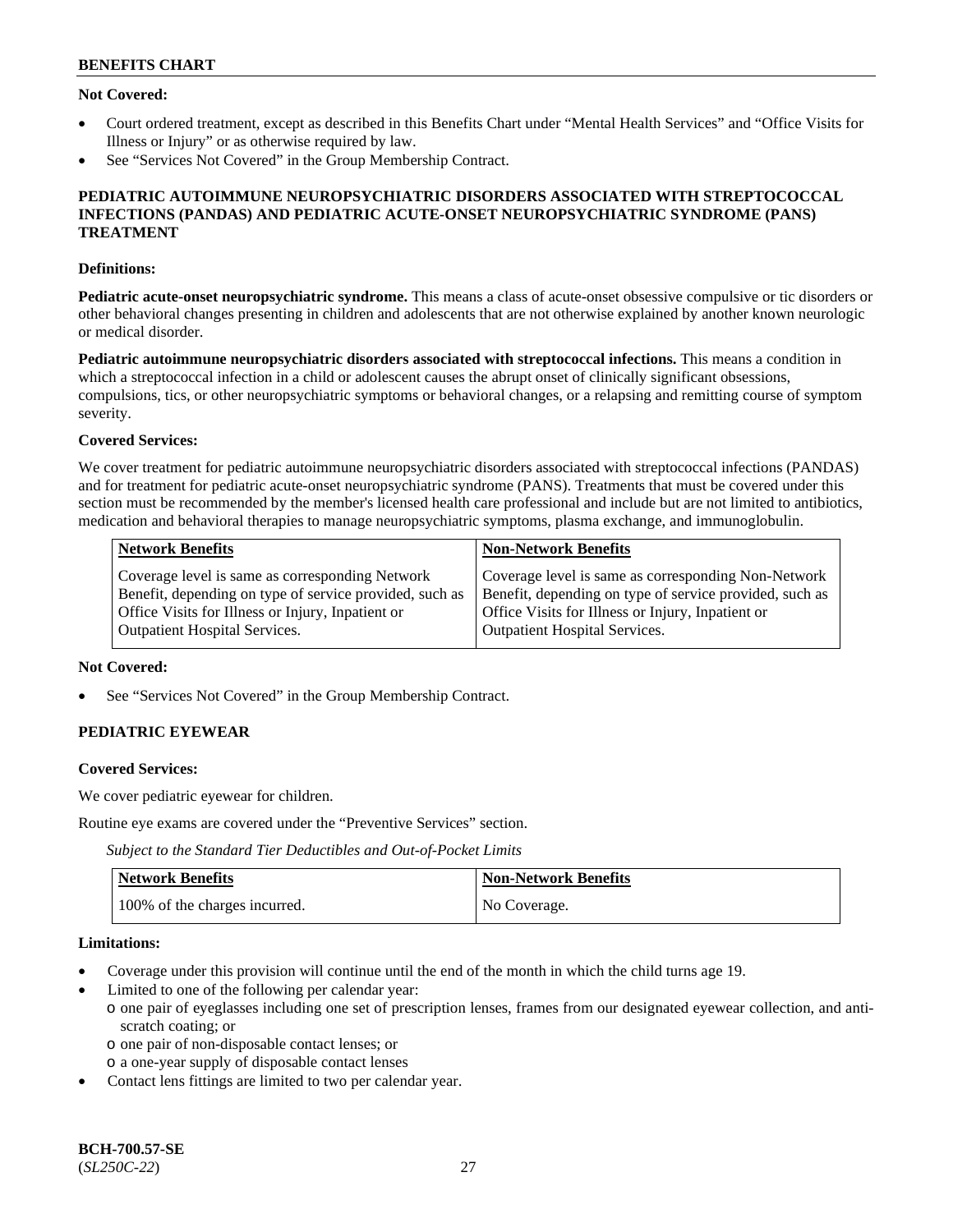# **Not Covered:**

- Frames that are not included in our designated eyewear collection. However, one pair of lenses will be covered if a member chooses frames outside the designated eyewear collection.
- More than one pair of lenses or frames or non-disposable contacts per calendar year, regardless of the reason. This includes replacement of eyeglasses or contact lenses due to loss, breakage, theft, or change in prescription.
- Safety glasses or goggles for sports or vocational reasons.
- Upgrades including, but not limited to, UV protection and no-line multifocal lenses.
- See "Services Not Covered" in the Group Membership Contract.

# **PHYSICAL THERAPY, OCCUPATIONAL THERAPY AND SPEECH THERAPY**

#### **Covered Services:**

We cover the following physical therapy, occupational therapy and speech therapy services:

- rehabilitative care to correct the effects of illness or injury;
- habilitative care rendered for congenital, developmental or medical conditions which have significantly limited the successful initiation of normal speech and normal motor development.

Massage therapy which is performed in conjunction with other treatment/modalities by a physical occupational therapist, is part of a prescribed treatment plan and is not billed separately is covered.

We cover services provided in a clinic. We also cover physical therapy provided in an outpatient hospital facility. To see the benefit level for inpatient hospital or skilled nursing facility services, see benefits under Inpatient Hospital and Skilled Nursing Facility Services.

# **Rehabilitative care**

*Select Tier - Subject to the Select Tier Deductibles and Out-of-Pocket Limits*

| Network Benefits              | <b>Non-Network Benefits</b>  |
|-------------------------------|------------------------------|
| 100% of the charges incurred. | 50% of the charges incurred. |

*Standard Tier - Subject to the Standard Tier Deductibles and Out-of-Pocket Limits*

| <b>Network Benefits</b>       | <b>Non-Network Benefits</b>                                                               |
|-------------------------------|-------------------------------------------------------------------------------------------|
| 100% of the charges incurred. | 50% of the charges incurred.                                                              |
|                               | <b>Non-Network Benefits</b>                                                               |
|                               | Physical and Occupational Therapy combined are<br>limited to 20 visits per calendar year. |
|                               | Speech Therapy is limited to 20 visits per calendar year.                                 |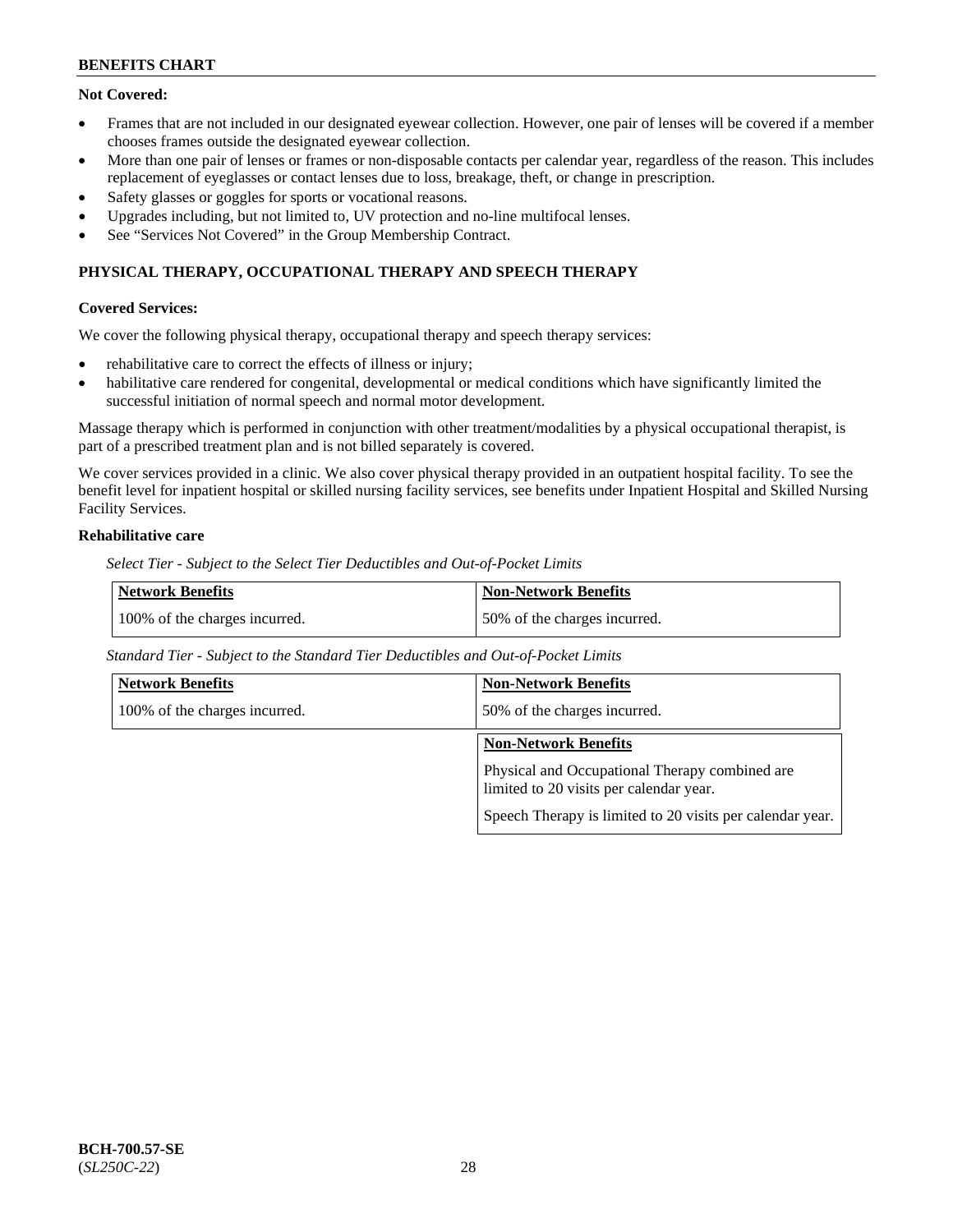# **Habilitative care**

*Select Tier - Subject to the Select Tier Deductibles and Out-of-Pocket Limits*

| Network Benefits              | <b>Non-Network Benefits</b>  |
|-------------------------------|------------------------------|
| 100% of the charges incurred. | 50% of the charges incurred. |

*Standard Tier - Subject to the Standard Tier Deductibles and Out-of-Pocket Limits*

| <b>Network Benefits</b>       | <b>Non-Network Benefits</b>                                                               |
|-------------------------------|-------------------------------------------------------------------------------------------|
| 100% of the charges incurred. | 50% of the charges incurred.                                                              |
|                               | <b>Non-Network Benefits</b>                                                               |
|                               | Physical and Occupational Therapy combined are<br>limited to 20 visits per calendar year. |
|                               | Speech Therapy is limited to 20 visits per calendar year.                                 |

### **Not Covered:**

- Massage therapy for the purpose of comfort or convenience of the member.
- See "Services Not Covered" in the Group Membership Contract.

# **PORT WINE STAIN REMOVAL SERVICES**

#### **Covered Services:**

We cover port wine stain removal services.

| Coverage level is same as corresponding Network                                                                 | <b>Network Benefits</b>                                | <b>Non-Network Benefits</b>                                                                                                                                                    |
|-----------------------------------------------------------------------------------------------------------------|--------------------------------------------------------|--------------------------------------------------------------------------------------------------------------------------------------------------------------------------------|
| Office Visits for Illness or Injury, Inpatient or<br><b>Outpatient Hospital Services.</b><br>Hospital Services. | Benefit, depending on type of service provided such as | Coverage level is same as corresponding Non-Network<br>Benefit, depending on type of service provided, such as<br>Office Visits for Illness or Injury, Inpatient or Outpatient |

#### **Not Covered:**

See "Services Not Covered" in the Group Membership Contract.

# **PRE-DIABETES DISEASE MANAGEMENT PROGRAM**

#### **Covered Services:**

If you meet our criteria for coverage, you may qualify for the Pre-diabetes Disease Management Program through Omada Health. The program covers group health coaching which focuses on weight loss, exercise, behavior modification and health education at select locations determined by the plan.

| <b>Network Benefits</b>                                     | <b>Non-Network Benefits</b> |
|-------------------------------------------------------------|-----------------------------|
| 100% of the charges incurred.<br>Deductible does not apply. | Not applicable.             |

### **Not Covered:**

• See "Services Not Covered" in the Group Membership Contract.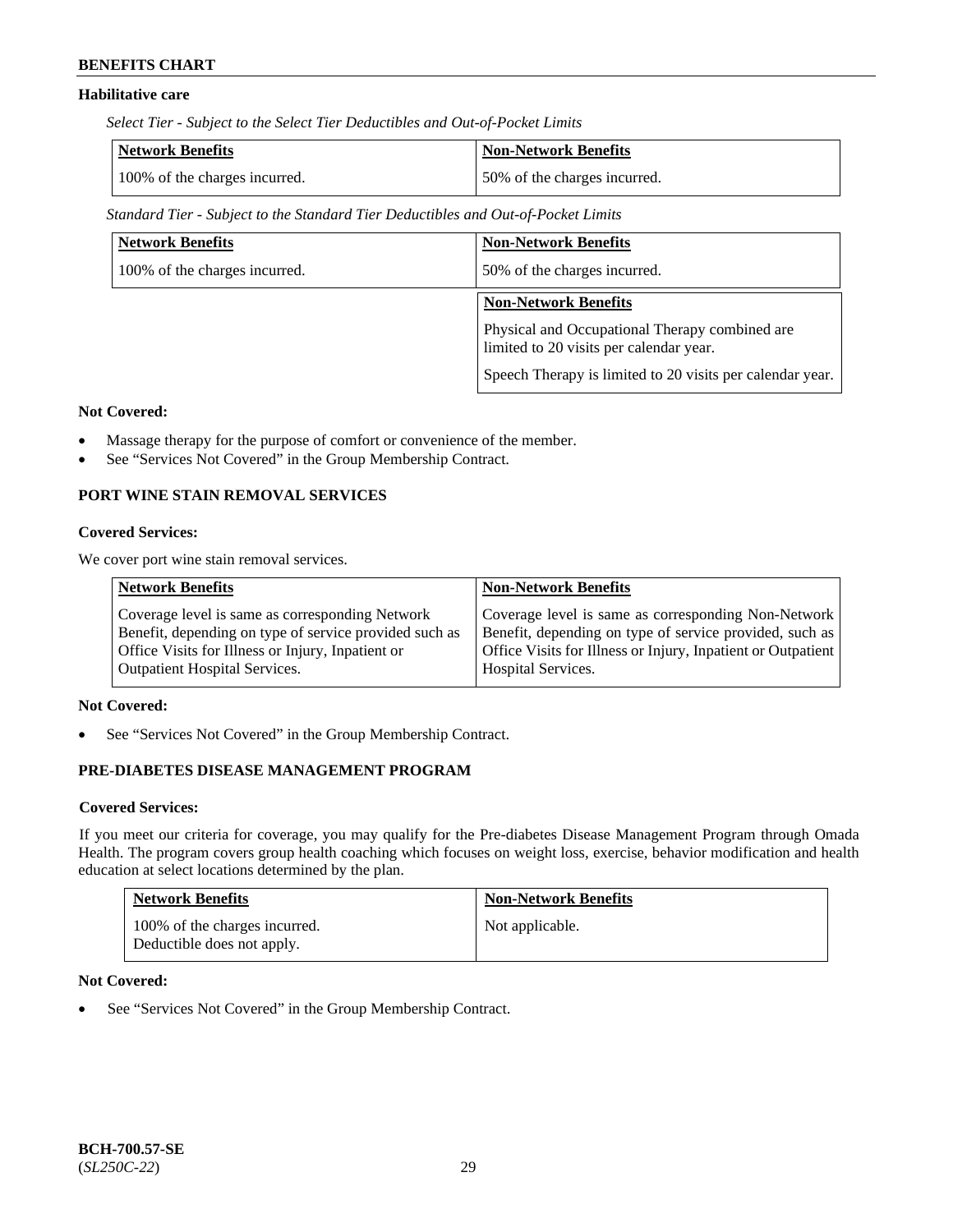# **PRESCRIPTION DRUG SERVICES**

#### **Covered Services:**

We cover prescription drugs and medications that can be self-administered or are administered in a physician's office. We cover off-label use of formulary drugs to treat cancer if the drug is recognized for the treatment of cancer in any authoritative compendia used by the Medicare program.

We cover orally administered anticancer drugs at the applicable benefit level under outpatient drugs below. We are in compliance with Minnesota Statute 62A.3075 because we do not cover orally administered anticancer drugs under our specialty drug benefit.

We will refill a prescription for eye drops covered under this Benefits Chart if the member requests a refill and original prescription specified that additional quantities would be needed, providing the refill request does not exceed the quantities needed, and the following conditions are met:

- If the member requests a 30-day refill supply, the request must be made between 21 and 30 days of the later of (a) the original date that the prescription was distributed to the member or (b) the date that the most recent refill was distributed to the member; or
- If the member requests a 90-day refill supply, the request must be made between 75 and 90 days of the later of (a) the original date that the prescription was distributed to the member or (b) the date that the most recent refill was distributed to the member.

A licensed pharmacist may prescribe and dispense self-administered hormonal contraceptives, nicotine replacement medications, and opiate antagonists for the treatment of an acute opiate overdose in accordance with section 151.37, subdivision 14, 15, or 16, under the same terms of coverage that would apply had the prescription drug been prescribed by a licensed physician, physician assistant, or advanced practice nurse practitioner. If the plan excludes coverage for selfadministered hormonal contraceptives, they will not be covered under this provision.

### **For Network Benefits, drugs and medications must be part of the formulary and obtained at a Network Pharmacy.**

#### **For Non-Network Benefits, drugs and medications must be part of the formulary.**

**See the Formulary definition for information on the Formulary Exception Process available to you.**

**If a member copayment is required, you must pay one member copayment for each 31-day supply, or portion thereof, unless otherwise indicated below.**

**All Network pharmacies are considered Standard Tier and are subject to the Standard Tier deductibles and out-ofpocket limits, unless otherwise noted below.**

### **Outpatient drugs (except as specified below)**

#### **Drugs on the Preventive Drug List**

| <b>Network Benefits</b>                                                                                                                            | <b>Non-Network Benefits</b>  |
|----------------------------------------------------------------------------------------------------------------------------------------------------|------------------------------|
| Generic formulary drugs from the Preventive Drug List<br>are covered at 100% of the charges incurred.                                              | 50% of the charges incurred. |
| Brand name formulary drugs from the Preventive Drug<br>List are covered at 100% of the charges incurred,<br>subject to a member copayment of \$60. |                              |
| In no event will your cost for a formulary insulin drug<br>exceed \$25.                                                                            |                              |
| Deductible does not apply.                                                                                                                         |                              |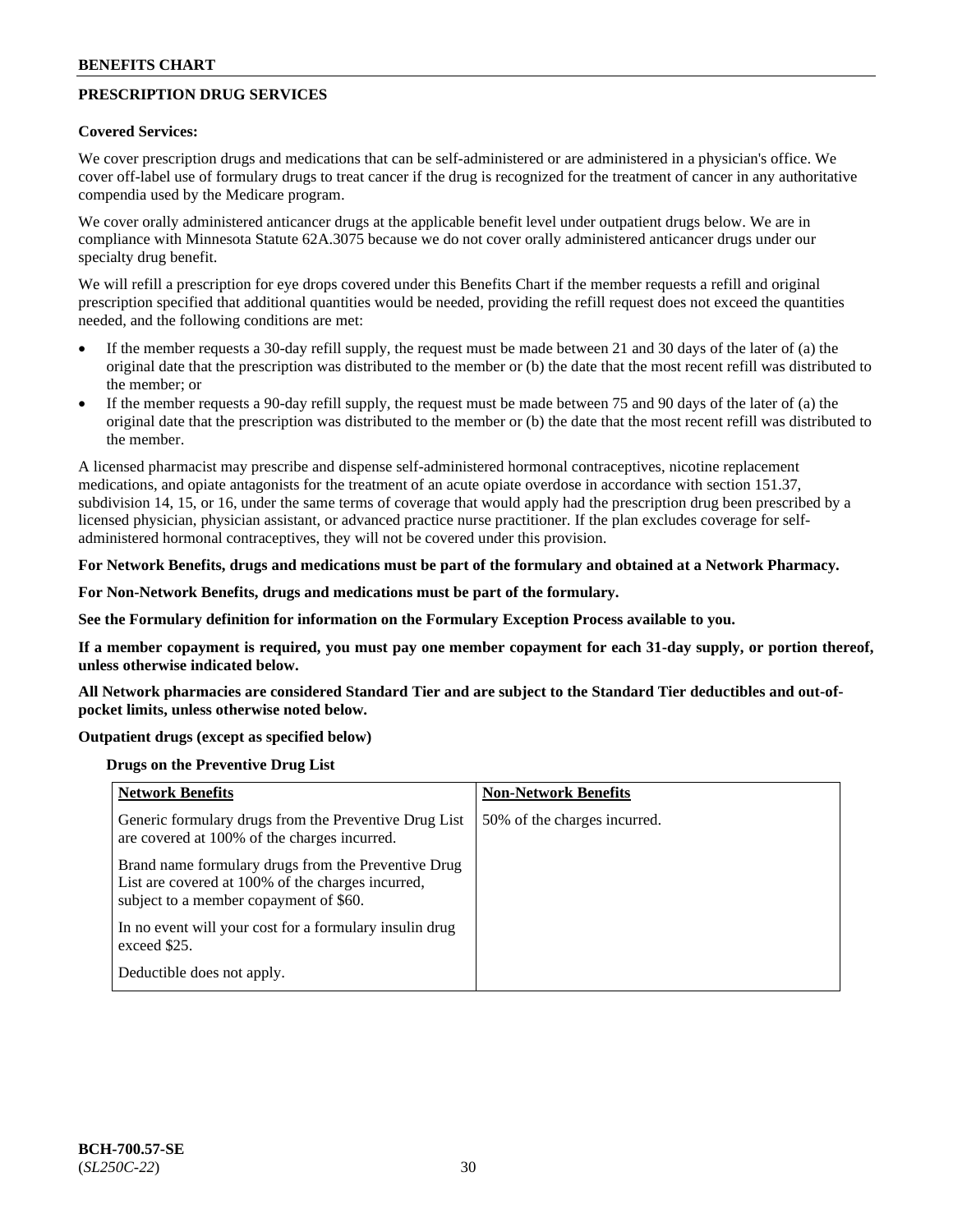### **All other drugs**

| Network Benefits                                                                                 | <b>Non-Network Benefits</b>  |
|--------------------------------------------------------------------------------------------------|------------------------------|
| All other formulary drugs are covered at 100% of the<br>charges incurred.<br>Deductible applies. | 50% of the charges incurred. |

**Cost-Sharing Limits for Insulin:** We are required to limit your cost-sharing on prescription insulin to no more than the net price of the prescription insulin drug. This requirement applies at the point of sale, including deductible payments and the costsharing amounts charged once the deductible is met.

**Cost-sharing.** This means a deductible payment, copayment, or coinsurance amount that you must pay for covered prescription insulin in accordance with the terms and conditions of this health plan.

**Net price.** This means our cost for prescription insulin, including any rebates or discounts received by or accrued directly or indirectly to us from a drug manufacturer or pharmacy benefit manager.

#### **Mail order drugs**

| <b>Network Benefits</b>                                                                                                                                                                                                                                           | <b>Non-Network Benefits</b>                                                                                                |
|-------------------------------------------------------------------------------------------------------------------------------------------------------------------------------------------------------------------------------------------------------------------|----------------------------------------------------------------------------------------------------------------------------|
| For your convenience, you may also get up to a 93-day<br>supply of outpatient formulary prescription drugs that<br>can be self-administered through the designated mail<br>order service.<br>Specialty Drugs are not available through the mail order<br>service. | See Network Mail Order Drugs benefit.<br>Mail order drugs are only available through the<br>designated mail order service. |

### **Specialty Drugs that are self-administered**

| <b>Network Benefits</b>                                                                                                                    | <b>Non-Network Benefits</b> |
|--------------------------------------------------------------------------------------------------------------------------------------------|-----------------------------|
| 100% of the charges incurred.                                                                                                              | No Coverage.                |
| For Network Benefits, specialty drugs are limited to<br>drugs on the specialty drug list and must be obtained<br>from a designated vendor. |                             |

### **Drugs for the treatment of growth deficiency**

| <b>Network Benefits</b>                                                                                                                            | <b>Non-Network Benefits</b>  |
|----------------------------------------------------------------------------------------------------------------------------------------------------|------------------------------|
| 100% of the charges incurred.                                                                                                                      | 50% of the charges incurred. |
| For Network Benefits, growth deficiency drugs are<br>limited to drugs on the specialty drug list and must be<br>obtained from a designated vendor. |                              |

#### **Tobacco cessation drugs are covered for all FDA – approved tobacco cessation drugs for a minimum of 90 days**

| <b>Network Benefits</b>                                     | <b>Non-Network Benefits</b>  |
|-------------------------------------------------------------|------------------------------|
| 100% of the charges incurred.<br>Deductible does not apply. | 50% of the charges incurred. |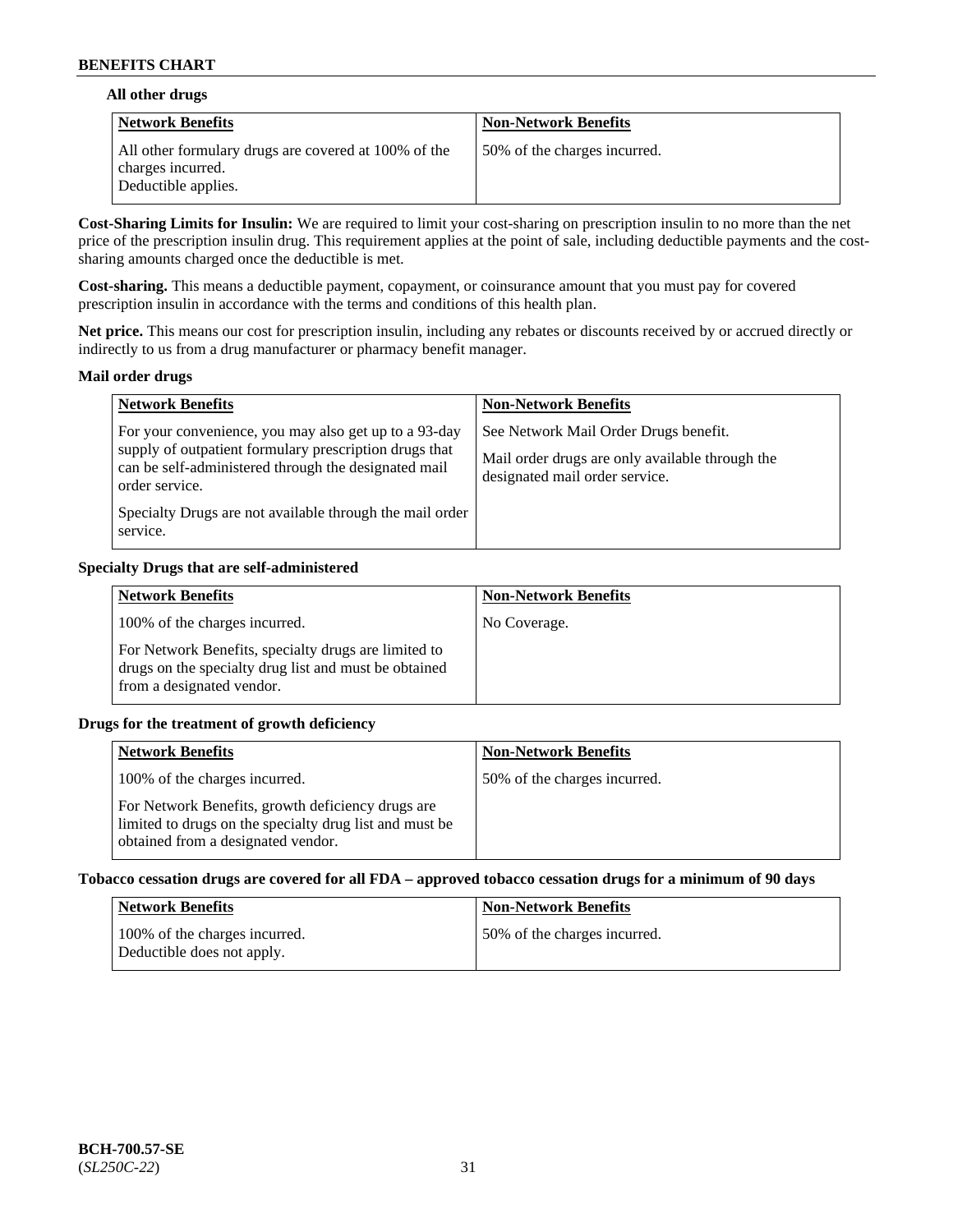# **Contraceptive drugs**

| <b>Network Benefits</b>                                                                                                                                        | <b>Non-Network Benefits</b>  |
|----------------------------------------------------------------------------------------------------------------------------------------------------------------|------------------------------|
| 100% of the charges incurred for formulary drugs.<br>Deductible does not apply.                                                                                | 50% of the charges incurred. |
| If a physician requests that a non-formulary<br>contraceptive drug be dispensed as written the drug will<br>be covered at 100%, not subject to the deductible. |                              |

**ACA preventive medications.** We cover preventive medications currently recommended by USPSTF with an A or B rating if they are prescribed by your medical provider and they are listed on our Commercial ACA Preventive Drug List. Preventive medications are subject to periodic review and modification. Changes would be effective in accordance with the federal rules and reflected in our current medical coverage criteria for preventive care services.

| Network Benefits                                            | <b>Non-Network Benefits</b>  |
|-------------------------------------------------------------|------------------------------|
| 100% of the charges incurred.<br>Deductible does not apply. | 50% of the charges incurred. |

# **Limitations:**

- Certain drugs may require prior authorization as indicated on the formulary. HealthPartners may require prior authorization for the drug and also the site where the drug will be provided. Certain drugs are subject to our utilization review process and quantity limits, as indicated on our formulary.
- Certain non-formulary drugs require prior authorization. In addition, certain drugs may be subject to any quantity limits applied as part of our trial program. The trial drug program applies to new prescriptions for certain drugs which have high toxicity, low tolerance, high costs and/or high potential for waste. Trial drugs are indicated on the formulary and/or the Specialty Drug List. Your first fill of a trial drug may be limited to less than a month supply. If the drug is well tolerated and effective, you will receive the remainder of your first month supply.
- If a member requests a brand name drug when there is a generic equivalent, the brand name drug will be covered up to the charge that would apply to the generic drug, minus any required copayment. If a physician requests that a brand name drug be dispensed as written, and we determine the brand name drug is medically necessary, the drug will be paid at the Outpatient Drugs benefit.
- We may require members to try over-the-counter (OTC) drug alternatives before approving more costly formulary prescription drugs.
- Unless otherwise specified in the "Prescription Drug Services" section, you may receive up to a 31-day supply per prescription.
- A 93-day supply will be covered and dispensed only at pharmacies that participate in our extended day supply program
- New prescriptions to treat certain chronic conditions are limited to a 31-day supply.
- No more than a 31-day supply of Specialty Drugs will be covered and dispensed at a time, unless it's a manufacturer supplied drug that cannot be split that supplies the member with more than a 31-day supply.
- The member copayment for a drug will not exceed the cost of the drug.

### **Not Covered:**

- Replacement of prescription drugs, medications, equipment and supplies due to loss, damage or theft.
- Nonprescription (over the counter) drugs or medications, including, but not limited to, vitamins, supplements, homeopathic remedies, and non-FDA approved drugs unless listed on the formulary and prescribed by a physician or legally authorized health care provider under applicable state and federal law. We cover off-label use of drugs to treat cancer as specified in the "Prescription Drug Services" section of this Benefits Chart. This exclusion does not include over-the-counter contraceptives for women as allowed under the Affordable Care Act when the member obtains a prescription for the item. In addition, if the member obtains a prescription, this exclusion does not include aspirin to prevent cardiovascular disease for men and women of certain ages; folic acid supplements for women who may become pregnant; fluoride chemoprevention supplements for children without fluoride in their water source; and iron supplements for children ages 6-12 months who are at risk of anemia.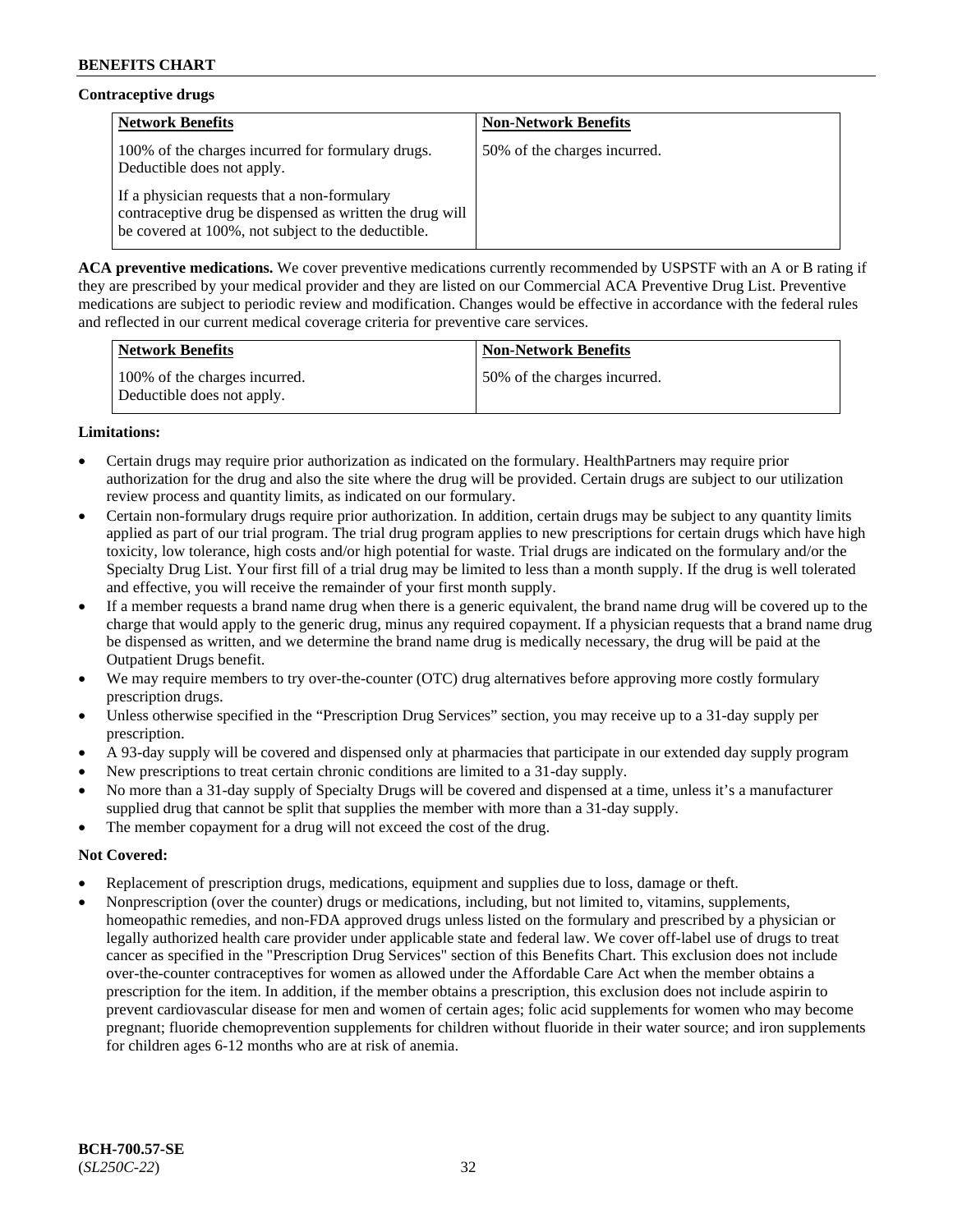- Drugs on the Excluded Drug List. The Excluded Drug List includes select drugs within a therapy class that are not eligible for coverage. This includes drugs that may be excluded for certain indications. However, you may request coverage for a drug on the Excluded Drug List by requesting an exception to the formulary under the formulary exception process described in the definition of formulary in this Benefits Chart. The Excluded Drug List is available at [healthpartners.com](http://www.healthpartners.com/)
- Drugs that are newly approved by the FDA until they are reviewed and approved by HealthPartners Pharmacy and Therapeutics Committee. However, you may request coverage for a drug that is newly approved by the FDA by requesting an exception to the formulary under the formulary exception process described in the definition of formulary in the Benefits Chart.
- All drugs used for sexual dysfunction.
- Fertilty drugs.
- Medical cannabis.
- Medical devices approved by the FDA will not be covered under the "Prescription Drug Services" section unless they are on our formulary. Covered medical devices are generally submitted and reimbursed under your medical benefits.
- See "Services Not Covered" in the Group Membership Contract.

### **PREVENTIVE SERVICES**

#### **Applicable Definitions:**

**Routine Preventive Services** are routine healthcare services that include screenings, check-ups and counseling to prevent illness, disease or other health problems before symptoms occur.

**Diagnostic Services** are services to help a provider understand your symptoms, diagnose illness and decide what treatment may be needed. They may be the same services that are listed as preventive services, but they are being used as diagnostic services. Your provider will determine if these services are preventive or diagnostic. These services are not preventive if received as part of a visit to diagnose, manage or maintain an acute or chronic medical condition, illness or injury. When that occurs, unless otherwise indicated below, standard deductibles, copayments or coinsurance apply.

#### **Covered Services:**

We cover preventive services that meet any of the requirements under the Affordable Care Act (ACA) shown in the bulleted items below. These preventive services are covered at 100% under the network benefits with no deductible, copayments or coinsurance. (If a preventive service is not required by the ACA and it is covered at a lower benefit level or if a group qualifies for an exemption or accommodation for certain benefits under the ACA, it will be specified below). Preventive benefits mandated under the ACA are subject to periodic review and modification. Changes would be effective in accordance with the federal rules. Preventive services mandated by the ACA include:

- Evidence-based items or services that have in effect a rating of A or B in the current recommendations of the United States Preventive Services Task Force with respect to the individual;
- Immunizations for routine use in children, adolescents, and adults that have in effect a recommendation from the Advisory Committee on Immunization Practices of the Centers for Disease Control and Prevention with respect to the individual;
- With respect to infants, children, and adolescents, evidence-informed preventive care and screenings provided for in comprehensive guidelines supported by the Health Resources and Services Administration; and
- With respect to women, preventive care and screenings provided for in comprehensive guidelines supported by the Health Resources and Services Administration.

Covered services are based on established medical policies, which are subject to periodic review and modification by the medical or dental directors. These medical policies (medical coverage criteria) are available by calling Member Services, or logging on to your "*my*HealthPartners" account at [healthpartners.com.](http://www.healthpartners.com/)

A complete list of preventive care services recommended under the U.S. Preventive Task Force (USPSTF) is available online at [uspreventiveservicestaskforce.org/Page/Name/uspstf-a-and-b-recommendations.](https://www.uspreventiveservicestaskforce.org/Page/Name/uspstf-a-and-b-recommendations-by-date/)

HHS: [healthcare.gov/coverage/preventive-care-benefits](https://www.healthcare.gov/coverage/preventive-care-benefits/)

CDC: [cdc.gov/vaccines/schedules/index.html](https://www.cdc.gov/vaccines/schedules/index.html)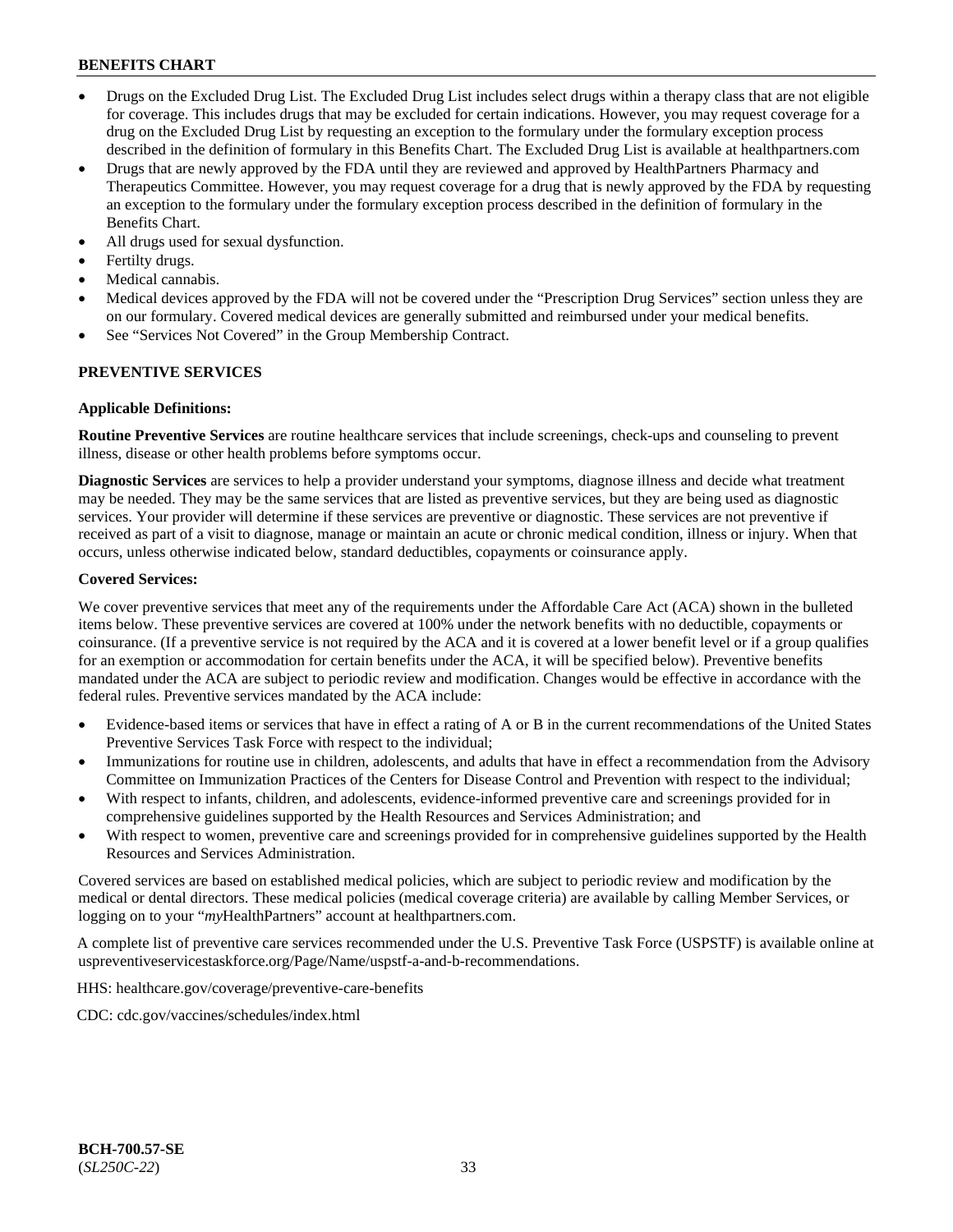### **ACA and state mandated preventive services are covered as follows:**

**Routine health exams and periodic health assessments.** A physician or health care provider will counsel you as to how often health assessments are needed based on age, sex and health status. This includes screening for tobacco use, at least two tobacco cessation attempts per year (for those who use tobacco products), all FDA approved tobacco cessation medications including over-the-counter drugs (as shown in the "Prescription Drug Services" Section) and at least four counseling sessions of at least ten minutes each for tobacco cessation.

| <b>Network Benefits</b>                                     | <b>Non-Network Benefits</b>  |
|-------------------------------------------------------------|------------------------------|
| 100% of the charges incurred.<br>Deductible does not apply. | 50% of the charges incurred. |

**Child health supervision services**. This includes pediatric preventive services, such as fluoride chemoprevention for children without fluoride in their water source, newborn screenings, appropriate immunizations, developmental assessments and laboratory services appropriate to the age of the child from birth to 72 months, and appropriate immunizations until the end of the month in which the child turns 19, as defined by the Standards of Child Health Care issued by the American Academy of Pediatrics. We cover at least five child health supervision visits from birth to 12 months, three child health supervision visits from 12 months to 24 months, once a year from 24 months to 72 months.

| Network Benefits                                            | <b>Non-Network Benefits</b>  |
|-------------------------------------------------------------|------------------------------|
| 100% of the charges incurred.<br>Deductible does not apply. | 50% of the charges incurred. |

**Routine prenatal care and exams.** This includes the comprehensive package of medical and psychosocial support provided throughout a pregnancy, including risk assessment, serial surveillance, prenatal education, and use of specialized skills and technology when needed, as defined by Standards for Obstetric-Gynecologic Services issued by the American College of Obstetricians and Gynecologists.

| Network Benefits                                            | <b>Non-Network Benefits</b>   |
|-------------------------------------------------------------|-------------------------------|
| 100% of the charges incurred.<br>Deductible does not apply. | 150% of the charges incurred. |

**Routine postnatal care.** This includes health exams, assessments, education and counseling relating to the period immediately after childbirth

| Network Benefits                                            | <b>Non-Network Benefits</b>  |
|-------------------------------------------------------------|------------------------------|
| 100% of the charges incurred.<br>Deductible does not apply. | 50% of the charges incurred. |

**Routine screening procedures for cancer.** This includes colorectal screening, digital rectal examinations, or other cancer screenings recommended by the USPSTF with an A or B rating. Women's preventive health services below describes additional routine screening procedures for cancer.

| <b>Network Benefits</b>                                     | <b>Non-Network Benefits</b>  |
|-------------------------------------------------------------|------------------------------|
| 100% of the charges incurred.<br>Deductible does not apply. | 50% of the charges incurred. |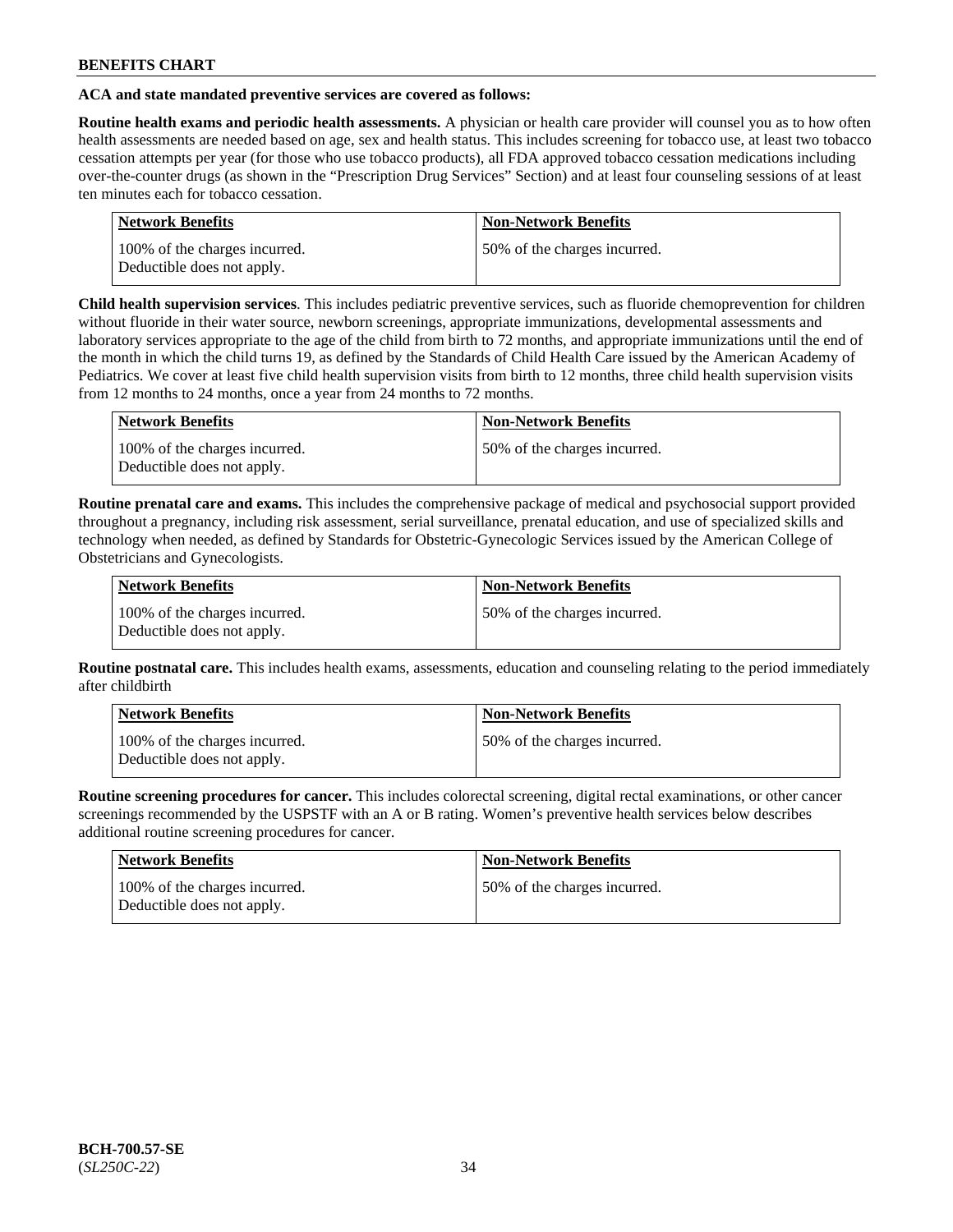**Professional voluntary family planning services.** This includes services to prevent or delay a pregnancy, including counseling and education. Services must be provided by a licensed provider.

| <b>Network Benefits</b>                                     | <b>Non-Network Benefits</b> |
|-------------------------------------------------------------|-----------------------------|
| 100% of the charges incurred.<br>Deductible does not apply. | See Network Benefits.       |

### **Adult immunizations**

| <b>Network Benefits</b>                                     | <b>Non-Network Benefits</b>  |
|-------------------------------------------------------------|------------------------------|
| 100% of the charges incurred.<br>Deductible does not apply. | 50% of the charges incurred. |

**Women's preventive services.**This includes mammograms\*, screenings for cervical cancer (pap smears), breast pumps, human papillomavirus (HPV) testing; counseling for sexually transmitted infections, counseling and screening for human immunodeficiency virus (HIV), and all FDA approved contraceptive methods as prescribed by a doctor, sterilization procedures, education and counseling (see the "Prescription Drug Services" section for coverage of oral contraceptive drugs). For women whose family history is associated with an increased risk for BRCA1 or BRCA2 gene mutations, we cover genetic counseling and BRCA screening without cost sharing, if appropriate and as determined by a physician

**\***Preventive mammogram screening includes digital breast tomosynthesis (3D mammograms) for members at risk for breast cancer.

"At risk for breast cancer" means: (1) having a family history with one or more first- or second-degree relatives with breast cancer; (2) testing positive for BRCA1 or BRCA2 mutations; (3) having heterogeneously dense breasts or extremely dense breasts based on the Breast Imaging Reporting and Data System established by the American College of Radiology; or (4) having a previous diagnosis of breast cancer.

| Network Benefits                                            | <b>Non-Network Benefits</b>  |
|-------------------------------------------------------------|------------------------------|
| 100% of the charges incurred.<br>Deductible does not apply. | 50% of the charges incurred. |

**Obesity screening and management.** We cover obesity screening and counseling for all ages during a routine preventive care exam. If you are age 18 or older and have a body mass index of 30 or more, we also cover intensive obesity management to help you lose weight. Your primary care doctor can coordinate these services.

| Network Benefits                                            | <b>Non-Network Benefits</b>  |
|-------------------------------------------------------------|------------------------------|
| 100% of the charges incurred.<br>Deductible does not apply. | 50% of the charges incurred. |

**In addition to any ACA or state mandated preventive services referenced above, we cover the following eligible services:**

### **Routine eye and hearing exams**

| Network Benefits                                            | <b>Non-Network Benefits</b>  |
|-------------------------------------------------------------|------------------------------|
| 100% of the charges incurred.<br>Deductible does not apply. | 50% of the charges incurred. |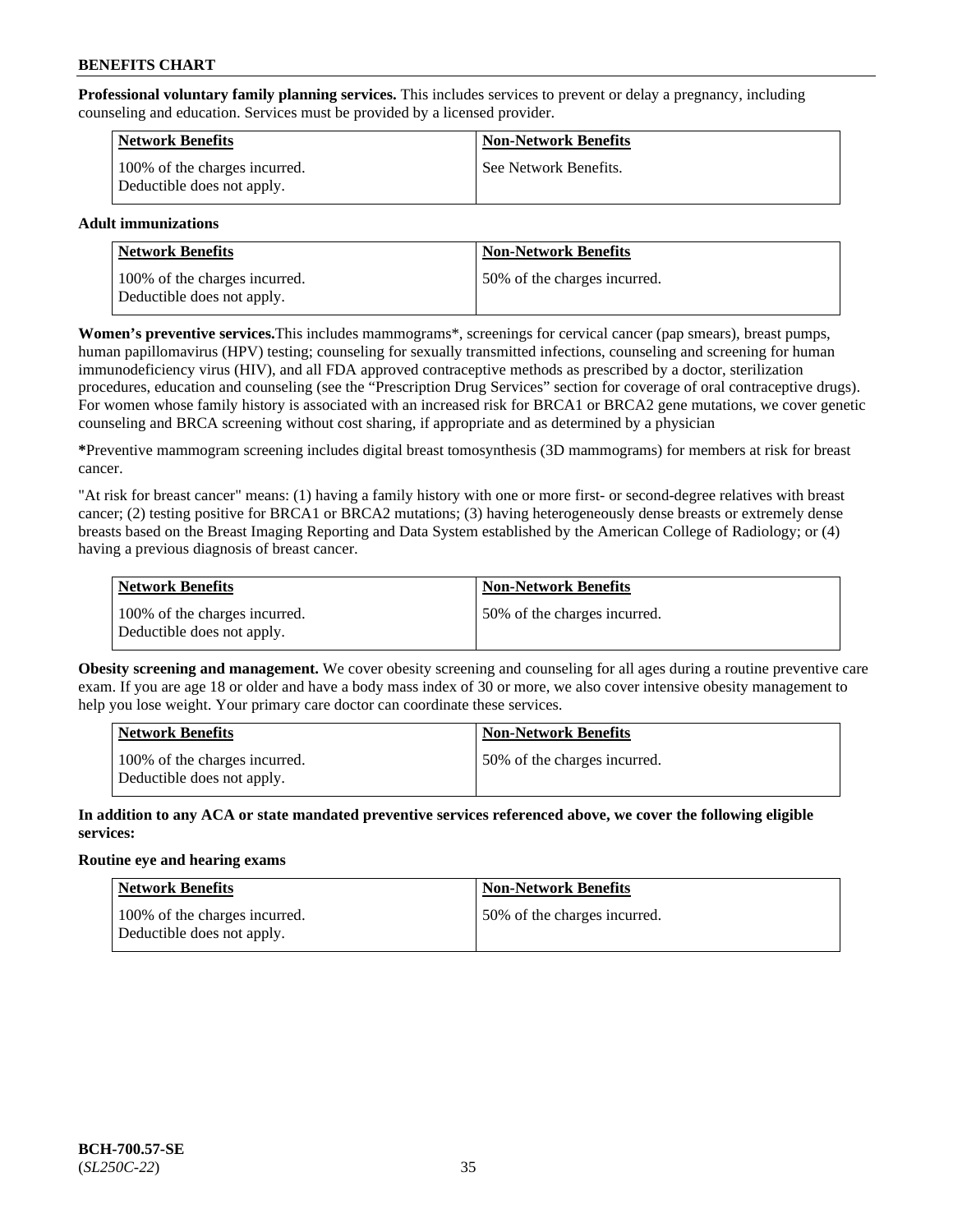**Ovarian cancer surveillance tests for women who are at risk.** "At risk for ovarian cancer" means (1) having a family history that includes any of the following: one or more first-degree or second-degree relatives with ovarian cancer, clusters of female relatives with breast cancer or nonpolyposis colorectal cancer; or (2) testing positive for BRCA1 or BRCA2 mutations. "Surveillance tests for ovarian cancer" means annual screening using: CA-125 serum tumor marker testing, transvaginal ultrasound, pelvic examination or other proven ovarian cancer screening tests currently being evaluated by the federal Food and Drug Administration or by the National Cancer Institute.

| <b>Network Benefits</b>                              | <b>Non-Network Benefits</b>                             |
|------------------------------------------------------|---------------------------------------------------------|
| Coverage level is same as corresponding Network      | Coverage level is same as corresponding Non-Network     |
| Benefit, depending on type of service provided, such | Benefit, depending on type of service provided, such as |
| as Diagnostic Imaging Services, Laboratory Services  | Diagnostic Imaging Services, Laboratory Services        |
| Office Visits for Illness or Injury or Preventive    | Office Visits for Illness or Injury or Preventive       |
| Services.                                            | Services.                                               |

**Peak flow meters for members diagnosed with asthma.** Must be prescribed by a licensed provider.

| <b>Network Benefits</b>                                     | <b>Non-Network Benefits</b>  |
|-------------------------------------------------------------|------------------------------|
| 100% of the charges incurred.<br>Deductible does not apply. | 50% of the charges incurred. |

**Glucose meters prescribed by a licensed provider** (other than continuous glucose monitoring systems which are covered under the section "Diabetic Equipment and Supplies")

| <b>Network Benefits</b>                                                                        | <b>Non-Network Benefits</b>  |
|------------------------------------------------------------------------------------------------|------------------------------|
| 100% of the charges incurred.<br>Deductible does not apply.                                    | 50% of the charges incurred. |
| Glucose meters are limited to meters on the formulary<br>and must be obtained from a pharmacy. |                              |

#### **Retinopathy screening for members diagnosed with diabetes**

| <b>Network Benefits</b>                                     | <b>Non-Network Benefits</b>  |
|-------------------------------------------------------------|------------------------------|
| 100% of the charges incurred.<br>Deductible does not apply. | 50% of the charges incurred. |

#### **Hemoglobin A1C testing for members diagnosed with diabetes**

| <b>Network Benefits</b>                                     | <b>Non-Network Benefits</b>  |
|-------------------------------------------------------------|------------------------------|
| 100% of the charges incurred.<br>Deductible does not apply. | 50% of the charges incurred. |

#### **International normalized ratio (INR) testing for members diagnosed with liver disease and/or bleeding disorders**

| <b>Network Benefits</b>                                     | <b>Non-Network Benefits</b>  |
|-------------------------------------------------------------|------------------------------|
| 100% of the charges incurred.<br>Deductible does not apply. | 50% of the charges incurred. |

#### **Low-density lipoprotein (LDL) testing for members diagnosed with heart disease**

| <b>Network Benefits</b>                                     | <b>Non-Network Benefits</b>  |
|-------------------------------------------------------------|------------------------------|
| 100% of the charges incurred.<br>Deductible does not apply. | 50% of the charges incurred. |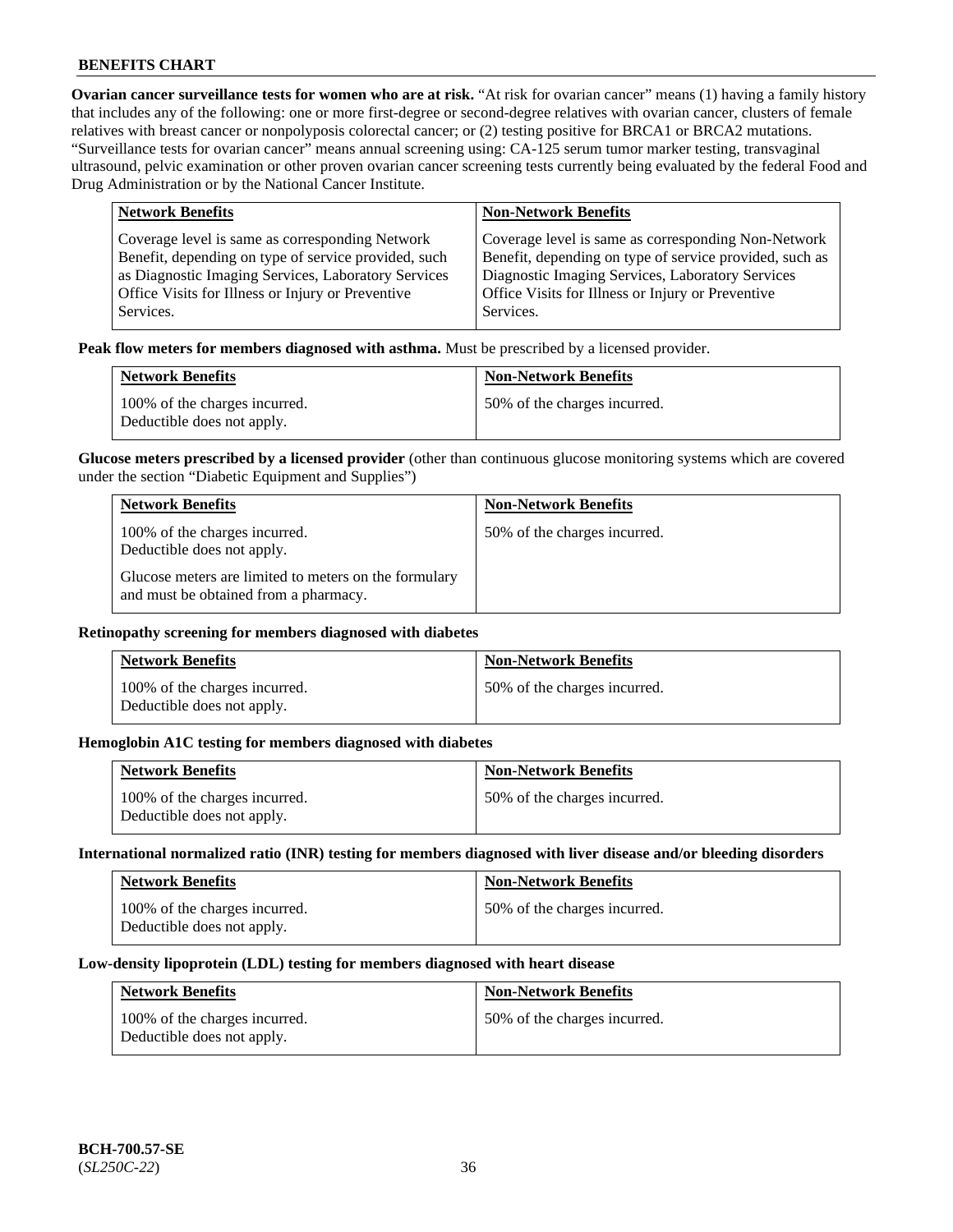### **Limitations:**

• Services are not preventive if received as part of a visit to diagnose, manage or maintain an acute or chronic medical condition, illness or injury. When that occurs, unless otherwise indicated above, standard deductibles, copayments or coinsurance apply.

#### **Not Covered:**

See "Services Not Covered" in the Group Membership Contract.

### **SPECIFIED NON-NETWORK SERVICES**

#### **Covered Services:**

We cover the following services when you elect to receive them from a non-network provider, at the same level of coverage we provide when you elect to receive the services from a network provider:

- Voluntary family planning of the conception and bearing of children.
- The provider visit(s) and test(s) necessary to make a diagnosis of infertility.
- Testing and treatment of sexually transmitted diseases (other than HIV).
- Testing for AIDS or other HIV-related conditions.

| <b>Network Benefits</b>                                                                                                                                   | <b>Non-Network Benefits</b>                    |
|-----------------------------------------------------------------------------------------------------------------------------------------------------------|------------------------------------------------|
| Coverage level is same as corresponding Network<br>Benefit, depending on type of service provided, such as<br><b>Office Visits for Illness or Injury.</b> | See Network Benefits for the services covered. |

#### **Not Covered:**

See "Services Not Covered" in the Group Membership Contract.

# **TELEHEALTH/TELEMEDICINE SERVICES**

#### **Definitions:**

**Telehealth, Telemedicine, or Virtual Care.** This is a means of communication between a health care professional and a patient. This includes the use of secure electronic information, imaging, and communication technologies, including:

- interactive audio or audio-video
- interactive audio with store-and-forward technology
- chat-based and email-based systems
- physician-to-physician consultation
- patient education
- data transmission
- data interpretation
- digital diagnostics (algorithm-enabled diagnostic support)
- digital therapeutics (the use of personal health devices and sensors, either alone or in combination with conventional drug therapies, for disease prevention and management)

#### Services can be delivered:

Synchronously: the patient and health care professional are engaging with one another at the same time; or Asynchronously: the patient and health care professional engage with each other at different points in time.

**Telephone Visits.** Live, synchronous, interactive encounters over the telephone between a patient and a healthcare provider.

**E-visit or chat-based visits.** Asynchronous online or mobile app encounters to discuss a patient's personal health information, vital signs, and other physiologic data or diagnostic images. The healthcare provider reviews and delivers a consultation, diagnosis, prescription or treatment plan after reviewing the patient's visit information.

**Virtuwell<sup>®</sup>**. This is an online service for you to receive a diagnosis and treatment for certain conditions, such as a cold, flu, ear pain and sinus infections. You may access the Virtuwell website at [virtuwell.com.](https://www.virtuwell.com/)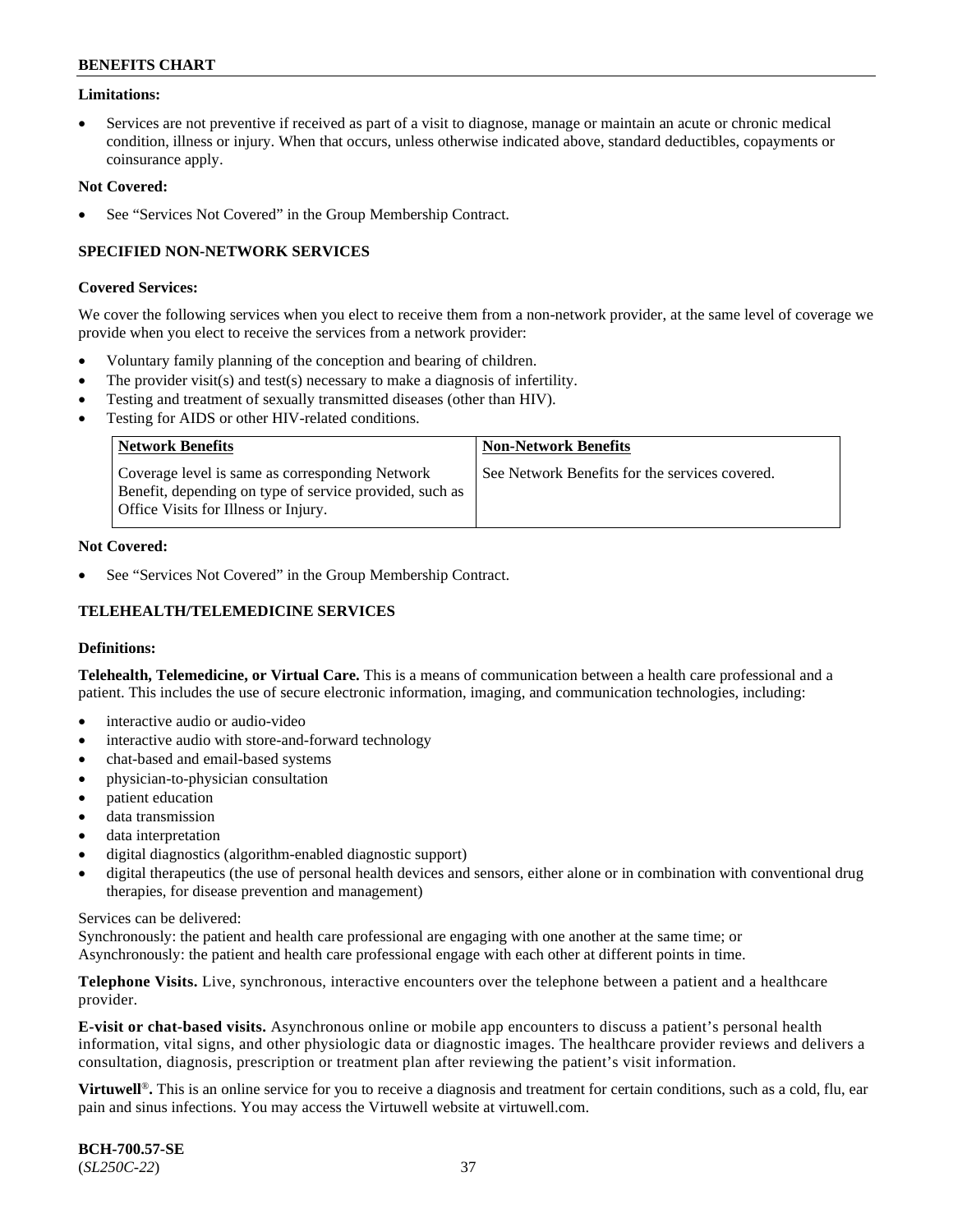**Video Visits.** Live, synchronous, interactive encounters using secure web-based video between a patient and a healthcare provider.

#### **Covered Services:**

The Plan covers the following methods of receiving care for services that would be eligible under the Plan if the service were provided in person.

### **Scheduled telephone visits**

*Select Tier - Subject to the Select Tier Deductibles and Out-of-Pocket Limits*

| Network Benefits              | <b>Non-Network Benefits</b>  |
|-------------------------------|------------------------------|
| 100% of the charges incurred. | 50% of the charges incurred. |

*Standard Tier - Subject to the Standard Tier Deductibles and Out-of-Pocket Limits*

| Network Benefits              | <b>Non-Network Benefits</b>  |
|-------------------------------|------------------------------|
| 100% of the charges incurred. | 50% of the charges incurred. |

### **E-visits**

### **Access to online care through Virtuwell at [virtuwell.com](https://www.virtuwell.com/)**

*Subject to the Select Tier Deductibles and Out-of-Pocket limits*

| <b>Network Benefits</b>       | <b>Non-Network Benefits</b> |
|-------------------------------|-----------------------------|
| 100% of the charges incurred. | Not Applicable.             |

### **All other E-visits**

*Select Tier - Subject to the Select Tier Deductibles and Out-of-Pocket Limits*

| Network Benefits              | Non-Network Benefits         |
|-------------------------------|------------------------------|
| 100% of the charges incurred. | 50% of the charges incurred. |

*Standard Tier - Subject to the Standard Tier Deductibles and Out-of-Pocket Limits*

| Network Benefits              | <b>Non-Network Benefits</b>  |
|-------------------------------|------------------------------|
| 100% of the charges incurred. | 50% of the charges incurred. |

#### **Video visits**

| <b>Network Benefits</b>                                | <b>Non-Network Benefits</b>                            |
|--------------------------------------------------------|--------------------------------------------------------|
| Coverage level is same as corresponding Network        | Coverage level is same as corresponding Non-Network    |
| Benefit, depending upon type of service provided, such | Benefit, depending upon type of service provided, such |
| as Office Visits for Illness or Injury.                | as Office Visits for Illness or Injury.                |

### **Not Covered:**

See "Services Not Covered" in the Group Membership Contract.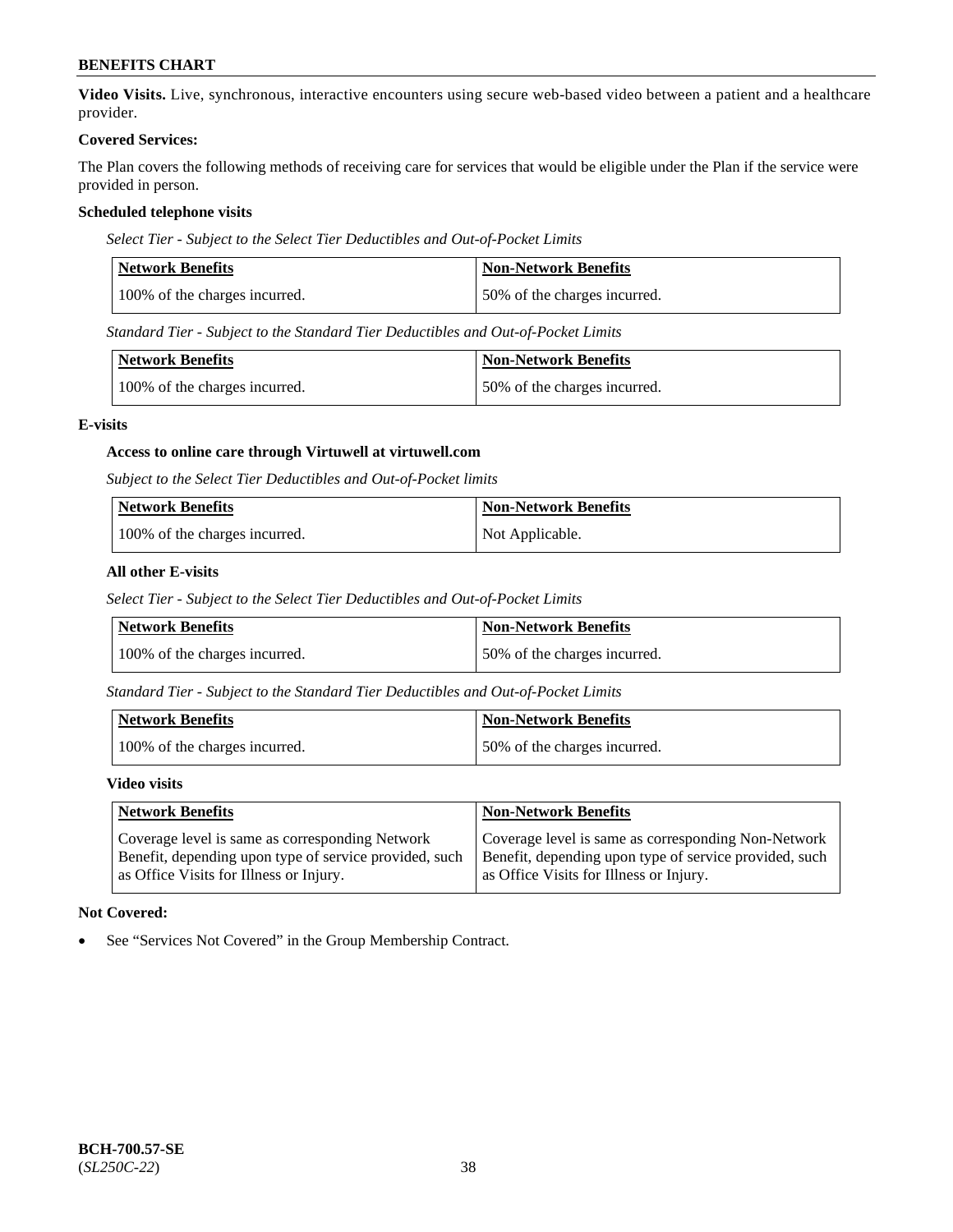# **TRANSPLANT SERVICES**

#### **Applicable Definitions:**

**Autologous.** This is when the source of cells is from the individual's own marrow or stem cells.

**Allogeneic.** This is when the source of cells is from a related or unrelated donor's marrow or stem cells.

**Autologous Bone Marrow Transplant.** This is when the bone marrow is harvested from the individual and stored. The patient undergoes treatment which includes tumor ablation with high-dose chemotherapy and/or radiation. The bone marrow is reinfused (transplanted).

**Allogeneic Bone Marrow Transplant.** This is when the bone marrow is harvested from the related or unrelated donor and stored. The patient undergoes treatment which includes tumor ablation with high-dose chemotherapy and/or radiation. The bone marrow is reinfused (transplanted).

**Autologous/Allogeneic Stem Cell Support.** This is a treatment process that includes stem cell harvest from either bone marrow or peripheral blood, tumor ablation with high-dose chemotherapy and/or radiation, stem cell reinfusion, and related care. Autologous/allogeneic bone marrow transplantation and high dose chemotherapy with peripheral stem cell rescue/support are considered to be autologous/allogeneic stem cell support.

**Designated Transplant Center.** This is any health care provider, group or association of health care providers designated by us to provide services, supplies or drugs for specified transplants for our members.

**Transplant Services.** This is transplantation (including retransplants) of the human organs or tissue listed below, including all related post-surgical treatment and drugs and multiple transplants for a related cause. Transplant services do not include other organ or tissue transplants or surgical implantation of mechanical devices functioning as a human organ, except surgical implantation of an FDA approved Ventricular Assist Device (VAD) or total artificial heart, functioning as a temporary bridge to heart transplantation.

Prior authorization is required prior to consultation to support coordination of care and benefits.

#### **Covered Services:**

We cover eligible transplant services (as defined above) while you are covered under this Benefits Chart. Transplants that will be considered for coverage are limited to the following:

- Kidney transplants for end-stage disease.
- Cornea transplants for end-stage disease.
- Heart transplants for end-stage disease.
- Lung transplants or heart/lung transplants for: (1) primary pulmonary hypertension; (2) Eisenmenger's syndrome; (3) endstage pulmonary fibrosis; (4) alpha 1 antitrypsin disease; (5) cystic fibrosis; and (6) emphysema.
- Liver transplants for: (1) biliary atresia in children; (2) primary biliary cirrhosis; (3) post-acute viral infection (including hepatitis A, hepatitis B antigen e negative and hepatitis C) causing acute atrophy or post-necrotic cirrhosis; (4) primary sclerosing cholangitis; (5) alcoholic cirrhosis; and (6) hepatocellular carcinoma.
- Allogeneic bone marrow transplants or peripheral stem cell support associated with high dose chemotherapy for: (1) acute myelogenous leukemia; (2) acute lymphocytic leukemia; (3) chronic myelogenous leukemia; (4) severe combined immunodeficiency disease; (5) Wiskott-Aldrich syndrome; (6) aplastic anemia; (7) sickle cell anemia; (8) non-relapsed or relapsed non-Hodgkin's lymphoma; (9) multiple myeloma; and (10) testicular cancer.
- Autologous bone marrow transplants or peripheral stem cell support associated with high-dose chemotherapy for: (1) acute leukemias; (2) non-Hodgkin's lymphoma; (3) Hodgkin's disease; (4) Burkitt's lymphoma; (5) neuroblastoma; (6) multiple myeloma; (7) chronic myelogenous leukemia; and (8) non-relapsed non-Hodgkin's lymphoma.
- Pancreas transplants for simultaneous pancreas-kidney transplants for diabetes, pancreas after kidney, living related segmental simultaneous pancreas kidney transplantation and pancreas transplant alone.

For Network Benefits, charges for transplant services must be incurred at a designated transplant center.

The transplant-related treatment provided, including expenses incurred for directly related donor services, shall be subject to and in accordance with the provisions, limitations, maximum and other terms of this Benefits Chart.

Medical and hospital expenses of the donor are covered only when the recipient is a member and the transplant and directly related donor expenses have been prior authorized for coverage. Treatment of medical complications that may occur to the donor are not covered. Donors are not considered members, and are therefore not eligible for the rights afforded to members under the Contract.